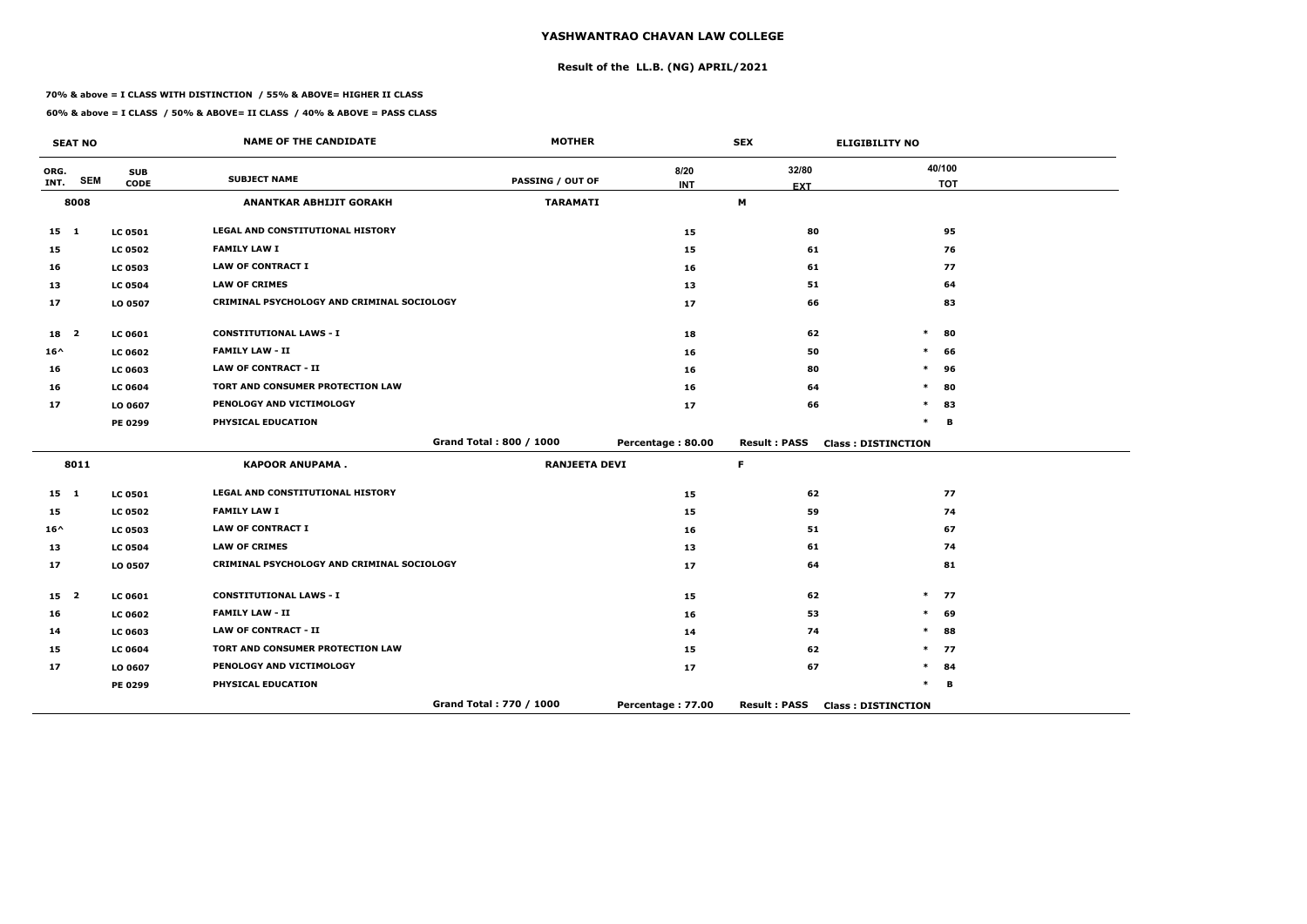# **Result of the LL.B. (NG) APRIL/2021**

#### **70% & above = I CLASS WITH DISTINCTION / 55% & ABOVE= HIGHER II CLASS**

**60% & above = I CLASS / 50% & ABOVE= II CLASS / 40% & ABOVE = PASS CLASS**

|                 | <b>SEAT NO</b> |                           | <b>NAME OF THE CANDIDATE</b>               | <b>MOTHER</b>           |                    | <b>SEX</b>          | <b>ELIGIBILITY NO</b>     |
|-----------------|----------------|---------------------------|--------------------------------------------|-------------------------|--------------------|---------------------|---------------------------|
| ORG.<br>INT.    | <b>SEM</b>     | <b>SUB</b><br><b>CODE</b> | <b>SUBJECT NAME</b>                        | <b>PASSING / OUT OF</b> | 8/20<br><b>INT</b> | 32/80<br><b>EXT</b> | 40/100<br><b>TOT</b>      |
|                 | 8012           |                           | <b>ANUSE SACHIN NANA</b>                   | <b>MAYA</b>             |                    | M                   |                           |
| $14 \quad 1$    |                | <b>LC 0501</b>            | LEGAL AND CONSTITUTIONAL HISTORY           |                         | 14                 | 61                  | 75                        |
| $14^{\wedge}$   |                | <b>LC 0502</b>            | <b>FAMILY LAW I</b>                        |                         | 13                 | 40                  | 53                        |
| 13              |                | <b>LC 0503</b>            | <b>LAW OF CONTRACT I</b>                   |                         | 13                 | 56                  | 69                        |
| 12              |                | <b>LC 0504</b>            | <b>LAW OF CRIMES</b>                       |                         | 12                 | 64                  | 76                        |
| 16              |                | LO 0507                   | CRIMINAL PSYCHOLOGY AND CRIMINAL SOCIOLOGY |                         | 16                 | 74                  | 90                        |
| 13 <sub>2</sub> |                | <b>LC 0601</b>            | <b>CONSTITUTIONAL LAWS - I</b>             |                         | 13                 | 72                  | $\ast$<br>85              |
| 12              |                | <b>LC 0602</b>            | <b>FAMILY LAW - II</b>                     |                         | 12 <sub>1</sub>    | 53                  | $\ast$<br>65              |
| 14              |                | LC 0603                   | <b>LAW OF CONTRACT - II</b>                |                         | 14                 | 72                  | $\ast$<br>86              |
| 13              |                | <b>LC 0604</b>            | TORT AND CONSUMER PROTECTION LAW           |                         | 13                 | 64                  | $\ast$<br>77              |
| 10              |                | LO 0609                   | <b>INTELLECTUAL PROPERTY RIGHTS -II</b>    |                         | 10                 | 67                  | 77<br>$\ast$              |
|                 |                | <b>PE 0299</b>            | PHYSICAL EDUCATION                         |                         |                    |                     | $\ast$<br>B               |
|                 |                |                           |                                            | Grand Total: 753 / 1000 | Percentage: 75.30  | <b>Result: PASS</b> | <b>Class: DISTINCTION</b> |
|                 | 8017           |                           | <b>BANSAL SHRUTI DINESH</b>                | <b>NISHA BANSAL</b>     |                    | F.                  |                           |
| $14 \quad 1$    |                | <b>LC 0501</b>            | <b>LEGAL AND CONSTITUTIONAL HISTORY</b>    |                         | 14                 | 77                  | 91                        |
| 13              |                | <b>LC 0502</b>            | <b>FAMILY LAW I</b>                        |                         | 13                 | 59                  | 72                        |
| 15              |                | <b>LC 0503</b>            | <b>LAW OF CONTRACT I</b>                   |                         | 15                 | 70                  | 85                        |
| 11              |                | <b>LC 0504</b>            | <b>LAW OF CRIMES</b>                       |                         | 11                 | 72                  | 83                        |
| 11              |                | LO 0509                   | <b>INTELLECTUAL PROPERTY RIGHTS I</b>      |                         | 11                 | 80                  | 91                        |
| $11 \quad 2$    |                | <b>LC 0601</b>            | <b>CONSTITUTIONAL LAWS - I</b>             |                         | 11                 | 72                  | $\ast$<br>83              |
| 12              |                | <b>LC 0602</b>            | <b>FAMILY LAW - II</b>                     |                         | 12                 | 61                  | $\ast$<br>73              |
| 13              |                | <b>LC 0603</b>            | <b>LAW OF CONTRACT - II</b>                |                         | 13                 | 80                  | $\ast$<br>93              |
| 13              |                | <b>LC 0604</b>            | TORT AND CONSUMER PROTECTION LAW           |                         | 13                 | 77                  | 90<br>$\ast$              |
| 11              |                | LO 0609                   | <b>INTELLECTUAL PROPERTY RIGHTS -II</b>    |                         | 11                 | 78                  | 89<br>$\ast$              |
|                 |                | <b>PE 0299</b>            | PHYSICAL EDUCATION                         |                         |                    |                     | *<br>B                    |
|                 |                |                           |                                            | Grand Total: 850 / 1000 | Percentage: 85.00  | <b>Result: PASS</b> | <b>Class: DISTINCTION</b> |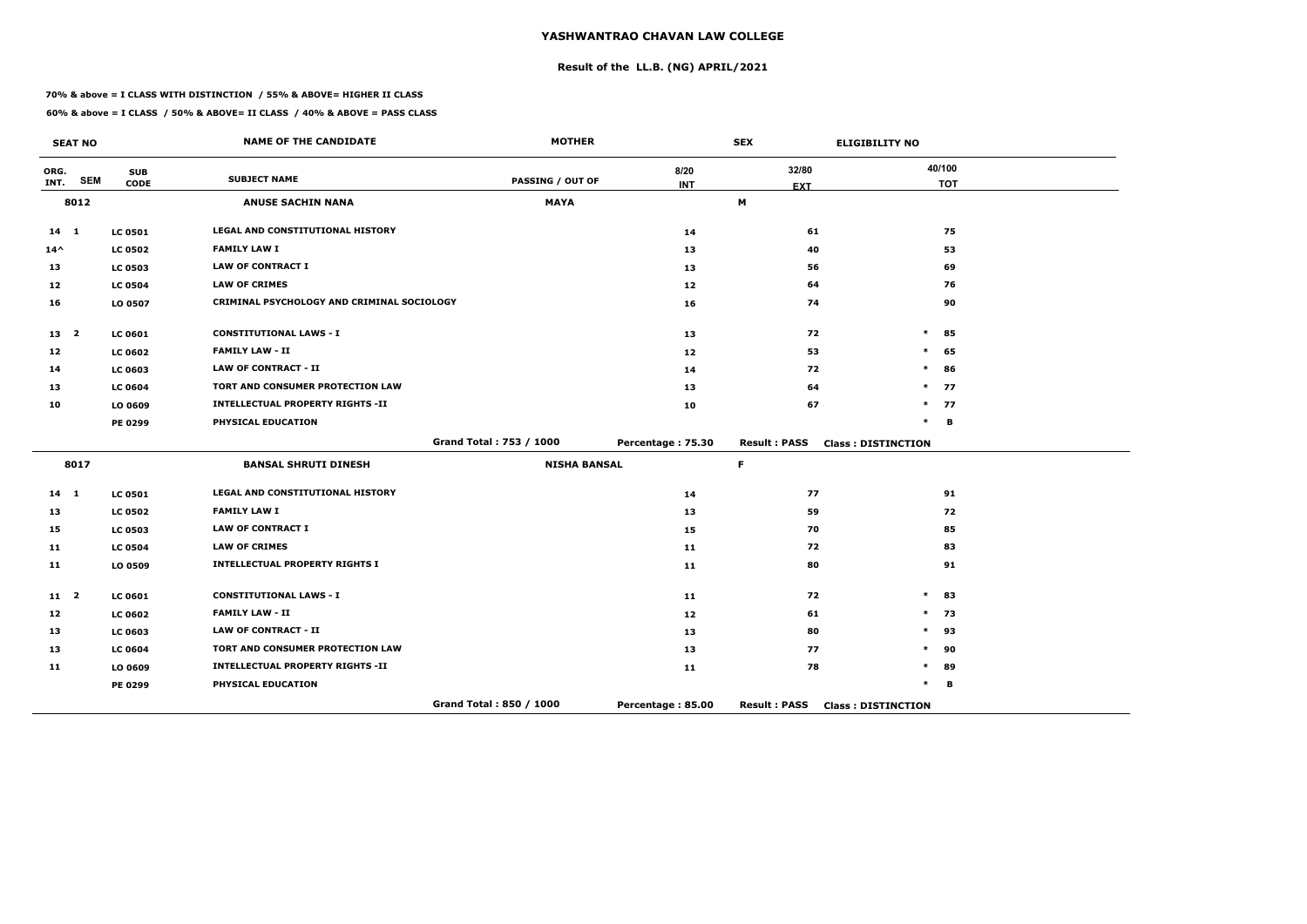# **Result of the LL.B. (NG) APRIL/2021**

#### **70% & above = I CLASS WITH DISTINCTION / 55% & ABOVE= HIGHER II CLASS**

**60% & above = I CLASS / 50% & ABOVE= II CLASS / 40% & ABOVE = PASS CLASS**

|                 | <b>SEAT NO</b> |                | <b>NAME OF THE CANDIDATE</b>               | <b>MOTHER</b>           |                   | <b>SEX</b>          | <b>ELIGIBILITY NO</b>     |
|-----------------|----------------|----------------|--------------------------------------------|-------------------------|-------------------|---------------------|---------------------------|
| ORG.            | <b>SEM</b>     | <b>SUB</b>     | <b>SUBJECT NAME</b>                        | <b>PASSING / OUT OF</b> | 8/20              | 32/80               | 40/100                    |
| INT.            |                | <b>CODE</b>    |                                            |                         | <b>INT</b>        | <b>EXT</b>          | <b>TOT</b>                |
|                 | 8025           |                | <b>BHADAKUMBE YOGESH ASHOK</b>             | <b>ANITA</b>            |                   | M                   |                           |
| 15 1            |                | <b>LC 0501</b> | LEGAL AND CONSTITUTIONAL HISTORY           |                         | 15                | 64                  | 79                        |
| 15              |                | <b>LC 0502</b> | <b>FAMILY LAW I</b>                        |                         | 15                | 59                  | 74                        |
| 14              |                | <b>LC 0503</b> | <b>LAW OF CONTRACT I</b>                   |                         | 14                | 53                  | 67                        |
| 14              |                | <b>LC 0504</b> | <b>LAW OF CRIMES</b>                       |                         | 14                | 67                  | 81                        |
| 16              |                | LO 0507        | CRIMINAL PSYCHOLOGY AND CRIMINAL SOCIOLOGY |                         | 16                | 67                  | 83                        |
| 14 <sub>2</sub> |                | LC 0601        | <b>CONSTITUTIONAL LAWS - I</b>             |                         | 14                | 67                  | 81<br>$\ast$              |
| 15              |                | <b>LC 0602</b> | <b>FAMILY LAW - II</b>                     |                         | 15                | 64                  | 79<br>$\ast$              |
| 13              |                | <b>LC 0603</b> | <b>LAW OF CONTRACT - II</b>                |                         | 13                | 74                  | $\ast$<br>87              |
| 14              |                | <b>LC 0604</b> | TORT AND CONSUMER PROTECTION LAW           |                         | 14                | 62                  | 76<br>$\ast$              |
| 15              |                | LO 0607        | PENOLOGY AND VICTIMOLOGY                   |                         | 15                | 69                  | $\ast$<br>84              |
|                 |                | <b>PE 0299</b> | PHYSICAL EDUCATION                         |                         |                   |                     | $\ast$<br>B               |
|                 |                |                |                                            | Grand Total: 791 / 1000 | Percentage: 79.10 | <b>Result: PASS</b> | <b>Class: DISTINCTION</b> |
|                 | 8037           |                | <b>BIBWE RUCHIKA BHARAT</b>                | <b>KAVITA</b>           |                   | F.                  |                           |
| $14 \quad 1$    |                | <b>LC 0501</b> | <b>LEGAL AND CONSTITUTIONAL HISTORY</b>    |                         | 14                | 51                  | 65                        |
| 15              |                | <b>LC 0502</b> | <b>FAMILY LAW I</b>                        |                         | 15                | 54                  | 69                        |
| $16^{\wedge}$   |                | <b>LC 0503</b> | <b>LAW OF CONTRACT I</b>                   |                         | 14                | 45                  | 59                        |
| 15              |                | <b>LC 0504</b> | <b>LAW OF CRIMES</b>                       |                         | 15                | 51                  | 66                        |
| 17              |                | LO 0507        | CRIMINAL PSYCHOLOGY AND CRIMINAL SOCIOLOGY |                         | 17                | 74                  | 91                        |
| 16 <sub>2</sub> |                | LC 0601        | <b>CONSTITUTIONAL LAWS - I</b>             |                         | 16                | 56                  | $\ast$<br>72              |
| $18^{\wedge}$   |                | <b>LC 0602</b> | <b>FAMILY LAW - II</b>                     |                         | 14                | 45                  | 59<br>$\ast$              |
| 15              |                | LC 0603        | <b>LAW OF CONTRACT - II</b>                |                         | 15                | 70                  | $\ast$<br>85              |
| $16^{\wedge}$   |                | <b>LC 0604</b> | TORT AND CONSUMER PROTECTION LAW           |                         | 16                | 51                  | $\ast$<br>67              |
| 16              |                | LO 0607        | PENOLOGY AND VICTIMOLOGY                   |                         | 16                | 69                  | $\ast$<br>85              |
|                 |                | <b>PE 0299</b> | PHYSICAL EDUCATION                         |                         |                   |                     | $\ast$<br>В               |
|                 |                |                |                                            | Grand Total: 718 / 1000 | Percentage: 71.80 | <b>Result: PASS</b> | <b>Class: DISTINCTION</b> |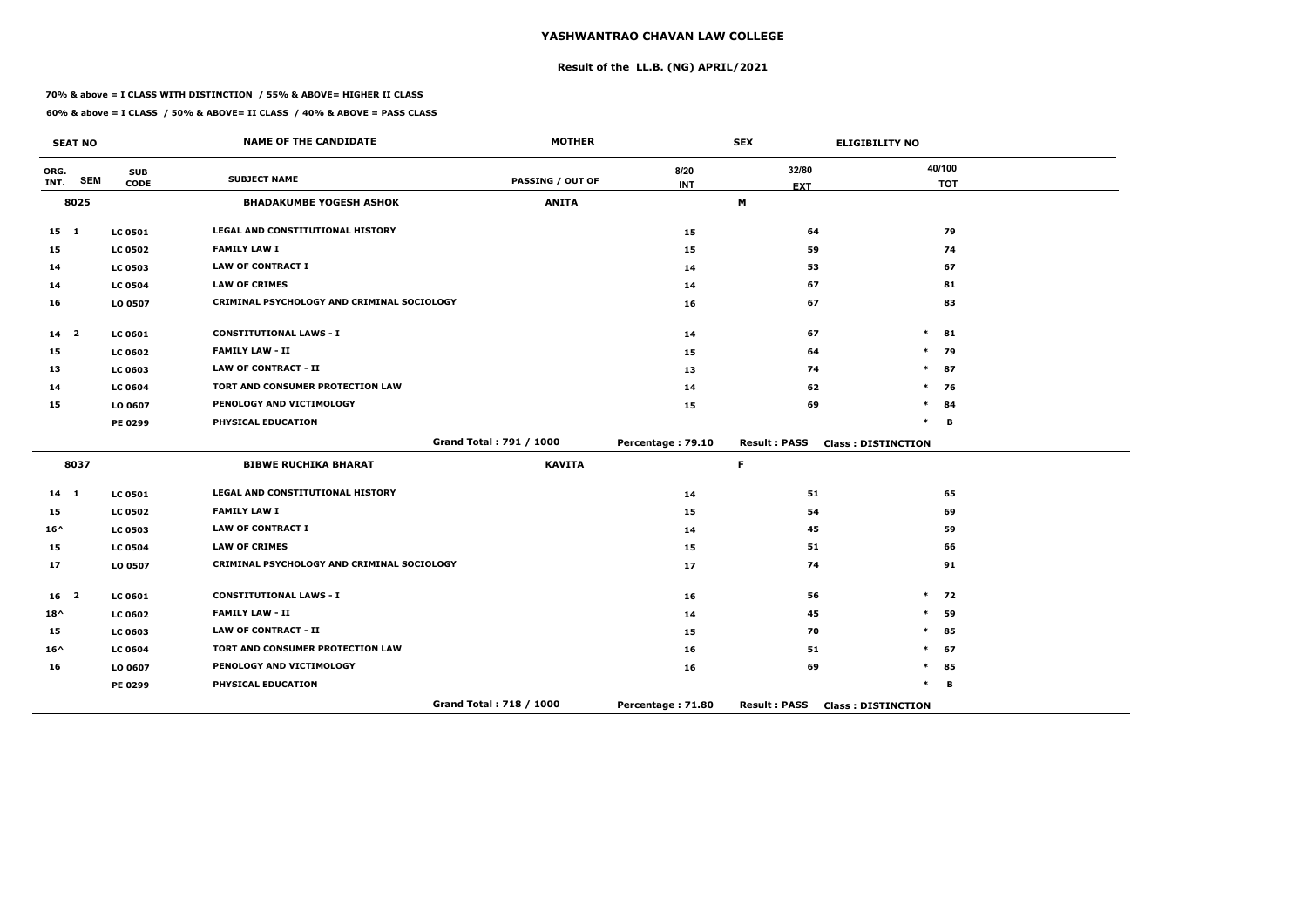# **Result of the LL.B. (NG) APRIL/2021**

#### **70% & above = I CLASS WITH DISTINCTION / 55% & ABOVE= HIGHER II CLASS**

**60% & above = I CLASS / 50% & ABOVE= II CLASS / 40% & ABOVE = PASS CLASS**

|                 | <b>SEAT NO</b> |                | <b>NAME OF THE CANDIDATE</b>               | <b>MOTHER</b>           |                   | <b>SEX</b>                                | <b>ELIGIBILITY NO</b>     |                |
|-----------------|----------------|----------------|--------------------------------------------|-------------------------|-------------------|-------------------------------------------|---------------------------|----------------|
| ORG.            | <b>SEM</b>     | <b>SUB</b>     | <b>SUBJECT NAME</b>                        | <b>PASSING / OUT OF</b> | 8/20              | 32/80                                     | 40/100                    |                |
| INT.            |                | <b>CODE</b>    |                                            |                         | <b>INT</b>        | <b>EXT</b>                                | <b>TOT</b>                |                |
|                 | 8051           |                | <b>CHOPADA PURVA RAJENDRA</b>              | <b>VARSHA</b>           |                   | F.                                        |                           |                |
| $13 \quad 1$    |                | <b>LC 0501</b> | LEGAL AND CONSTITUTIONAL HISTORY           |                         | 13                | 66                                        | 79                        |                |
| 13              |                | <b>LC 0502</b> | <b>FAMILY LAW I</b>                        |                         | 13                | 77                                        | 90                        |                |
| 14              |                | <b>LC 0503</b> | <b>LAW OF CONTRACT I</b>                   |                         | 14                | 80                                        | 94                        |                |
| 12              |                | <b>LC 0504</b> | <b>LAW OF CRIMES</b>                       |                         | 12 <sub>1</sub>   | 75                                        | 87                        |                |
| 11              |                | LO 0509        | <b>INTELLECTUAL PROPERTY RIGHTS I</b>      |                         | 11                | 75                                        | 86                        |                |
| 13 <sub>2</sub> |                | <b>LC 0601</b> | <b>CONSTITUTIONAL LAWS - I</b>             |                         | 13                | 77                                        | 90<br>$\ast$              |                |
| 11              |                | <b>LC 0602</b> | <b>FAMILY LAW - II</b>                     |                         | 11                | 77                                        | $\ast$<br>88              |                |
| 13              |                | <b>LC 0603</b> | <b>LAW OF CONTRACT - II</b>                |                         | 13                | 80                                        | $\ast$<br>93              |                |
| 14              |                | <b>LC 0604</b> | TORT AND CONSUMER PROTECTION LAW           |                         | 14                | 61                                        | $\ast$<br>75              |                |
| 14              |                | LO 0606        | <b>BANKING AND INSURANCE LAW</b>           |                         | 14                | 77                                        | 91<br>$\ast$              |                |
|                 |                | <b>PE 0299</b> | PHYSICAL EDUCATION                         |                         |                   |                                           | $\ast$                    | F <sub>F</sub> |
|                 |                |                |                                            | Grand Total: 873 / 1000 | Percentage: 87.30 | <b>Result: PASS</b><br><b>Class: FAIL</b> |                           |                |
|                 | 8054           |                | <b>DARADE LAKHAN RAJENDRA</b>              | <b>SAVITA</b>           |                   | $\mathsf{M}$                              |                           |                |
| $13 \quad 1$    |                | <b>LC 0501</b> | LEGAL AND CONSTITUTIONAL HISTORY           |                         | 13                | 64                                        | 77                        |                |
| 13              |                | <b>LC 0502</b> | <b>FAMILY LAW I</b>                        |                         | 13                | 61                                        | 74                        |                |
| 13              |                | <b>LC 0503</b> | <b>LAW OF CONTRACT I</b>                   |                         | 13                | 56                                        | 69                        |                |
| 11              |                | <b>LC 0504</b> | <b>LAW OF CRIMES</b>                       |                         | 11                | 42                                        | 53                        |                |
| 16              |                | LO 0507        | CRIMINAL PSYCHOLOGY AND CRIMINAL SOCIOLOGY |                         | 16                | 64                                        | 80                        |                |
| 13 2            |                | <b>LC 0601</b> | <b>CONSTITUTIONAL LAWS - I</b>             |                         | 13                | 67                                        | $\ast$<br>80              |                |
| $14^{\wedge}$   |                | <b>LC 0602</b> | <b>FAMILY LAW - II</b>                     |                         | 12                | 37                                        | 49<br>$\ast$              |                |
| 14              |                | <b>LC 0603</b> | <b>LAW OF CONTRACT - II</b>                |                         | 14                | 72                                        | 86<br>$\ast$              |                |
| 14              |                | <b>LC 0604</b> | TORT AND CONSUMER PROTECTION LAW           |                         | 14                | 51                                        | $\ast$<br>65              |                |
| 15              |                | LO 0607        | PENOLOGY AND VICTIMOLOGY                   |                         | 15                | 61                                        | $\ast$<br>76              |                |
|                 |                | <b>PE 0299</b> | PHYSICAL EDUCATION                         |                         |                   |                                           | $\ast$<br>В               |                |
|                 |                |                |                                            | Grand Total: 709 / 1000 | Percentage: 70.90 | <b>Result: PASS</b>                       | <b>Class: DISTINCTION</b> |                |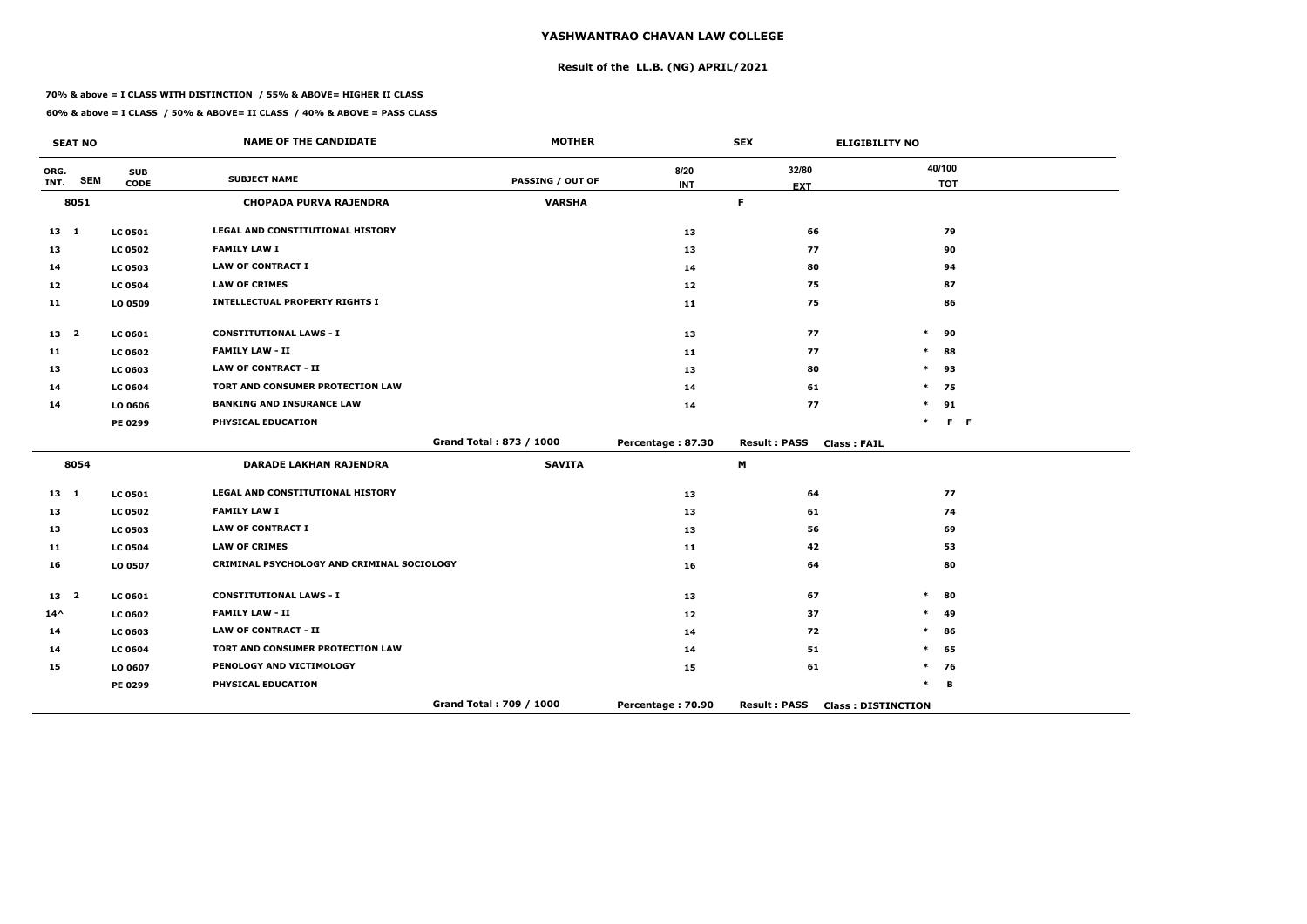# **Result of the LL.B. (NG) APRIL/2021**

#### **70% & above = I CLASS WITH DISTINCTION / 55% & ABOVE= HIGHER II CLASS**

|                 | <b>SEAT NO</b>          |                           | <b>NAME OF THE CANDIDATE</b>               | <b>MOTHER</b>           |                    | <b>SEX</b>          | <b>ELIGIBILITY NO</b>     |                      |         |
|-----------------|-------------------------|---------------------------|--------------------------------------------|-------------------------|--------------------|---------------------|---------------------------|----------------------|---------|
| ORG.<br>INT.    | <b>SEM</b>              | <b>SUB</b><br><b>CODE</b> | <b>SUBJECT NAME</b>                        | <b>PASSING / OUT OF</b> | 8/20<br><b>INT</b> | 32/80<br><b>EXT</b> |                           | 40/100<br><b>TOT</b> |         |
|                 | 8057                    |                           | <b>DESAI TEJAS PRAKASH</b>                 | <b>POONAM</b>           |                    | M                   |                           |                      |         |
| $14 \quad 1$    |                         | <b>LC 0501</b>            | LEGAL AND CONSTITUTIONAL HISTORY           |                         | 14                 | 51                  |                           | 65                   |         |
| 15              |                         | <b>LC 0502</b>            | <b>FAMILY LAW I</b>                        |                         | 15                 | 72                  |                           | 87                   |         |
| 14              |                         | <b>LC 0503</b>            | <b>LAW OF CONTRACT I</b>                   |                         | 14                 | 58                  |                           | 72                   |         |
| 13              |                         | <b>LC 0504</b>            | <b>LAW OF CRIMES</b>                       |                         | 13                 | 77                  |                           | 90                   |         |
| 16              |                         | LO 0507                   | CRIMINAL PSYCHOLOGY AND CRIMINAL SOCIOLOGY |                         | 16                 | 74                  |                           | 90                   |         |
| AB              | $\overline{\mathbf{2}}$ | LC 0601                   | <b>CONSTITUTIONAL LAWS - I</b>             |                         | AB                 | AB                  | $\ast$                    |                      | 0 F     |
| AB              |                         | <b>LC 0602</b>            | <b>FAMILY LAW - II</b>                     |                         | AB                 | AB                  | *                         |                      | 0 F     |
| AB              |                         | LC 0603                   | <b>LAW OF CONTRACT - II</b>                |                         | AB                 | AB                  | *                         |                      | 0 F     |
| AB              |                         | <b>LC 0604</b>            | TORT AND CONSUMER PROTECTION LAW           |                         | AB                 | AB                  |                           |                      | 0 F     |
| AB              |                         | LO 0607                   | PENOLOGY AND VICTIMOLOGY                   |                         | AB                 | AB                  |                           |                      | 0 F     |
|                 |                         | PE 0299                   | PHYSICAL EDUCATION                         |                         |                    |                     | $\ast$                    |                      | $F - F$ |
|                 |                         |                           |                                            | Grand Total: 404 / 1000 | Percentage : -     | <b>Result: FAIL</b> | $Class: -$                |                      |         |
|                 | 8058                    |                           | DESHMUKH PRATHAMESH PRATAPRAO              | <b>VIJAYA</b>           |                    | M                   |                           |                      |         |
| $11 \quad 1$    |                         | <b>LC 0501</b>            | <b>LEGAL AND CONSTITUTIONAL HISTORY</b>    |                         | 11                 | 56                  |                           | 67                   |         |
| 8               |                         | <b>LC 0502</b>            | <b>FAMILY LAW I</b>                        |                         | 8                  | 51                  |                           | 59                   |         |
| 14              |                         | <b>LC 0503</b>            | <b>LAW OF CONTRACT I</b>                   |                         | 14                 | 46                  |                           | 60                   |         |
| 8               |                         | <b>LC 0504</b>            | <b>LAW OF CRIMES</b>                       |                         | 08                 | 72                  | $\ast$                    | 80                   |         |
| 15              |                         | LO 0505                   | <b>HEALTH AND FOOD LAW</b>                 |                         | 15                 | 61                  | $\ast$                    | 76                   |         |
| 12 <sup>2</sup> |                         | <b>LC 0601</b>            | <b>CONSTITUTIONAL LAWS - I</b>             |                         | 12                 | 69                  | $\ast$                    | 81                   |         |
| 12              |                         | <b>LC 0602</b>            | <b>FAMILY LAW - II</b>                     |                         | 12                 | 58                  | $\ast$                    | 70                   |         |
| 14              |                         | LC 0603                   | <b>LAW OF CONTRACT - II</b>                |                         | 14                 | 66                  | $\ast$                    | 80                   |         |
| $13^{\wedge}$   |                         | <b>LC 0604</b>            | TORT AND CONSUMER PROTECTION LAW           |                         | 11                 | 30                  | $\ast$                    | 43                   |         |
| 15              |                         | LO 0605                   | <b>MEDIA AND LAW</b>                       |                         | 15                 | 70                  | $\ast$                    | 85                   |         |
|                 |                         | PE 0299                   | PHYSICAL EDUCATION                         |                         |                    |                     | $\ast$                    | B                    |         |
|                 |                         |                           |                                            | Grand Total: 701 / 1000 | Percentage: 70.10  | <b>Result: PASS</b> | <b>Class: DISTINCTION</b> |                      |         |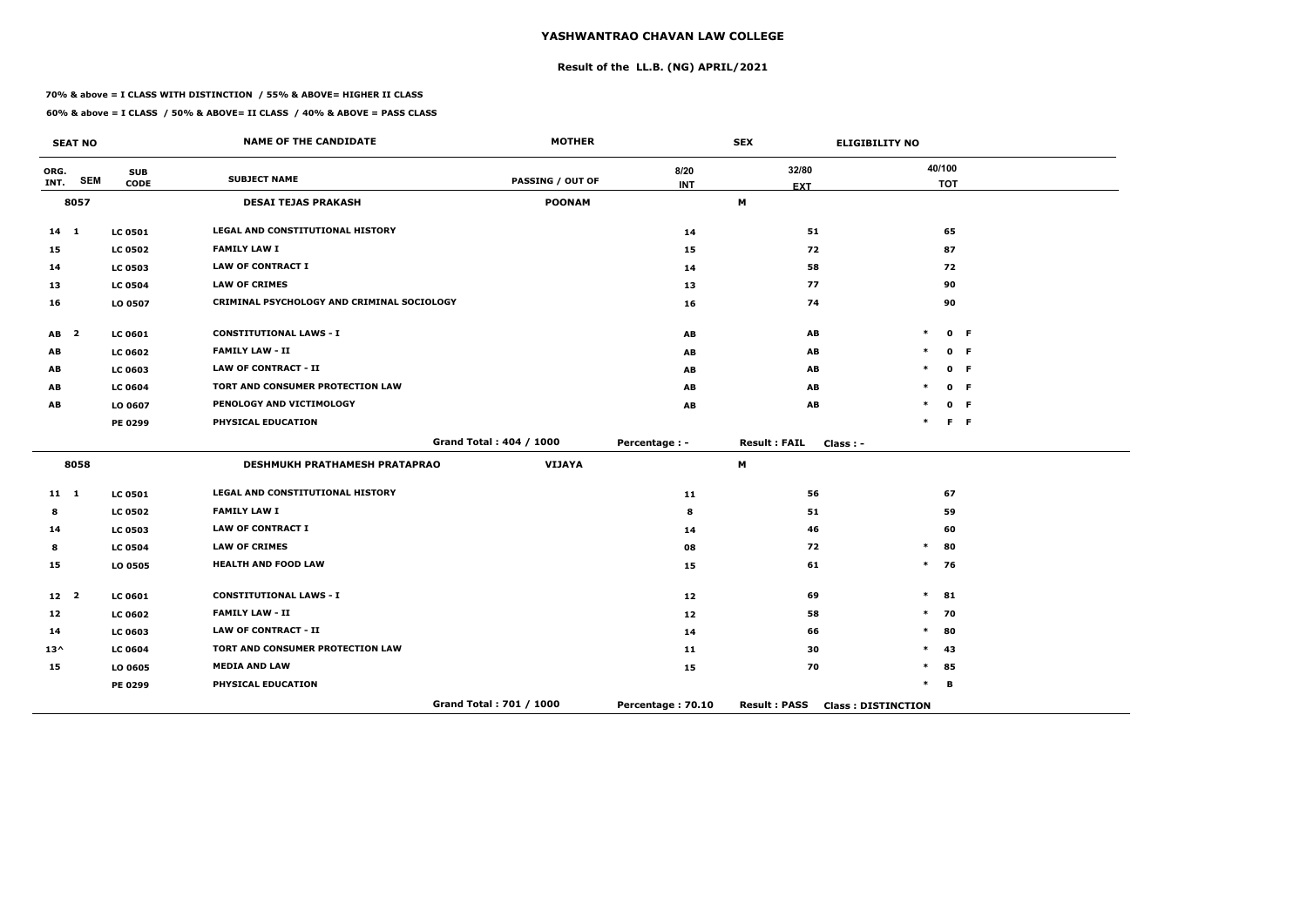# **Result of the LL.B. (NG) APRIL/2021**

#### **70% & above = I CLASS WITH DISTINCTION / 55% & ABOVE= HIGHER II CLASS**

| <b>SEAT NO</b>             |                           | <b>NAME OF THE CANDIDATE</b>            | <b>MOTHER</b>           |                              | <b>SEX</b>          | <b>ELIGIBILITY NO</b>     |
|----------------------------|---------------------------|-----------------------------------------|-------------------------|------------------------------|---------------------|---------------------------|
| ORG.<br><b>SEM</b><br>INT. | <b>SUB</b><br><b>CODE</b> | <b>SUBJECT NAME</b>                     | <b>PASSING / OUT OF</b> | 8/20                         | 32/80               | 40/100                    |
| 8060                       |                           | <b>DESHPANDE PRASAD GANPAT</b>          | <b>PUSHPA</b>           | <b>INT</b>                   | <b>EXT</b><br>М     | <b>TOT</b>                |
|                            |                           |                                         |                         |                              |                     |                           |
| $14^{\wedge}$ 1            | <b>LC 0501</b>            | <b>LEGAL AND CONSTITUTIONAL HISTORY</b> |                         | 14                           | 43                  | 57                        |
| $13^{\wedge}$              | <b>LC 0502</b>            | <b>FAMILY LAW I</b>                     |                         | 12                           | 37                  | 49                        |
| $13^{\wedge}$              | <b>LC 0503</b>            | <b>LAW OF CONTRACT I</b>                |                         | 12                           | 35                  | 47                        |
| 11                         | <b>LC 0504</b>            | <b>LAW OF CRIMES</b>                    |                         | 11                           | 37                  | 48                        |
| 13                         | LO 0506                   | <b>EQUITY AND TRUST LAW</b>             |                         | 13                           | 50                  | 63                        |
| 13 <sub>2</sub>            | <b>LC 0601</b>            | <b>CONSTITUTIONAL LAWS - I</b>          |                         | 13                           | 50                  | 63<br>$\ast$              |
| 13                         | <b>LC 0602</b>            | <b>FAMILY LAW - II</b>                  |                         | 13                           | 51                  | $\ast$<br>64              |
| 12                         | <b>LC 0603</b>            | <b>LAW OF CONTRACT - II</b>             |                         | 12                           | 77                  | $\ast$<br>89              |
| 13                         | <b>LC 0604</b>            | TORT AND CONSUMER PROTECTION LAW        |                         | 13                           | 56                  | $\ast$<br>69              |
| 14                         | LO 0606                   | <b>BANKING AND INSURANCE LAW</b>        |                         | 14                           | 77                  | 91<br>*                   |
|                            | PE 0299                   | PHYSICAL EDUCATION                      |                         |                              |                     | $\ast$<br>B               |
|                            |                           |                                         | Grand Total: 642 / 1000 | Percentage: 64.20            | <b>Result: PASS</b> | <b>Class: DISTINCTION</b> |
| 8061                       |                           | <b>DESHPANDE PRASHANT MUKUND</b>        |                         | <b>LATA MUKUND DESHPANDE</b> | M                   |                           |
| $14 \quad 1$               | <b>LC 0501</b>            | LEGAL AND CONSTITUTIONAL HISTORY        |                         | 14                           | 58                  | 72                        |
| 14                         | <b>LC 0502</b>            | <b>FAMILY LAW I</b>                     |                         | 14                           | 75                  | 89                        |
| 16                         | <b>LC 0503</b>            | <b>LAW OF CONTRACT I</b>                |                         | 16                           | 78                  | 94                        |
| 13                         | <b>LC 0504</b>            | <b>LAW OF CRIMES</b>                    |                         | 13                           | 75                  | 88                        |
| 12                         | LO 0509                   | <b>INTELLECTUAL PROPERTY RIGHTS I</b>   |                         | 12                           | 75                  | 87                        |
| 13 <sup>2</sup>            | <b>LC 0601</b>            | <b>CONSTITUTIONAL LAWS - I</b>          |                         | 13                           | 70                  | $\ast$<br>83              |
| 11                         | <b>LC 0602</b>            | <b>FAMILY LAW - II</b>                  |                         | 11                           | 78                  | $\ast$<br>89              |
| 13                         | <b>LC 0603</b>            | <b>LAW OF CONTRACT - II</b>             |                         | 13                           | 80                  | 93<br>$\ast$              |
| 13                         | <b>LC 0604</b>            | <b>TORT AND CONSUMER PROTECTION LAW</b> |                         | 13                           | 72                  | $\ast$<br>85              |
| 13                         | LO 0609                   | <b>INTELLECTUAL PROPERTY RIGHTS -II</b> |                         | 13                           | 69                  | *<br>82                   |
|                            | PE 0299                   | PHYSICAL EDUCATION                      |                         |                              |                     | $\ast$<br>В               |
|                            |                           |                                         | Grand Total: 862 / 1000 | Percentage: 86.20            | <b>Result: PASS</b> | <b>Class: DISTINCTION</b> |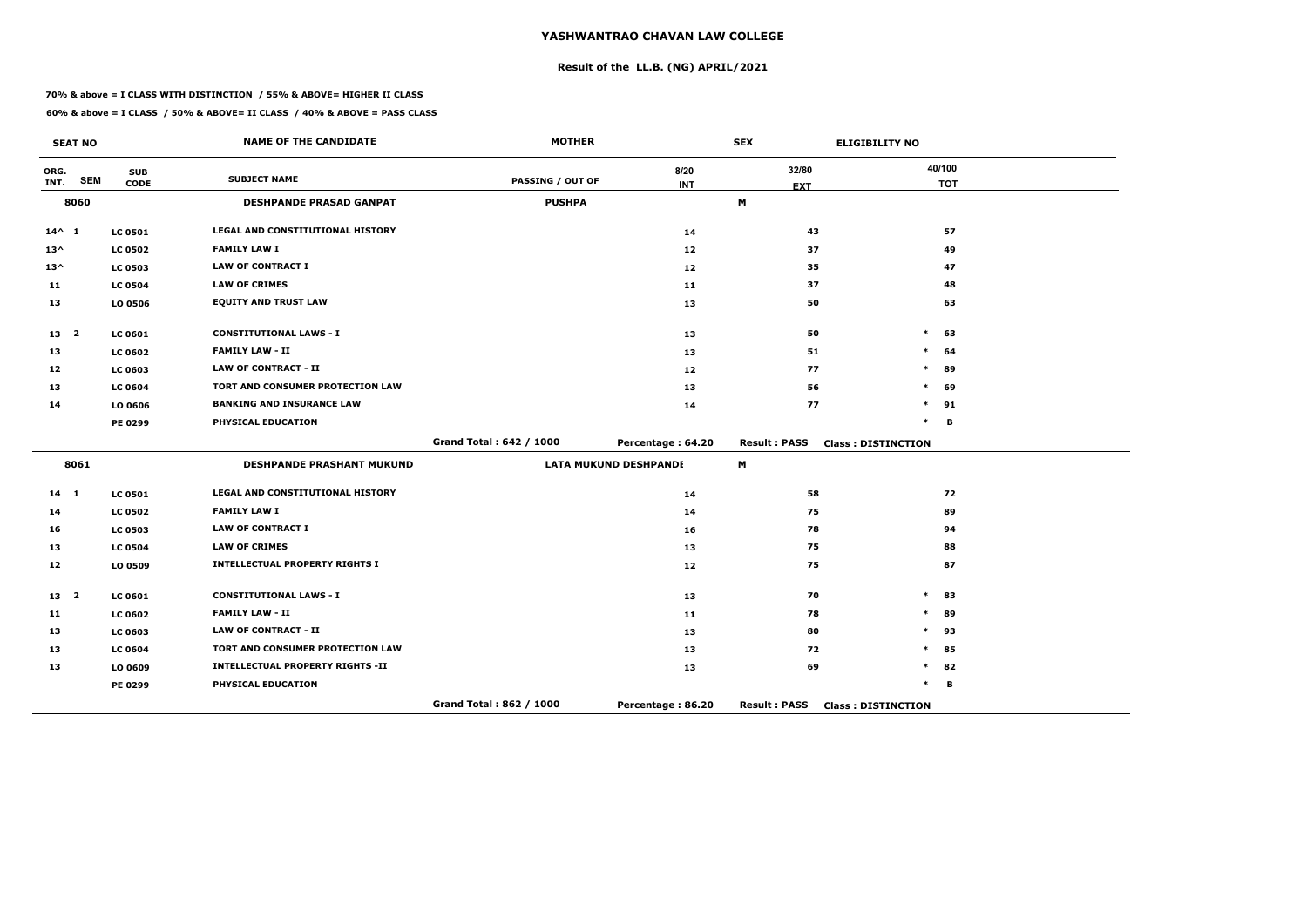# **Result of the LL.B. (NG) APRIL/2021**

#### **70% & above = I CLASS WITH DISTINCTION / 55% & ABOVE= HIGHER II CLASS**

**60% & above = I CLASS / 50% & ABOVE= II CLASS / 40% & ABOVE = PASS CLASS**

|                 | <b>SEAT NO</b>          |                | <b>NAME OF THE CANDIDATE</b>          | <b>MOTHER</b>           |                   | <b>SEX</b>          | <b>ELIGIBILITY NO</b>     |
|-----------------|-------------------------|----------------|---------------------------------------|-------------------------|-------------------|---------------------|---------------------------|
| ORG.            | <b>SEM</b>              | <b>SUB</b>     | <b>SUBJECT NAME</b>                   | <b>PASSING / OUT OF</b> | 8/20              | 32/80               | 40/100                    |
| INT.            |                         | <b>CODE</b>    |                                       |                         | <b>INT</b>        | <b>EXT</b>          | <b>TOT</b>                |
|                 | 8062                    |                | <b>DEVGIRIKAR OMKAR NARAYAN</b>       | <b>NIRMALA</b>          |                   | M                   |                           |
| $15^{\wedge}$ 1 |                         | <b>LC 0501</b> | LEGAL AND CONSTITUTIONAL HISTORY      |                         | 13                | 40                  | 53                        |
| 14              |                         | <b>LC 0502</b> | <b>FAMILY LAW I</b>                   |                         | 14                | 46                  | 60                        |
| 13              |                         | <b>LC 0503</b> | <b>LAW OF CONTRACT I</b>              |                         | 13                | 46                  | 59                        |
| 11              |                         | <b>LC 0504</b> | <b>LAW OF CRIMES</b>                  |                         | 11                | 50                  | 61                        |
| 11              |                         | LO 0509        | <b>INTELLECTUAL PROPERTY RIGHTS I</b> |                         | 11                | 56                  | 67                        |
| 11 <sub>2</sub> |                         | <b>LC 0601</b> | <b>CONSTITUTIONAL LAWS - I</b>        |                         | 11                | 64                  | $\ast$<br>75              |
| $15^{\wedge}$   |                         | <b>LC 0602</b> | <b>FAMILY LAW - II</b>                |                         | 14                | 45                  | $\ast$<br>59              |
| 13              |                         | <b>LC 0603</b> | <b>LAW OF CONTRACT - II</b>           |                         | 13                | 75                  | 88<br>$\ast$              |
| 14              |                         | <b>LC 0604</b> | TORT AND CONSUMER PROTECTION LAW      |                         | 14                | 56                  | $\ast$<br>70              |
| 13              |                         | LO 0606        | <b>BANKING AND INSURANCE LAW</b>      |                         | 13                | 58                  | $\ast$<br>71              |
|                 |                         | PE 0299        | PHYSICAL EDUCATION                    |                         |                   |                     | $\ast$<br>B               |
|                 |                         |                |                                       | Grand Total: 664 / 1000 | Percentage: 66.40 | <b>Result: PASS</b> | <b>Class: DISTINCTION</b> |
|                 | 8063                    |                | <b>DEVIKAR VISHAL GHANSHYAM</b>       | <b>VIMAL</b>            |                   | M                   |                           |
| $13 \quad 1$    |                         | <b>LC 0501</b> | LEGAL AND CONSTITUTIONAL HISTORY      |                         | 13                | 62                  | 75                        |
| $13^{\wedge}$   |                         | <b>LC 0502</b> | <b>FAMILY LAW I</b>                   |                         | 12                | 35                  | 47                        |
| 14              |                         | <b>LC 0503</b> | <b>LAW OF CONTRACT I</b>              |                         | 14                | 64                  | 78                        |
| 11              |                         | <b>LC 0504</b> | <b>LAW OF CRIMES</b>                  |                         | 11                | 64                  | 75                        |
| 11              |                         | LO 0509        | <b>INTELLECTUAL PROPERTY RIGHTS I</b> |                         | 11                | 70                  | 81                        |
| 8               | $\overline{\mathbf{2}}$ | <b>LC 0601</b> | <b>CONSTITUTIONAL LAWS - I</b>        |                         | 08                | 29                  | $\ast$<br>40              |
| 8               |                         | <b>LC 0602</b> | <b>FAMILY LAW - II</b>                |                         | 08                | 54                  | $\ast$<br>62              |
| 13              |                         | <b>LC 0603</b> | <b>LAW OF CONTRACT - II</b>           |                         | 13                | 80                  | $\ast$<br>93              |
| 13              |                         | <b>LC 0604</b> | TORT AND CONSUMER PROTECTION LAW      |                         | 13                | 74                  | $\ast$<br>87              |
| 13              |                         | LO 0606        | <b>BANKING AND INSURANCE LAW</b>      |                         | 13                | 64                  | 77<br>$\ast$              |
|                 |                         | <b>PE 0299</b> | PHYSICAL EDUCATION                    |                         |                   |                     | $\ast$<br>B               |
|                 |                         |                |                                       | Grand Total: 715 / 1000 | Percentage: 71.50 | <b>Result: PASS</b> | <b>Class: DISTINCTION</b> |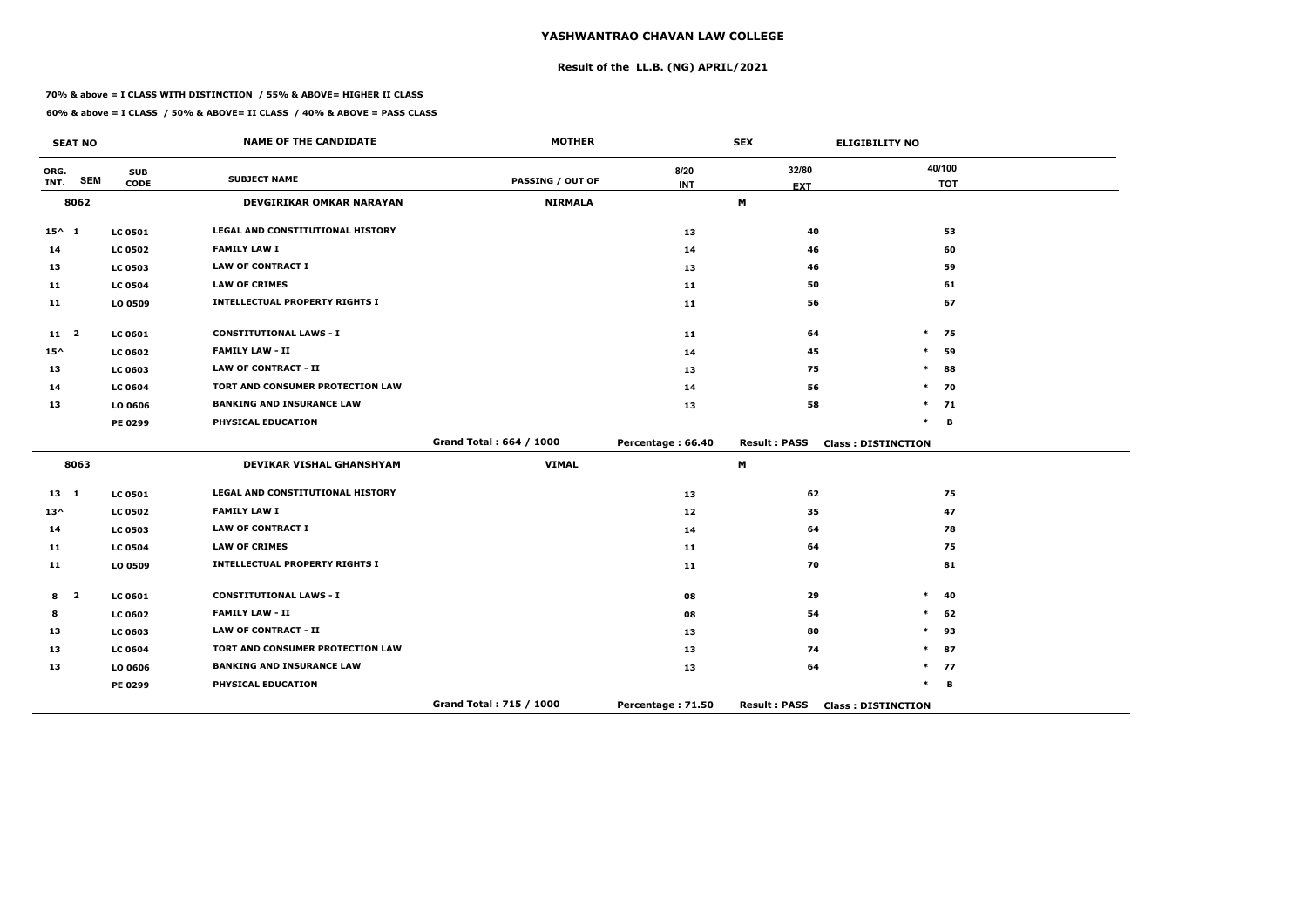# **Result of the LL.B. (NG) APRIL/2021**

#### **70% & above = I CLASS WITH DISTINCTION / 55% & ABOVE= HIGHER II CLASS**

|                 | <b>SEAT NO</b> |                | <b>NAME OF THE CANDIDATE</b>               | <b>MOTHER</b>           |                   | <b>SEX</b>          | <b>ELIGIBILITY NO</b>     |
|-----------------|----------------|----------------|--------------------------------------------|-------------------------|-------------------|---------------------|---------------------------|
| ORG.            | <b>SEM</b>     | <b>SUB</b>     | <b>SUBJECT NAME</b>                        | <b>PASSING / OUT OF</b> | 8/20              | 32/80               | 40/100                    |
| INT.            |                | <b>CODE</b>    |                                            |                         | <b>INT</b>        | <b>EXT</b>          | <b>TOT</b>                |
|                 | 8067           |                | <b>DHOKALE MONALI TUSHAR</b>               | <b>KAVITA</b>           |                   | F.                  |                           |
| $15 \quad 1$    |                | <b>LC 0501</b> | <b>LEGAL AND CONSTITUTIONAL HISTORY</b>    |                         | 15                | 67                  | $\ast$<br>82              |
| 14              |                | <b>LC 0502</b> | <b>FAMILY LAW I</b>                        |                         | 14                | 51                  | 65                        |
| 15              |                | <b>LC 0503</b> | <b>LAW OF CONTRACT I</b>                   |                         | 15                | 61                  | 76                        |
| 13              |                | <b>LC 0504</b> | <b>LAW OF CRIMES</b>                       |                         | 13                | 64                  | 77                        |
| 11              |                | LO 0509        | <b>INTELLECTUAL PROPERTY RIGHTS I</b>      |                         | 11                | 64                  | 75                        |
| 13 <sub>2</sub> |                | LC 0601        | <b>CONSTITUTIONAL LAWS - I</b>             |                         | 13                | 64                  | $\ast$<br>77              |
| 13              |                | <b>LC 0602</b> | <b>FAMILY LAW - II</b>                     |                         | 13                | 59                  | 72<br>$\ast$              |
| 15              |                | <b>LC 0603</b> | <b>LAW OF CONTRACT - II</b>                |                         | 15                | 80                  | $\ast$<br>95              |
| 14              |                | <b>LC 0604</b> | TORT AND CONSUMER PROTECTION LAW           |                         | 14                | 62                  | $\ast$<br>76              |
| 15              |                | LO 0607        | PENOLOGY AND VICTIMOLOGY                   |                         | 15                | 67                  | $\ast$<br>82              |
|                 |                | PE 0299        | PHYSICAL EDUCATION                         |                         |                   |                     | $\ast$<br>B               |
|                 |                |                |                                            | Grand Total: 777 / 1000 | Percentage: 77.70 | <b>Result: PASS</b> | <b>Class: DISTINCTION</b> |
|                 | 8083           |                | <b>GALANDE DHANANJAY ASHOK</b>             | <b>NIRMALA</b>          |                   | M                   |                           |
| $14^{\wedge}$ 1 |                | <b>LC 0501</b> | LEGAL AND CONSTITUTIONAL HISTORY           |                         | 12                | 34                  | 46                        |
| 13              |                | <b>LC 0502</b> | <b>FAMILY LAW I</b>                        |                         | 13                | 42                  | 55                        |
| 14              |                | <b>LC 0503</b> | <b>LAW OF CONTRACT I</b>                   |                         | 14                | 48                  | 62                        |
| 11              |                | <b>LC 0504</b> | <b>LAW OF CRIMES</b>                       |                         | 11                | 46                  | 57                        |
| $15^{\wedge}$   |                | LO 0507        | CRIMINAL PSYCHOLOGY AND CRIMINAL SOCIOLOGY |                         | 15                | 48                  | 63                        |
| $15^{\wedge}$ 2 |                | <b>LC 0601</b> | <b>CONSTITUTIONAL LAWS - I</b>             |                         | 14                | 45                  | $\ast$<br>59              |
| 14              |                | <b>LC 0602</b> | <b>FAMILY LAW - II</b>                     |                         | 14                | 45                  | $\ast$<br>59              |
| 13              |                | LC 0603        | <b>LAW OF CONTRACT - II</b>                |                         | 13                | 66                  | 79<br>$\ast$              |
| 13              |                | <b>LC 0604</b> | <b>TORT AND CONSUMER PROTECTION LAW</b>    |                         | 13                | 45                  | $\ast$<br>58              |
| 16              |                | LO 0607        | PENOLOGY AND VICTIMOLOGY                   |                         | 16                | 59                  | $\ast$<br>75              |
|                 |                | PE 0299        | PHYSICAL EDUCATION                         |                         |                   |                     | $\ast$<br>В               |
|                 |                |                |                                            | Grand Total: 613 / 1000 | Percentage: 61.30 | <b>Result: PASS</b> | <b>Class: FIRST CLASS</b> |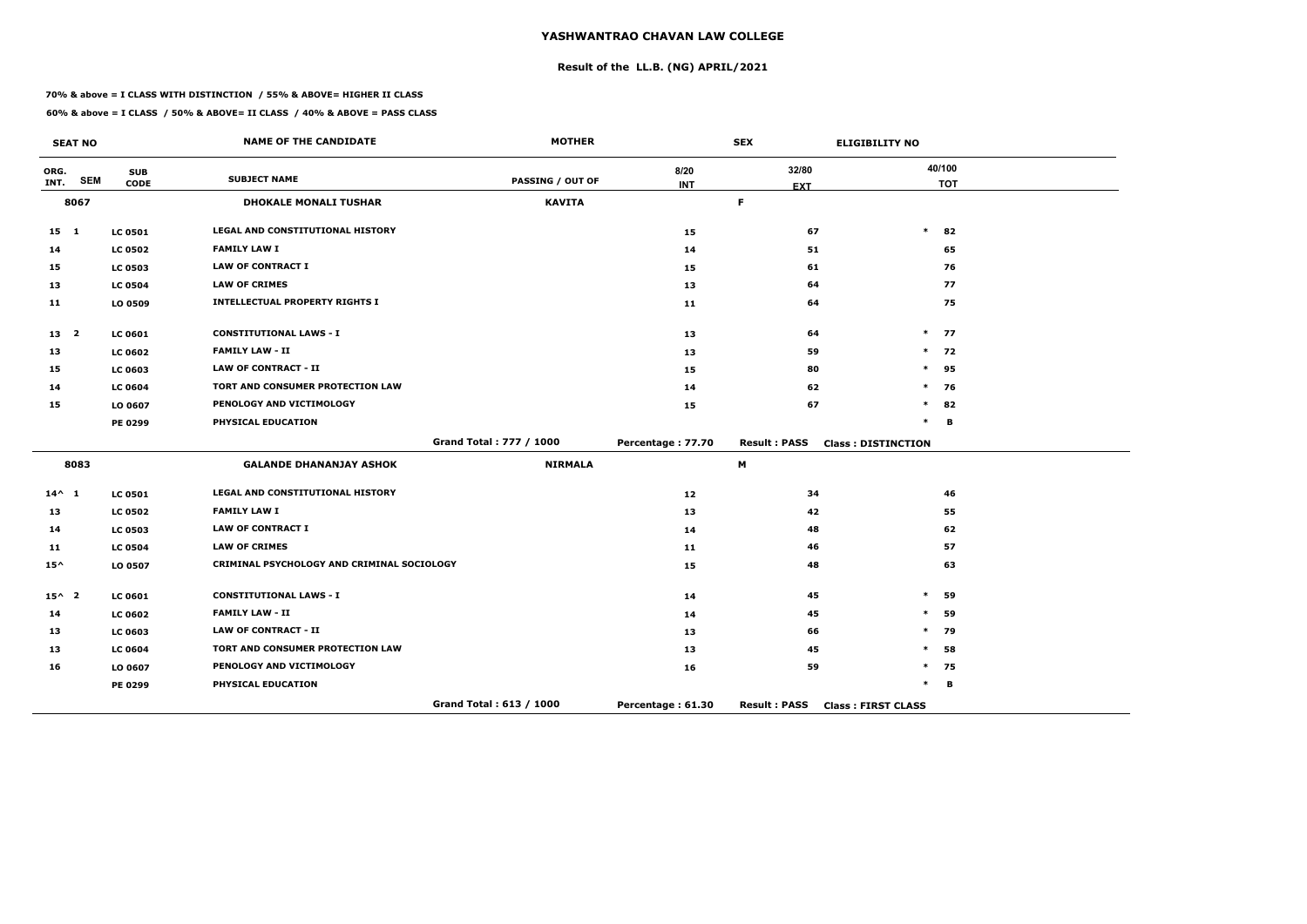# **Result of the LL.B. (NG) APRIL/2021**

#### **70% & above = I CLASS WITH DISTINCTION / 55% & ABOVE= HIGHER II CLASS**

|                 | <b>SEAT NO</b> |                           | <b>NAME OF THE CANDIDATE</b>               | <b>MOTHER</b>              |                   | <b>SEX</b>          | <b>ELIGIBILITY NO</b>     |
|-----------------|----------------|---------------------------|--------------------------------------------|----------------------------|-------------------|---------------------|---------------------------|
| ORG.<br>INT.    | <b>SEM</b>     | <b>SUB</b><br><b>CODE</b> | <b>SUBJECT NAME</b>                        | PASSING / OUT OF           | 8/20              | 32/80               | 40/100                    |
|                 | 8086           |                           | <b>GHATGE VIREN SACHIN</b>                 | <b>SNEHA SACHIN GHATGE</b> | <b>INT</b>        | <b>EXT</b><br>M     | <b>TOT</b>                |
|                 |                |                           |                                            |                            |                   |                     |                           |
| $15 \quad 1$    |                | <b>LC 0501</b>            | <b>LEGAL AND CONSTITUTIONAL HISTORY</b>    |                            | 15                | 62                  | $*$ 77                    |
| 13              |                | <b>LC 0502</b>            | <b>FAMILY LAW I</b>                        |                            | 13                | 64                  | 77                        |
| 12              |                | <b>LC 0503</b>            | <b>LAW OF CONTRACT I</b>                   |                            | 12                | 66                  | 78<br>$\ast$              |
| 12 <sub>1</sub> |                | <b>LC 0504</b>            | <b>LAW OF CRIMES</b>                       |                            | 12                | 59                  | $*$ 71                    |
| 13              |                | LO 0507                   | CRIMINAL PSYCHOLOGY AND CRIMINAL SOCIOLOGY |                            | 13                | 58                  | $*$ 71                    |
| 14 <sub>2</sub> |                | <b>LC 0601</b>            | <b>CONSTITUTIONAL LAWS - I</b>             |                            | 14                | 67                  | $\ast$<br>81              |
| 13              |                | <b>LC 0602</b>            | <b>FAMILY LAW - II</b>                     |                            | 13                | 72                  | $\ast$<br>85              |
| 11              |                | <b>LC 0603</b>            | <b>LAW OF CONTRACT - II</b>                |                            | 11                | 77                  | $\ast$<br>88              |
| 12              |                | <b>LC 0604</b>            | TORT AND CONSUMER PROTECTION LAW           |                            | 12                | 67                  | $\ast$<br>79              |
| 13              |                | LO 0606                   | <b>BANKING AND INSURANCE LAW</b>           |                            | 13                | 78                  | $\ast$<br>91              |
|                 |                | PE 0299                   | PHYSICAL EDUCATION                         |                            |                   |                     | $\ast$<br>A               |
|                 |                |                           |                                            | Grand Total: 798 / 1000    | Percentage: 79.80 | <b>Result: PASS</b> | <b>Class: DISTINCTION</b> |
|                 | 8092           |                           | <b>GOSAVI GANESH RAJENDRA</b>              | <b>MEENAKSHI</b>           |                   | M                   |                           |
| 14 1            |                | <b>LC 0501</b>            | <b>LEGAL AND CONSTITUTIONAL HISTORY</b>    |                            | 14                | 45                  | 59                        |
| $13^{\wedge}$   |                | <b>LC 0502</b>            | <b>FAMILY LAW I</b>                        |                            | 12                | 35                  | 47                        |
| 16              |                | <b>LC 0503</b>            | <b>LAW OF CONTRACT I</b>                   |                            | 16                | 54                  | 70                        |
| 11              |                | <b>LC 0504</b>            | <b>LAW OF CRIMES</b>                       |                            | 11                | 53                  | 64                        |
| 11              |                | LO 0509                   | <b>INTELLECTUAL PROPERTY RIGHTS I</b>      |                            | 11                | 62                  | 73                        |
| $14 2$          |                | LC 0601                   | <b>CONSTITUTIONAL LAWS - I</b>             |                            | 14                | 61                  | $\ast$<br>75              |
| 17              |                | <b>LC 0602</b>            | <b>FAMILY LAW - II</b>                     |                            | 17                | 59                  | 76<br>$\ast$              |
| 14              |                | <b>LC 0603</b>            | <b>LAW OF CONTRACT - II</b>                |                            | 14                | 77                  | $\ast$<br>91              |
| 14              |                | <b>LC 0604</b>            | TORT AND CONSUMER PROTECTION LAW           |                            | 14                | 50                  | $\ast$<br>64              |
| 16              |                | LO 0609                   | <b>INTELLECTUAL PROPERTY RIGHTS -II</b>    |                            | 16                | 80                  | $\ast$<br>96              |
|                 |                | PE 0299                   | PHYSICAL EDUCATION                         |                            |                   |                     | $\ast$<br>В               |
|                 |                |                           |                                            | Grand Total: 715 / 1000    | Percentage: 71.50 | <b>Result: PASS</b> | <b>Class: DISTINCTION</b> |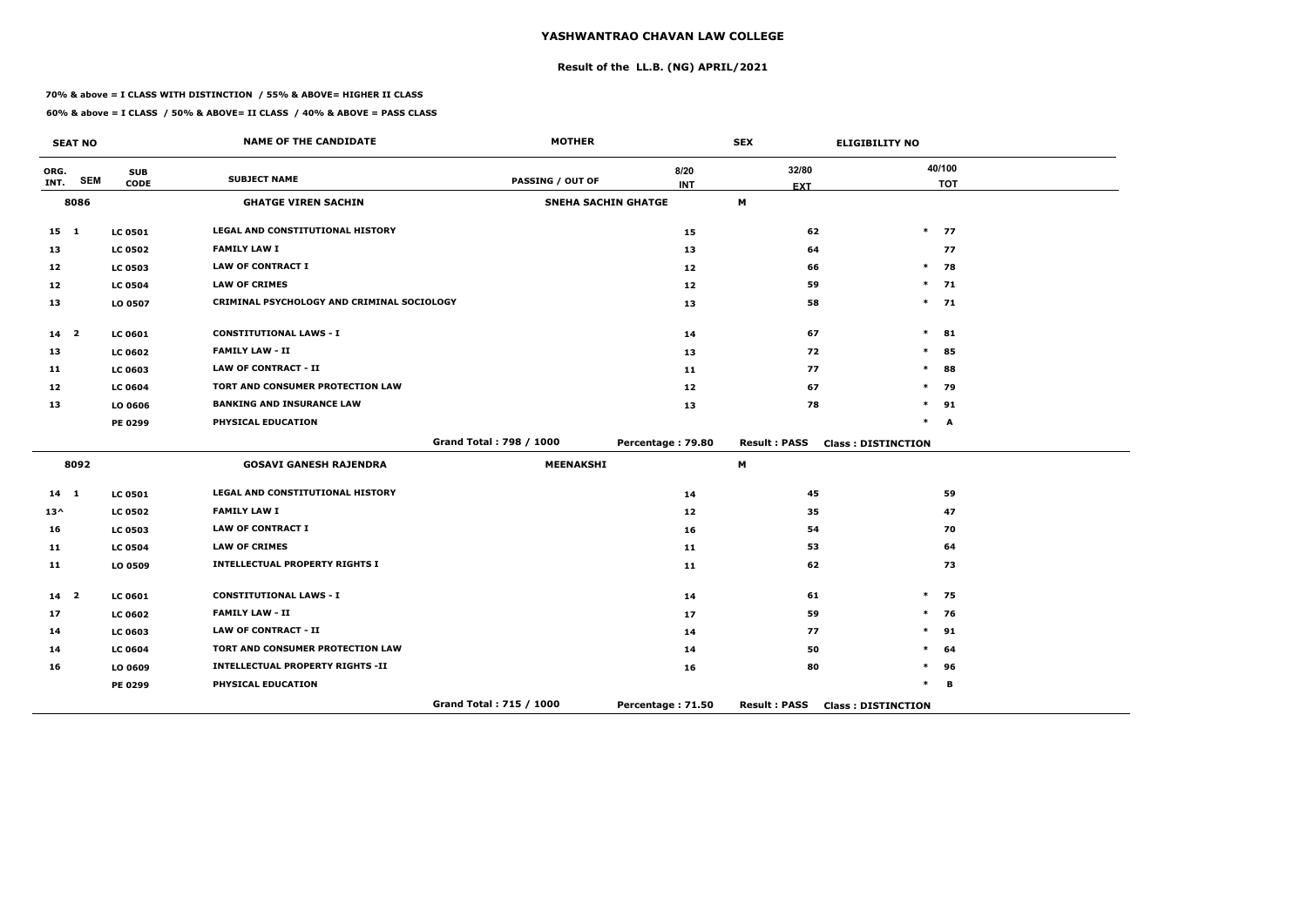# **Result of the LL.B. (NG) APRIL/2021**

#### **70% & above = I CLASS WITH DISTINCTION / 55% & ABOVE= HIGHER II CLASS**

|                 | <b>SEAT NO</b> |                | <b>NAME OF THE CANDIDATE</b>            | <b>MOTHER</b>            |                   | <b>SEX</b>          | <b>ELIGIBILITY NO</b>     |
|-----------------|----------------|----------------|-----------------------------------------|--------------------------|-------------------|---------------------|---------------------------|
| ORG.            |                | <b>SUB</b>     | <b>SUBJECT NAME</b>                     |                          | 8/20              | 32/80               | 40/100                    |
| INT.            | <b>SEM</b>     | <b>CODE</b>    |                                         | <b>PASSING / OUT OF</b>  | <b>INT</b>        | <b>EXT</b>          | <b>TOT</b>                |
|                 | 8093           |                | <b>GOTE SHUBHAM RAM</b>                 | <b>RAJAMATI RAM GOTE</b> |                   | M                   |                           |
| $13 \quad 1$    |                | <b>LC 0501</b> | LEGAL AND CONSTITUTIONAL HISTORY        |                          | 13                | 67                  | 80                        |
| $15^{\wedge}$   |                | <b>LC 0502</b> | <b>FAMILY LAW I</b>                     |                          | 13                | 40                  | 53                        |
| 16              |                | <b>LC 0503</b> | <b>LAW OF CONTRACT I</b>                |                          | 16                | 61                  | 77                        |
| 14              |                | <b>LC 0504</b> | <b>LAW OF CRIMES</b>                    |                          | 14                | 74                  | 88                        |
| 13              |                | LO 0506        | <b>EQUITY AND TRUST LAW</b>             |                          | 13                | 75                  | 88                        |
| 14 2            |                | <b>LC 0601</b> | <b>CONSTITUTIONAL LAWS - I</b>          |                          | 14                | 64                  | $\ast$<br>78              |
| 8               |                | <b>LC 0602</b> | <b>FAMILY LAW - II</b>                  |                          | 08                | 74                  | $\ast$<br>82              |
| 11              |                | <b>LC 0603</b> | <b>LAW OF CONTRACT - II</b>             |                          | 11                | 80                  | $\ast$<br>91              |
| 10              |                | <b>LC 0604</b> | TORT AND CONSUMER PROTECTION LAW        |                          | 10                | 77                  | $\ast$<br>87              |
| 14              |                | LO 0606        | <b>BANKING AND INSURANCE LAW</b>        |                          | 14                | 75                  | $\ast$<br>89              |
|                 |                | PE 0299        | PHYSICAL EDUCATION                      |                          |                   |                     | $\ast$<br>в               |
|                 |                |                |                                         | Grand Total: 813 / 1000  | Percentage: 81.30 | <b>Result: PASS</b> | <b>Class: DISTINCTION</b> |
|                 | 8096           |                | <b>HIRASKAR SWATI SUJEET</b>            | <b>GANGA</b>             |                   | F.                  |                           |
| $14^{\wedge} 1$ |                | <b>LC 0501</b> | LEGAL AND CONSTITUTIONAL HISTORY        |                          | 14                | 42                  | 56                        |
| 15              |                | <b>LC 0502</b> | <b>FAMILY LAW I</b>                     |                          | 15                | 53                  | 68                        |
| $16^{\wedge}$   |                | <b>LC 0503</b> | <b>LAW OF CONTRACT I</b>                |                          | 14                | 45                  | 59                        |
| 14              |                | <b>LC 0504</b> | <b>LAW OF CRIMES</b>                    |                          | 14                | 59                  | 73                        |
| 11              |                | LO 0509        | <b>INTELLECTUAL PROPERTY RIGHTS I</b>   |                          | 11                | 58                  | 69                        |
| $16^{\wedge}$ 2 |                | <b>LC 0601</b> | <b>CONSTITUTIONAL LAWS - I</b>          |                          | 15                | 48                  | $\ast$<br>63              |
| $16^{\wedge}$   |                | <b>LC 0602</b> | <b>FAMILY LAW - II</b>                  |                          | 14                | 45                  | 59<br>$\ast$              |
| 15              |                | <b>LC 0603</b> | <b>LAW OF CONTRACT - II</b>             |                          | 15                | 61                  | $\ast$<br>76              |
| $15^{\wedge}$   |                | <b>LC 0604</b> | TORT AND CONSUMER PROTECTION LAW        |                          | 14                | 45                  | $\ast$<br>59              |
| 15              |                | LO 0609        | <b>INTELLECTUAL PROPERTY RIGHTS -II</b> |                          | 15                | 61                  | $\ast$<br>76              |
|                 |                | <b>PE 0299</b> | PHYSICAL EDUCATION                      |                          |                   |                     | $\ast$<br>$\mathbf c$     |
|                 |                |                |                                         | Grand Total: 658 / 1000  | Percentage: 65.80 | <b>Result: PASS</b> | <b>Class: FIRST CLASS</b> |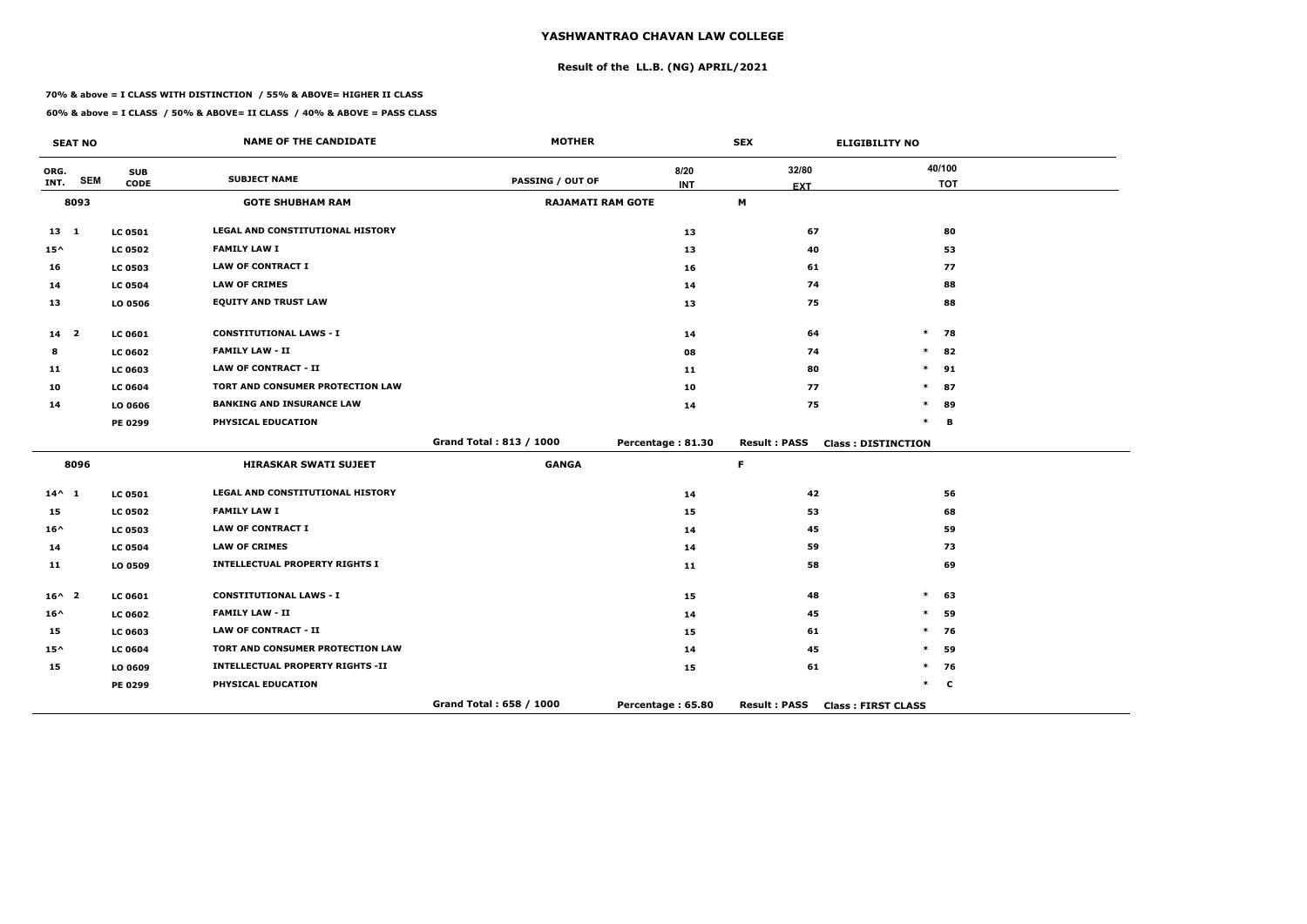# **Result of the LL.B. (NG) APRIL/2021**

#### **70% & above = I CLASS WITH DISTINCTION / 55% & ABOVE= HIGHER II CLASS**

|                 | <b>SEAT NO</b> |                | <b>NAME OF THE CANDIDATE</b>               | <b>MOTHER</b>           |                   | <b>SEX</b>          | <b>ELIGIBILITY NO</b>     |
|-----------------|----------------|----------------|--------------------------------------------|-------------------------|-------------------|---------------------|---------------------------|
| ORG.            | <b>SEM</b>     | <b>SUB</b>     | <b>SUBJECT NAME</b>                        | <b>PASSING / OUT OF</b> | 8/20              | 32/80               | 40/100                    |
| INT.            |                | <b>CODE</b>    |                                            |                         | <b>INT</b>        | <b>EXT</b>          | <b>TOT</b>                |
|                 | 8098           |                | <b>HOLKAR DATTATRAY NANASO</b>             | <b>BABAI</b>            |                   | М                   |                           |
| $14$ 1          |                | <b>LC 0501</b> | <b>LEGAL AND CONSTITUTIONAL HISTORY</b>    |                         | 14                | 64                  | 78                        |
| 13              |                | <b>LC 0502</b> | <b>FAMILY LAW I</b>                        |                         | 13                | 53                  | 66                        |
| 13              |                | <b>LC 0503</b> | <b>LAW OF CONTRACT I</b>                   |                         | 13                | 50                  | 63                        |
| 12 <sub>1</sub> |                | <b>LC 0504</b> | <b>LAW OF CRIMES</b>                       |                         | 12                | 58                  | 70                        |
| 10              |                | LO 0506        | <b>EQUITY AND TRUST LAW</b>                |                         | 10                | 77                  | 87                        |
| 13 <sub>2</sub> |                | LC 0601        | <b>CONSTITUTIONAL LAWS - I</b>             |                         | 13                | 54                  | 67<br>$\ast$              |
| 11              |                | <b>LC 0602</b> | <b>FAMILY LAW - II</b>                     |                         | 11                | 48                  | 59<br>$\ast$              |
| 15              |                | <b>LC 0603</b> | <b>LAW OF CONTRACT - II</b>                |                         | 15                | 74                  | $\ast$<br>89              |
| 14              |                | <b>LC 0604</b> | TORT AND CONSUMER PROTECTION LAW           |                         | 14                | 59                  | 73<br>*                   |
| 16              |                | LO 0606        | <b>BANKING AND INSURANCE LAW</b>           |                         | 16                | 66                  | $\ast$<br>82              |
|                 |                | PE 0299        | PHYSICAL EDUCATION                         |                         |                   |                     | $\ast$<br>B               |
|                 |                |                |                                            | Grand Total: 734 / 1000 | Percentage: 73.40 | <b>Result: PASS</b> | <b>Class: DISTINCTION</b> |
|                 | 8103           |                | <b>JADHAV UTKARSH PRAVIN</b>               | <b>NEELAM</b>           |                   | M                   |                           |
| $13 \quad 1$    |                | <b>LC 0501</b> | LEGAL AND CONSTITUTIONAL HISTORY           |                         | 13                | 50                  | 63                        |
| 13              |                | <b>LC 0502</b> | <b>FAMILY LAW I</b>                        |                         | 13                | 51                  | 64                        |
| 13              |                | <b>LC 0503</b> | <b>LAW OF CONTRACT I</b>                   |                         | 13                | 46                  | 59                        |
| 14              |                | <b>LC 0504</b> | <b>LAW OF CRIMES</b>                       |                         | 14                | 53                  | 67                        |
| 15              |                | LO 0507        | CRIMINAL PSYCHOLOGY AND CRIMINAL SOCIOLOGY |                         | 15                | 58                  | 73                        |
| 14 <sup>2</sup> |                | LC 0601        | <b>CONSTITUTIONAL LAWS - I</b>             |                         | 14                | 56                  | $\ast$<br>70              |
| 12              |                | <b>LC 0602</b> | <b>FAMILY LAW - II</b>                     |                         | 12                | 54                  | $\ast$<br>66              |
| 12              |                | <b>LC 0603</b> | <b>LAW OF CONTRACT - II</b>                |                         | 12                | 59                  | 71<br>$\ast$              |
| 12              |                | <b>LC 0604</b> | <b>TORT AND CONSUMER PROTECTION LAW</b>    |                         | 12                | 59                  | $\ast$<br>71              |
| 15              |                | LO 0607        | PENOLOGY AND VICTIMOLOGY                   |                         | 15                | 53                  | *<br>68                   |
|                 |                | PE 0299        | PHYSICAL EDUCATION                         |                         |                   |                     | $\ast$<br>В               |
|                 |                |                |                                            | Grand Total: 676 / 1000 | Percentage: 67.60 | <b>Result: PASS</b> | <b>Class: DISTINCTION</b> |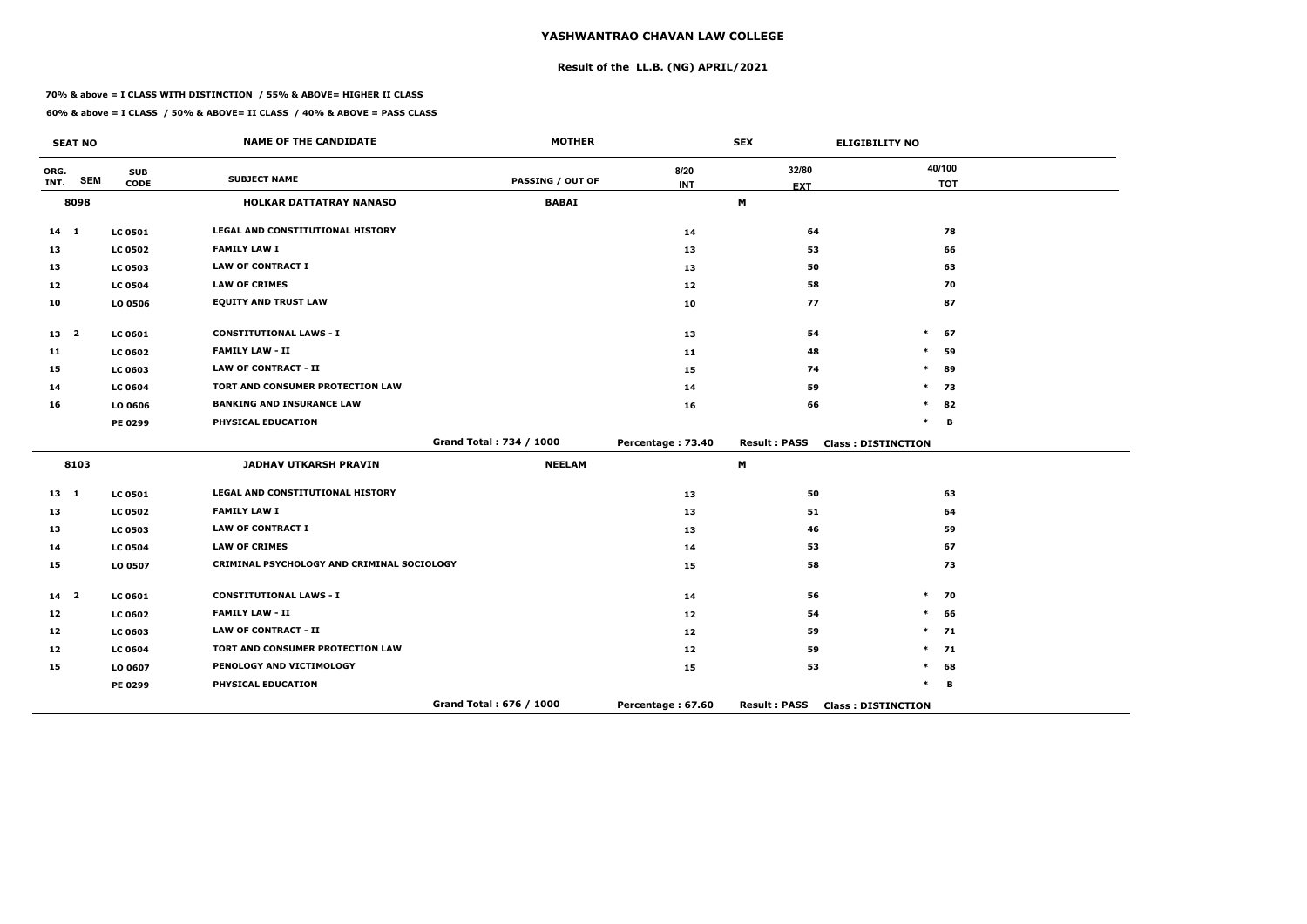# **Result of the LL.B. (NG) APRIL/2021**

#### **70% & above = I CLASS WITH DISTINCTION / 55% & ABOVE= HIGHER II CLASS**

**60% & above = I CLASS / 50% & ABOVE= II CLASS / 40% & ABOVE = PASS CLASS**

|                 | <b>SEAT NO</b> |                           | <b>NAME OF THE CANDIDATE</b>               | <b>MOTHER</b>           |                    | <b>SEX</b>          | <b>ELIGIBILITY NO</b>     |
|-----------------|----------------|---------------------------|--------------------------------------------|-------------------------|--------------------|---------------------|---------------------------|
| ORG.<br>INT.    | <b>SEM</b>     | <b>SUB</b><br><b>CODE</b> | <b>SUBJECT NAME</b>                        | <b>PASSING / OUT OF</b> | 8/20<br><b>INT</b> | 32/80<br><b>EXT</b> | 40/100<br><b>TOT</b>      |
|                 | 8121           |                           | <b>KAMBLE SHARDA BHAGWAN</b>               | <b>GANGUBAI</b>         |                    | $\mathsf F$         |                           |
| $8 \quad 1$     |                | <b>LC 0501</b>            | LEGAL AND CONSTITUTIONAL HISTORY           |                         | 8                  | 59                  | 67                        |
| $15^{\wedge}$   |                | <b>LC 0502</b>            | <b>FAMILY LAW I</b>                        |                         | 14                 | 43                  | 57                        |
| 14              |                | <b>LC 0503</b>            | <b>LAW OF CONTRACT I</b>                   |                         | 14                 | 51                  | 65                        |
| 12              |                | <b>LC 0504</b>            | <b>LAW OF CRIMES</b>                       |                         | 12                 | 53                  | 65                        |
| 15              |                | LO 0507                   | CRIMINAL PSYCHOLOGY AND CRIMINAL SOCIOLOGY |                         | 15                 | 61                  | 76                        |
| 15 <sub>2</sub> |                | <b>LC 0601</b>            | <b>CONSTITUTIONAL LAWS - I</b>             |                         | 15                 | 56                  | $\ast$<br>71              |
| $15^{\wedge}$   |                | <b>LC 0602</b>            | <b>FAMILY LAW - II</b>                     |                         | 15                 | 48                  | $\ast$<br>63              |
| 14              |                | <b>LC 0603</b>            | <b>LAW OF CONTRACT - II</b>                |                         | 14                 | 67                  | $\ast$<br>81              |
| 14              |                | <b>LC 0604</b>            | TORT AND CONSUMER PROTECTION LAW           |                         | 14                 | 54                  | $\ast$<br>68              |
| 16              |                | LO 0607                   | PENOLOGY AND VICTIMOLOGY                   |                         | 16                 | 62                  | 78<br>$\ast$              |
|                 |                | PE 0299                   | PHYSICAL EDUCATION                         |                         |                    |                     | $\ast$<br>в               |
|                 |                |                           |                                            | Grand Total: 694 / 1000 | Percentage: 69.40  | <b>Result: PASS</b> | <b>Class: DISTINCTION</b> |
|                 | 8124           |                           | <b>KAMTHE SAMRUDDHI JAGANNATH</b>          | <b>DIPALI</b>           |                    | F.                  |                           |
| $16^{\wedge}$ 1 |                | <b>LC 0501</b>            | <b>LEGAL AND CONSTITUTIONAL HISTORY</b>    |                         | 15                 | 48                  | 63                        |
| 14              |                | <b>LC 0502</b>            | <b>FAMILY LAW I</b>                        |                         | 14                 | 75                  | 89                        |
| 13              |                | <b>LC 0503</b>            | <b>LAW OF CONTRACT I</b>                   |                         | 13                 | 58                  | 71                        |
| 13              |                | <b>LC 0504</b>            | <b>LAW OF CRIMES</b>                       |                         | 13                 | 80                  | 93                        |
| 13              |                | LO 0509                   | <b>INTELLECTUAL PROPERTY RIGHTS I</b>      |                         | 13                 | 80                  | 93                        |
| 15 <sub>2</sub> |                | LC 0601                   | <b>CONSTITUTIONAL LAWS - I</b>             |                         | 15                 | 64                  | 79<br>$\ast$              |
| 16              |                | <b>LC 0602</b>            | <b>FAMILY LAW - II</b>                     |                         | 16                 | 59                  | 75<br>$\ast$              |
| 15              |                | <b>LC 0603</b>            | <b>LAW OF CONTRACT - II</b>                |                         | 15                 | 80                  | $\ast$<br>95              |
| 14              |                | <b>LC 0604</b>            | TORT AND CONSUMER PROTECTION LAW           |                         | 14                 | 58                  | $\ast$<br>72              |
| 14              |                | LO 0609                   | <b>INTELLECTUAL PROPERTY RIGHTS -II</b>    |                         | 14                 | 75                  | $\ast$<br>89              |
|                 |                | <b>PE 0299</b>            | PHYSICAL EDUCATION                         |                         |                    |                     | $\ast$<br>В               |
|                 |                |                           |                                            | Grand Total: 819 / 1000 | Percentage: 81.90  | <b>Result: PASS</b> | <b>Class: DISTINCTION</b> |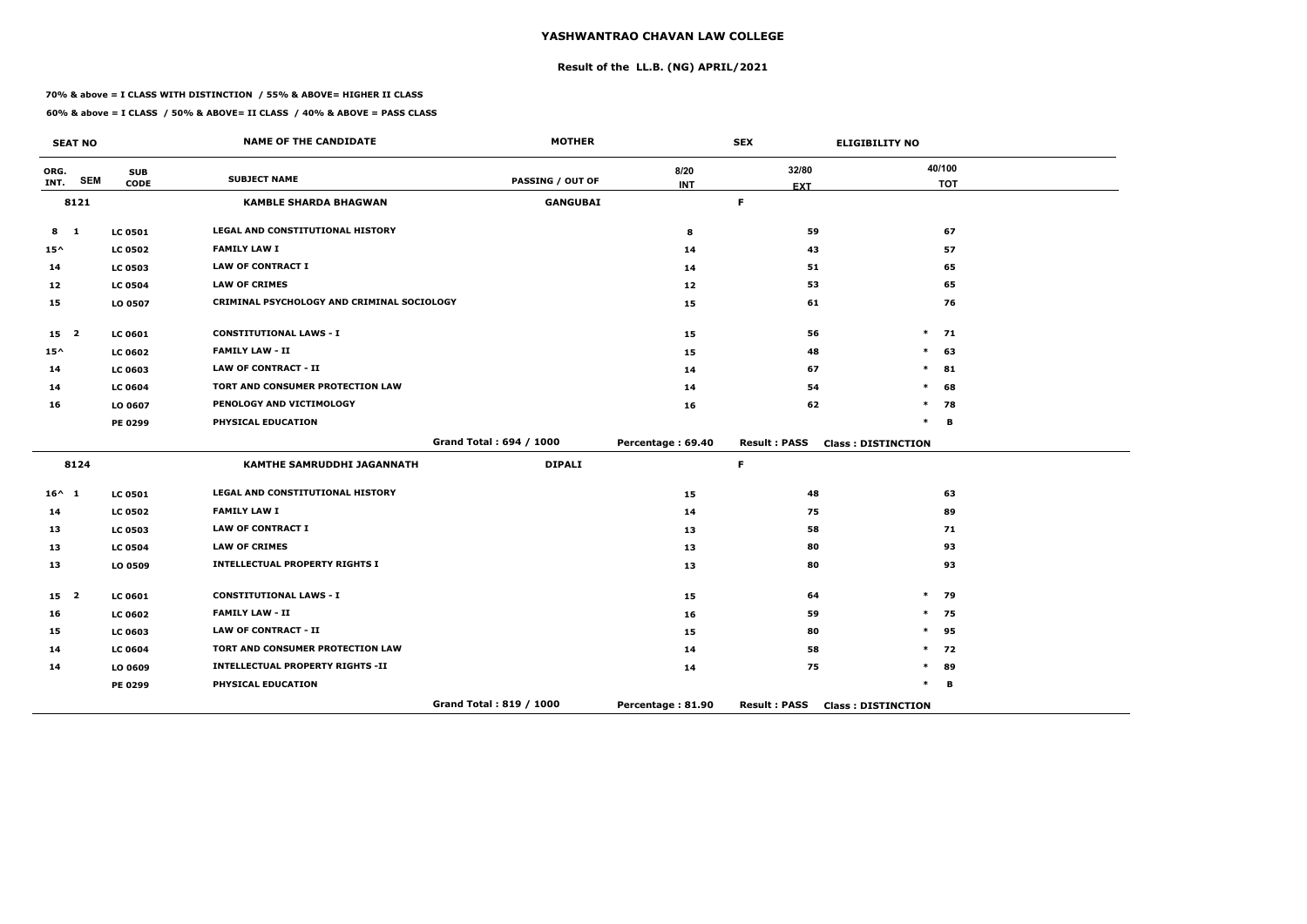# **Result of the LL.B. (NG) APRIL/2021**

#### **70% & above = I CLASS WITH DISTINCTION / 55% & ABOVE= HIGHER II CLASS**

|                 | <b>SEAT NO</b> |                           | <b>NAME OF THE CANDIDATE</b>            | <b>MOTHER</b>           |                    | <b>SEX</b>          | <b>ELIGIBILITY NO</b>     |
|-----------------|----------------|---------------------------|-----------------------------------------|-------------------------|--------------------|---------------------|---------------------------|
| ORG.<br>INT.    | <b>SEM</b>     | <b>SUB</b><br><b>CODE</b> | <b>SUBJECT NAME</b>                     | <b>PASSING / OUT OF</b> | 8/20<br><b>INT</b> | 32/80<br><b>EXT</b> | 40/100<br><b>TOT</b>      |
|                 | 8125           |                           | <b>KANADE DINKAR BHAGWANTRAO</b>        | <b>TARABAI</b>          |                    | M                   |                           |
| 13 1            |                | <b>LC 0501</b>            | LEGAL AND CONSTITUTIONAL HISTORY        |                         | 13                 | 64                  | 77                        |
| 12              |                | <b>LC 0502</b>            | <b>FAMILY LAW I</b>                     |                         | 12                 | 72                  | 84                        |
| 15              |                | <b>LC 0503</b>            | <b>LAW OF CONTRACT I</b>                |                         | 15                 | 53                  | 68                        |
| 11              |                | <b>LC 0504</b>            | <b>LAW OF CRIMES</b>                    |                         | 11                 | 67                  | 78                        |
| 9               |                | LO 0509                   | <b>INTELLECTUAL PROPERTY RIGHTS I</b>   |                         | 9                  | 61                  | 70                        |
| 15 <sub>2</sub> |                | <b>LC 0601</b>            | <b>CONSTITUTIONAL LAWS - I</b>          |                         | 15                 | 70                  | $\ast$<br>85              |
| 16              |                | <b>LC 0602</b>            | <b>FAMILY LAW - II</b>                  |                         | 16                 | 78                  | $\ast$<br>94              |
| 15              |                | LC 0603                   | <b>LAW OF CONTRACT - II</b>             |                         | 15                 | 80                  | $\ast$<br>95              |
| 15              |                | <b>LC 0604</b>            | TORT AND CONSUMER PROTECTION LAW        |                         | 15                 | 74                  | 89<br>$\ast$              |
| 15              |                | LO 0609                   | <b>INTELLECTUAL PROPERTY RIGHTS -II</b> |                         | 15                 | 77                  | $\ast$<br>92              |
|                 |                | PE 0299                   | PHYSICAL EDUCATION                      |                         |                    |                     | $\ast$<br>В               |
|                 |                |                           |                                         | Grand Total: 832 / 1000 | Percentage: 83.20  | <b>Result: PASS</b> | <b>Class: DISTINCTION</b> |
|                 | 8131           |                           | <b>KATKAR SHRADDHA VIJAY</b>            | <b>MINAKSHI</b>         |                    | $\mathsf F$         |                           |
| $15 \quad 1$    |                | <b>LC 0501</b>            | LEGAL AND CONSTITUTIONAL HISTORY        |                         | 15                 | 64                  | 79                        |
| 15              |                | <b>LC 0502</b>            | <b>FAMILY LAW I</b>                     |                         | 15                 | 64                  | 79                        |
| 15              |                | <b>LC 0503</b>            | <b>LAW OF CONTRACT I</b>                |                         | 15                 | 56                  | 71                        |
| 12              |                | <b>LC 0504</b>            | <b>LAW OF CRIMES</b>                    |                         | 12                 | 62                  | 74                        |
| 12              |                | LO 0509                   | <b>INTELLECTUAL PROPERTY RIGHTS I</b>   |                         | 12                 | 64                  | 76                        |
| $17-2$          |                | <b>LC 0601</b>            | <b>CONSTITUTIONAL LAWS - I</b>          |                         | 17                 | 61                  | $\ast$<br>78              |
| 16              |                | <b>LC 0602</b>            | <b>FAMILY LAW - II</b>                  |                         | 16                 | 59                  | $\ast$<br>75              |
| 15              |                | LC 0603                   | <b>LAW OF CONTRACT - II</b>             |                         | 15                 | 78                  | $\ast$<br>93              |
| 15              |                | <b>LC 0604</b>            | TORT AND CONSUMER PROTECTION LAW        |                         | 15                 | 53                  | $\ast$<br>68              |
| 14              |                | LO 0609                   | <b>INTELLECTUAL PROPERTY RIGHTS -II</b> |                         | 14                 | 70                  | $\ast$<br>84              |
|                 |                | PE 0299                   | PHYSICAL EDUCATION                      |                         |                    |                     | $\ast$<br>B               |
|                 |                |                           |                                         | Grand Total: 780 / 1000 | Percentage: 78.00  | <b>Result: PASS</b> | <b>Class: DISTINCTION</b> |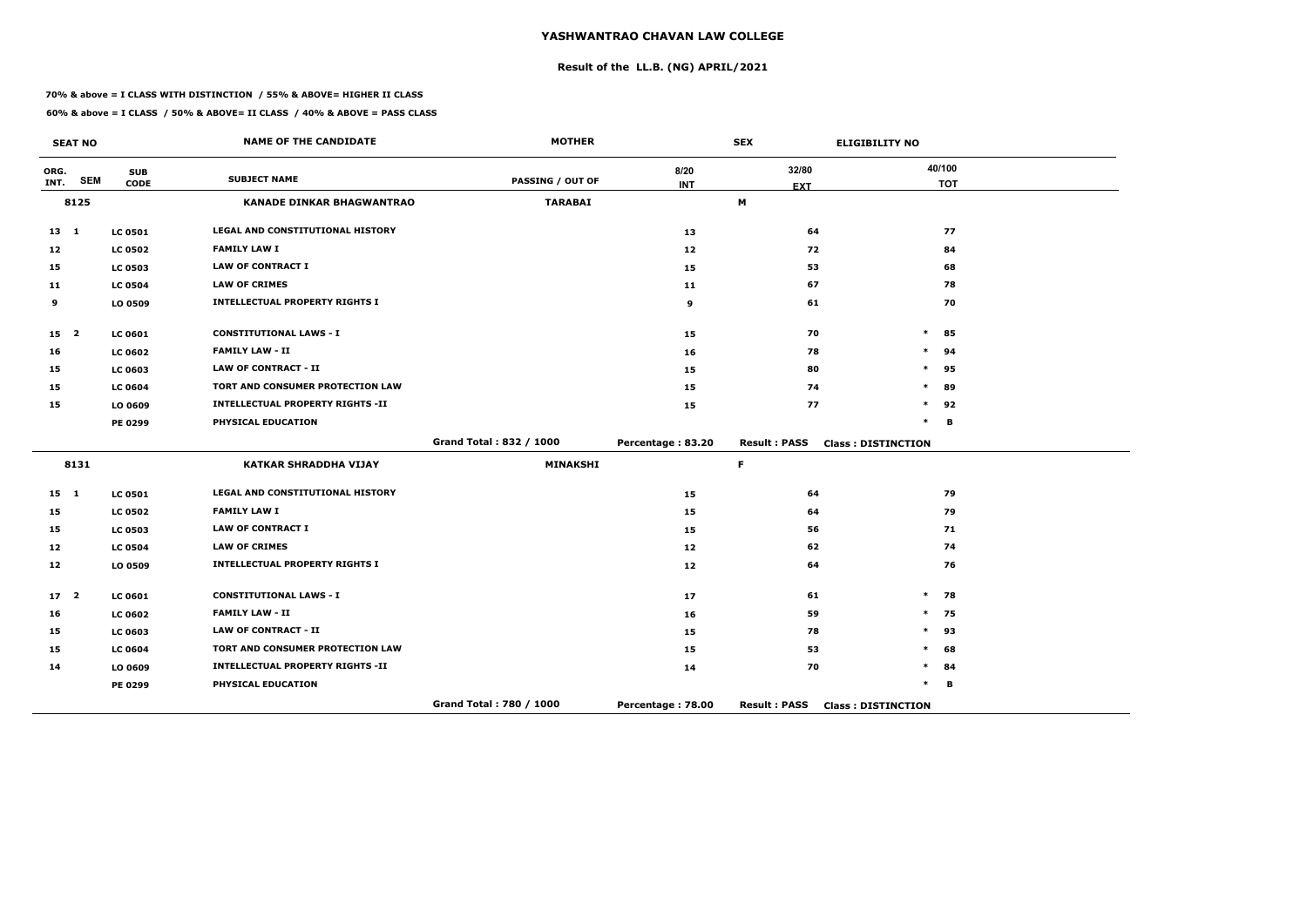# **Result of the LL.B. (NG) APRIL/2021**

#### **70% & above = I CLASS WITH DISTINCTION / 55% & ABOVE= HIGHER II CLASS**

| <b>SEAT NO</b>  |            |                           | <b>NAME OF THE CANDIDATE</b>            | <b>MOTHER</b>           |                    | <b>SEX</b>          | <b>ELIGIBILITY NO</b>     |  |
|-----------------|------------|---------------------------|-----------------------------------------|-------------------------|--------------------|---------------------|---------------------------|--|
| ORG.<br>INT.    | <b>SEM</b> | <b>SUB</b><br><b>CODE</b> | <b>SUBJECT NAME</b>                     | <b>PASSING / OUT OF</b> | 8/20<br><b>INT</b> | 32/80<br><b>EXT</b> | 40/100<br><b>TOT</b>      |  |
|                 | 8139       |                           | <b>KHATPE DIPAK KALURAM</b>             | <b>SINDHU</b>           |                    | M                   |                           |  |
| $15 \quad 1$    |            | <b>LC 0501</b>            | <b>LEGAL AND CONSTITUTIONAL HISTORY</b> |                         | 15                 | 80                  | $\ast$<br>95              |  |
| $16^{\wedge}$   |            | <b>LC 0502</b>            | <b>FAMILY LAW I</b>                     |                         | $12$               | 37                  | 49                        |  |
| 12              |            | <b>LC 0503</b>            | <b>LAW OF CONTRACT I</b>                |                         | $12$               | 46                  | $\ast$<br>58              |  |
| $15^{\wedge}$   |            | <b>LC 0504</b>            | <b>LAW OF CRIMES</b>                    |                         | 11                 | 32                  | 43                        |  |
| 14              |            | LO 0506                   | <b>EQUITY AND TRUST LAW</b>             |                         | 14                 | 75                  | $\ast$<br>89              |  |
| 14 <sub>2</sub> |            | <b>LC 0601</b>            | <b>CONSTITUTIONAL LAWS - I</b>          |                         | 14                 | 58                  | $\ast$<br>72              |  |
| $16^{\wedge}$   |            | <b>LC 0602</b>            | <b>FAMILY LAW - II</b>                  |                         | 15                 | 48                  | $\ast$<br>63              |  |
| 14              |            | <b>LC 0603</b>            | <b>LAW OF CONTRACT - II</b>             |                         | 14                 | 64                  | $\ast$<br>78              |  |
| 13              |            | <b>LC 0604</b>            | TORT AND CONSUMER PROTECTION LAW        |                         | 13                 | 51                  | $\ast$<br>64              |  |
| 15              |            | LO 0606                   | <b>BANKING AND INSURANCE LAW</b>        |                         | 15                 | 62                  | $\ast$<br>77              |  |
|                 |            | <b>PE 0299</b>            | PHYSICAL EDUCATION                      |                         |                    |                     | $\ast$<br>B               |  |
|                 |            |                           |                                         | Grand Total: 688 / 1000 | Percentage: 68.80  | <b>Result: PASS</b> | <b>Class: DISTINCTION</b> |  |
|                 | 8141       |                           | <b>KHEDEKAR POOJA BHAGWAN</b>           | <b>NIRMALA</b>          |                    | F.                  |                           |  |
| $13 \quad 1$    |            | <b>LC 0501</b>            | <b>LEGAL AND CONSTITUTIONAL HISTORY</b> |                         | 13                 | 67                  | 80                        |  |
| 14              |            | <b>LC 0502</b>            | <b>FAMILY LAW I</b>                     |                         | 14                 | 56                  | 70                        |  |
| 15              |            | <b>LC 0503</b>            | <b>LAW OF CONTRACT I</b>                |                         | 15                 | 53                  | 68                        |  |
| 12              |            | <b>LC 0504</b>            | <b>LAW OF CRIMES</b>                    |                         | 12                 | 77                  | 89                        |  |
| 12              |            | LO 0509                   | <b>INTELLECTUAL PROPERTY RIGHTS I</b>   |                         | 12                 | 75                  | 87                        |  |
| 13 <sup>2</sup> |            | LC 0601                   | <b>CONSTITUTIONAL LAWS - I</b>          |                         | 13                 | 75                  | $\ast$<br>88              |  |
| 14              |            | <b>LC 0602</b>            | <b>FAMILY LAW - II</b>                  |                         | 14                 | 64                  | 78<br>$\ast$              |  |
| 12              |            | <b>LC 0603</b>            | <b>LAW OF CONTRACT - II</b>             |                         | 12                 | 80                  | $\ast$<br>92              |  |
| 13              |            | <b>LC 0604</b>            | TORT AND CONSUMER PROTECTION LAW        |                         | 13                 | 69                  | $\ast$<br>82              |  |
| 12              |            | LO 0609                   | <b>INTELLECTUAL PROPERTY RIGHTS -II</b> |                         | 12                 | 72                  | $\ast$<br>84              |  |
|                 |            | <b>PE 0299</b>            | PHYSICAL EDUCATION                      |                         |                    |                     | $\ast$<br>B               |  |
|                 |            |                           |                                         | Grand Total: 818 / 1000 | Percentage: 81.80  | <b>Result: PASS</b> | <b>Class: DISTINCTION</b> |  |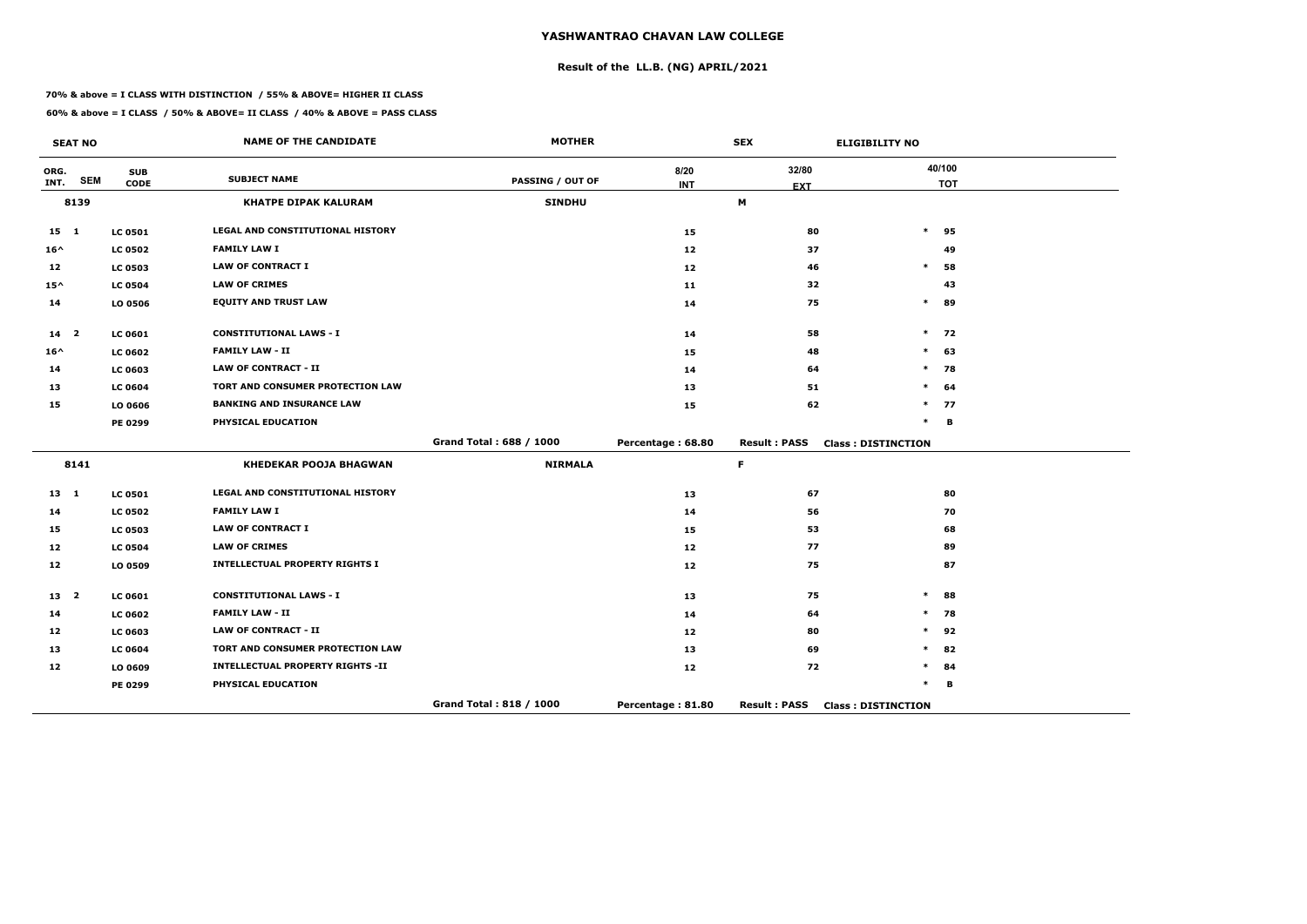# **Result of the LL.B. (NG) APRIL/2021**

#### **70% & above = I CLASS WITH DISTINCTION / 55% & ABOVE= HIGHER II CLASS**

**60% & above = I CLASS / 50% & ABOVE= II CLASS / 40% & ABOVE = PASS CLASS**

|                 | <b>SEAT NO</b> |                | <b>NAME OF THE CANDIDATE</b>               | <b>MOTHER</b>           |                   | <b>SEX</b>          | <b>ELIGIBILITY NO</b>     |
|-----------------|----------------|----------------|--------------------------------------------|-------------------------|-------------------|---------------------|---------------------------|
| ORG.            | <b>SEM</b>     | <b>SUB</b>     | <b>SUBJECT NAME</b>                        | <b>PASSING / OUT OF</b> | 8/20              | 32/80               | 40/100                    |
| INT.            |                | <b>CODE</b>    |                                            |                         | <b>INT</b>        | <b>EXT</b>          | <b>TOT</b>                |
|                 | 8147           |                | <b>KHOT POOJA PANDURANG</b>                | <b>ANITA</b>            |                   | $\mathsf F$         |                           |
| $13 \quad 1$    |                | <b>LC 0501</b> | <b>LEGAL AND CONSTITUTIONAL HISTORY</b>    |                         | 13                | 59                  | 72                        |
| 13              |                | <b>LC 0502</b> | <b>FAMILY LAW I</b>                        |                         | 13                | 46                  | 59                        |
| 15              |                | <b>LC 0503</b> | <b>LAW OF CONTRACT I</b>                   |                         | 15                | 54                  | 69                        |
| 11              |                | <b>LC 0504</b> | <b>LAW OF CRIMES</b>                       |                         | 11                | 54                  | 65                        |
| 12              |                | LO 0509        | <b>INTELLECTUAL PROPERTY RIGHTS I</b>      |                         | 12                | 66                  | 78                        |
| 14 <sub>2</sub> |                | <b>LC 0601</b> | <b>CONSTITUTIONAL LAWS - I</b>             |                         | 14                | 62                  | $\ast$<br>76              |
| 15              |                | <b>LC 0602</b> | <b>FAMILY LAW - II</b>                     |                         | 15                | 54                  | 69<br>$\ast$              |
| 14              |                | <b>LC 0603</b> | <b>LAW OF CONTRACT - II</b>                |                         | 14                | 80                  | $\ast$<br>94              |
| 15              |                | <b>LC 0604</b> | TORT AND CONSUMER PROTECTION LAW           |                         | 15                | 72                  | $\ast$<br>87              |
| 14              |                | LO 0609        | <b>INTELLECTUAL PROPERTY RIGHTS -II</b>    |                         | 14                | 67                  | $\ast$<br>81              |
|                 |                | PE 0299        | PHYSICAL EDUCATION                         |                         |                   |                     | $\ast$<br>B               |
|                 |                |                |                                            | Grand Total: 752 / 1000 | Percentage: 75.20 | <b>Result: PASS</b> | <b>Class: DISTINCTION</b> |
|                 | 8151           |                | <b>KHUNTE SHAILA SOMNATH</b>               | <b>PATANGABAI</b>       |                   | $\mathsf F$         |                           |
| $13 \quad 1$    |                | <b>LC 0501</b> | LEGAL AND CONSTITUTIONAL HISTORY           |                         | 13                | 45                  | 58                        |
| 13              |                | <b>LC 0502</b> | <b>FAMILY LAW I</b>                        |                         | 13                | 43                  | 56                        |
| $15^{\wedge}$   |                | <b>LC 0503</b> | <b>LAW OF CONTRACT I</b>                   |                         | 12                | 37                  | 49                        |
| 10              |                | <b>LC 0504</b> | <b>LAW OF CRIMES</b>                       |                         | 10                | 54                  | 64                        |
| 13              |                | LO 0507        | CRIMINAL PSYCHOLOGY AND CRIMINAL SOCIOLOGY |                         | 13                | 48                  | 61                        |
| $18^{\wedge}$ 2 |                | <b>LC 0601</b> | <b>CONSTITUTIONAL LAWS - I</b>             |                         | 12                | 35                  | $\ast$<br>47              |
| $18^{\wedge}$   |                | <b>LC 0602</b> | <b>FAMILY LAW - II</b>                     |                         | 14                | 42                  | $\ast$<br>56              |
| 15              |                | <b>LC 0603</b> | <b>LAW OF CONTRACT - II</b>                |                         | 15                | 80                  | $\ast$<br>95              |
| 14              |                | <b>LC 0604</b> | TORT AND CONSUMER PROTECTION LAW           |                         | 14                | 48                  | $\ast$<br>62              |
| 16              |                | LO 0607        | PENOLOGY AND VICTIMOLOGY                   |                         | 16                | 67                  | $\ast$<br>83              |
|                 |                | <b>PE 0299</b> | PHYSICAL EDUCATION                         |                         |                   |                     | *<br>B                    |
|                 |                |                |                                            | Grand Total: 631 / 1000 | Percentage: 63.10 | <b>Result: PASS</b> | <b>Class: FIRST CLASS</b> |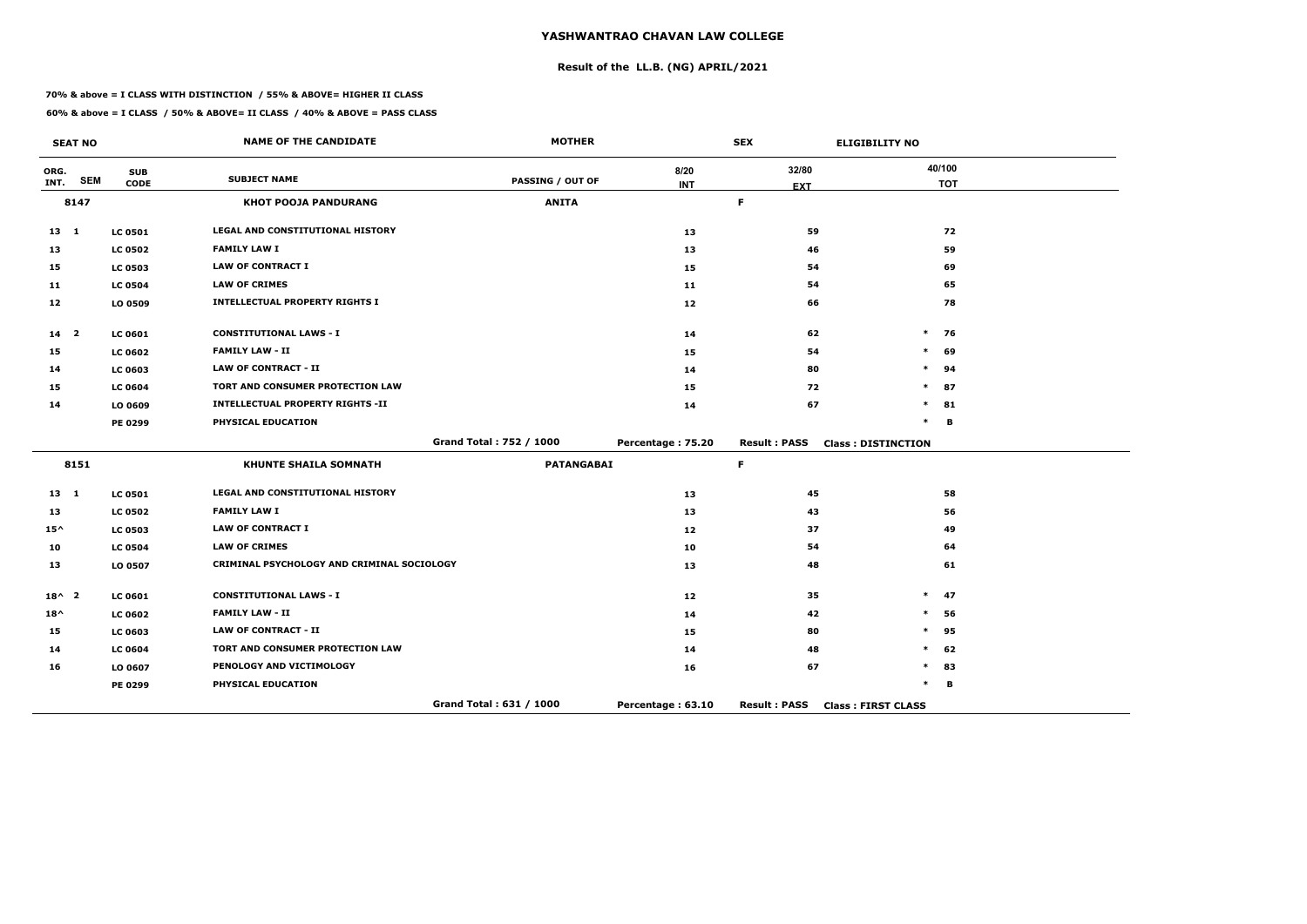# **Result of the LL.B. (NG) APRIL/2021**

#### **70% & above = I CLASS WITH DISTINCTION / 55% & ABOVE= HIGHER II CLASS**

|              | <b>SEAT NO</b> |                | <b>NAME OF THE CANDIDATE</b>               | <b>MOTHER</b>           |                   | <b>SEX</b>                       | <b>ELIGIBILITY NO</b>     |            |  |
|--------------|----------------|----------------|--------------------------------------------|-------------------------|-------------------|----------------------------------|---------------------------|------------|--|
| ORG.         |                | <b>SUB</b>     | <b>SUBJECT NAME</b>                        |                         | 8/20              | 32/80                            |                           | 40/100     |  |
| INT.         | <b>SEM</b>     | <b>CODE</b>    |                                            | <b>PASSING / OUT OF</b> | <b>INT</b>        | <b>EXT</b>                       |                           | <b>TOT</b> |  |
|              | 8156           |                | <b>KULKARNI NITIN PANDURANG</b>            | <b>NIRMALA</b>          |                   | M                                |                           |            |  |
| $13 \quad 1$ |                | <b>LC 0501</b> | LEGAL AND CONSTITUTIONAL HISTORY           |                         | 13                | 77                               |                           | 90         |  |
| 13           |                | <b>LC 0502</b> | <b>FAMILY LAW I</b>                        |                         | 13                | 77                               |                           | 90         |  |
| 14           |                | <b>LC 0503</b> | <b>LAW OF CONTRACT I</b>                   |                         | 14                | 78                               |                           | 92         |  |
| 12           |                | <b>LC 0504</b> | <b>LAW OF CRIMES</b>                       |                         | 12 <sub>1</sub>   | 80                               |                           | 92         |  |
| 14           |                | LO 0506        | <b>EQUITY AND TRUST LAW</b>                |                         | 14                | 80                               |                           | 94         |  |
| 14 2         |                | <b>LC 0601</b> | <b>CONSTITUTIONAL LAWS - I</b>             |                         | 14                | 75                               | $\ast$                    | 89         |  |
| 11           |                | <b>LC 0602</b> | <b>FAMILY LAW - II</b>                     |                         | 11                | 75                               | $\ast$                    | 86         |  |
| 14           |                | <b>LC 0603</b> | <b>LAW OF CONTRACT - II</b>                |                         | 14                | 80                               | *                         | 94         |  |
| 16           |                | <b>LC 0604</b> | TORT AND CONSUMER PROTECTION LAW           |                         | 16                | 75                               | $\ast$                    | 91         |  |
| 16           |                | LO 0606        | <b>BANKING AND INSURANCE LAW</b>           |                         | 16                | 80                               | $\ast$                    | 96         |  |
|              |                | PE 0299        | PHYSICAL EDUCATION                         |                         |                   |                                  | $\ast$                    | B          |  |
|              |                |                |                                            | Grand Total: 914 / 1000 | Percentage: 91.40 | <b>Result: PASS</b>              | <b>Class: DISTINCTION</b> |            |  |
|              | 8163           |                | <b>LANDGE VARSHA BHIMRAO</b>               | <b>SARLA</b>            |                   | $\mathsf F$                      |                           |            |  |
| 8            | $\mathbf{1}$   | <b>LC 0501</b> | <b>LEGAL AND CONSTITUTIONAL HISTORY</b>    |                         | 08                | AB                               | $\ast$                    | 8 F        |  |
| 9            |                | <b>LC 0502</b> | <b>FAMILY LAW I</b>                        |                         | 09                | 35                               |                           | 44         |  |
| AB           |                | <b>LC 0503</b> | <b>LAW OF CONTRACT I</b>                   |                         | AB                | 54                               |                           | 54 F       |  |
| AB           |                | <b>LC 0504</b> | <b>LAW OF CRIMES</b>                       |                         | AB                | AB                               |                           | 0 F        |  |
| AB           |                | LO 0507        | CRIMINAL PSYCHOLOGY AND CRIMINAL SOCIOLOGY |                         | AB                | 34                               | $\ast$                    | 34 F       |  |
| $AB$ 2       |                | <b>LC 0601</b> | <b>CONSTITUTIONAL LAWS - I</b>             |                         | AB                | AB                               | $\ast$                    | 0 F        |  |
| 11           |                | <b>LC 0602</b> | <b>FAMILY LAW - II</b>                     |                         | 11                | 46                               | $\ast$                    | 57         |  |
| AB           |                | <b>LC 0603</b> | <b>LAW OF CONTRACT - II</b>                |                         | AB                | 18                               | $\ast$                    | 18 F       |  |
| AB           |                | <b>LC 0604</b> | TORT AND CONSUMER PROTECTION LAW           |                         | AB                | 59                               | $\ast$                    | 59 F       |  |
| AB           |                | LO 0607        | PENOLOGY AND VICTIMOLOGY                   |                         | AB                | 59                               |                           | 59 F       |  |
|              |                | PE 0299        | PHYSICAL EDUCATION                         |                         |                   |                                  |                           | F F        |  |
|              |                |                |                                            | Grand Total: 333 / 1000 | Percentage : -    | <b>Result: FAIL</b><br>Class : - |                           |            |  |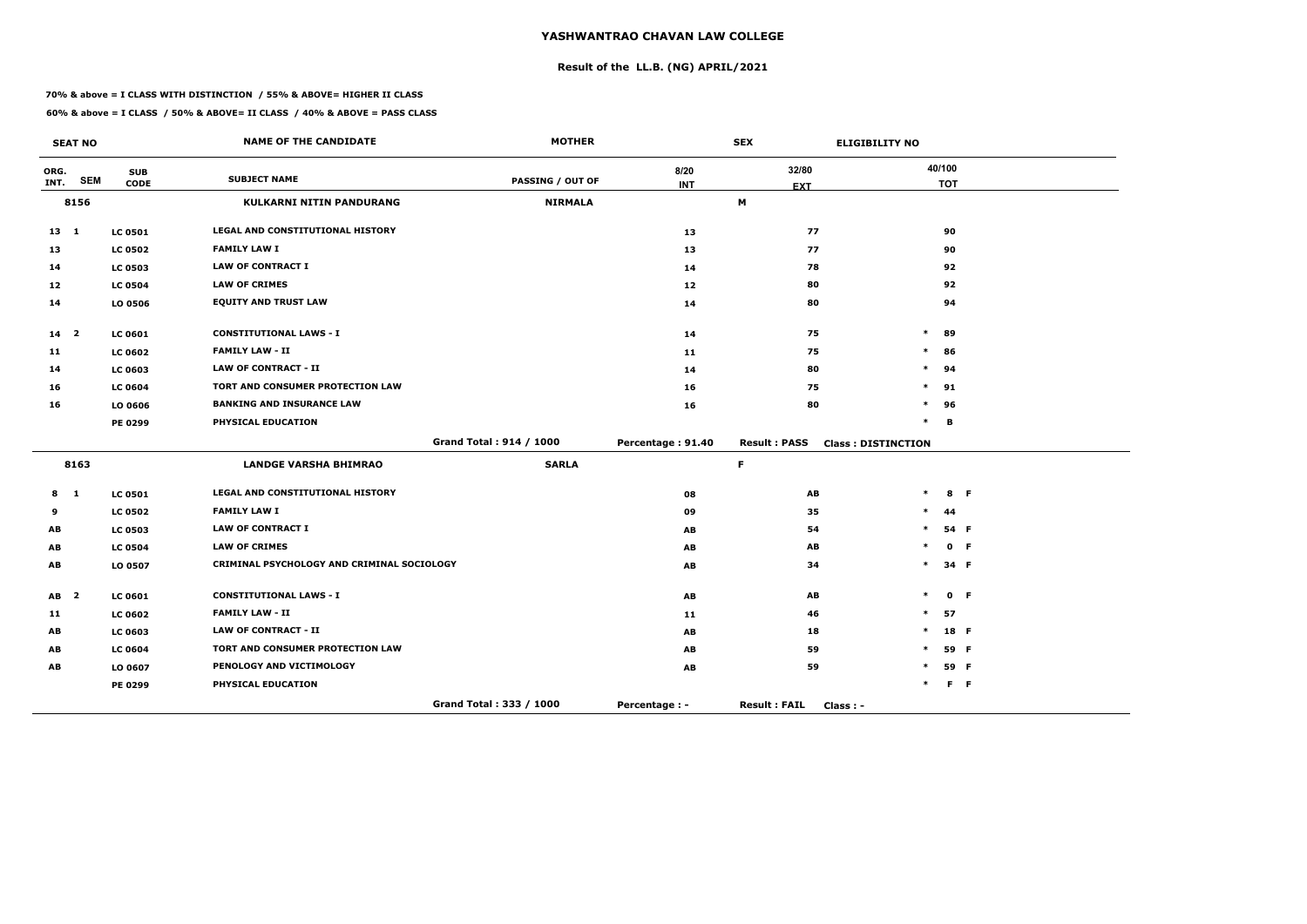# **Result of the LL.B. (NG) APRIL/2021**

#### **70% & above = I CLASS WITH DISTINCTION / 55% & ABOVE= HIGHER II CLASS**

|                 | <b>SEAT NO</b> |                           | <b>NAME OF THE CANDIDATE</b>          | <b>MOTHER</b>           |                    | <b>SEX</b>                | <b>ELIGIBILITY NO</b>     |
|-----------------|----------------|---------------------------|---------------------------------------|-------------------------|--------------------|---------------------------|---------------------------|
| ORG.<br>INT.    | <b>SEM</b>     | <b>SUB</b><br><b>CODE</b> | <b>SUBJECT NAME</b>                   | <b>PASSING / OUT OF</b> | 8/20<br><b>INT</b> | 32/80                     | 40/100<br><b>TOT</b>      |
|                 | 8177           |                           | <b>MEHER PRATIKSHA PRAKASH</b>        | <b>HARSHA</b>           |                    | <b>EXT</b><br>$\mathsf F$ |                           |
|                 |                |                           |                                       |                         |                    |                           |                           |
| 15 1            |                | <b>LC 0501</b>            | LEGAL AND CONSTITUTIONAL HISTORY      |                         | 15                 | 62                        | 77                        |
| $15^{\wedge}$   |                | <b>LC 0502</b>            | <b>FAMILY LAW I</b>                   |                         | 15                 | 48                        | 63                        |
| 14              |                | <b>LC 0503</b>            | <b>LAW OF CONTRACT I</b>              |                         | 14                 | 50                        | 64                        |
| 12              |                | <b>LC 0504</b>            | <b>LAW OF CRIMES</b>                  |                         | 12                 | 54                        | 66                        |
| 12              |                | LO 0509                   | <b>INTELLECTUAL PROPERTY RIGHTS I</b> |                         | 12                 | 69                        | 81                        |
| 14 <sub>2</sub> |                | <b>LC 0601</b>            | <b>CONSTITUTIONAL LAWS - I</b>        |                         | 14                 | 62                        | $\ast$<br>76              |
| 11              |                | <b>LC 0602</b>            | <b>FAMILY LAW - II</b>                |                         | 11                 | 45                        | $\ast$<br>56              |
| 14              |                | <b>LC 0603</b>            | <b>LAW OF CONTRACT - II</b>           |                         | 14                 | 70                        | $\ast$<br>84              |
| 15              |                | <b>LC 0604</b>            | TORT AND CONSUMER PROTECTION LAW      |                         | 15                 | 53                        | 68<br>$\ast$              |
| 16              |                | LO 0607                   | PENOLOGY AND VICTIMOLOGY              |                         | 16                 | 64                        | $\ast$<br>80              |
|                 |                | PE 0299                   | PHYSICAL EDUCATION                    |                         |                    |                           | $\ast$<br>В               |
|                 |                |                           |                                       | Grand Total: 718 / 1000 | Percentage: 71.80  | <b>Result: PASS</b>       | <b>Class: DISTINCTION</b> |
|                 | 8181           |                           | <b>MORE SANKET ASHOK</b>              | <b>GITANJALI</b>        |                    | M                         |                           |
| $15 \quad 1$    |                | <b>LC 0501</b>            | LEGAL AND CONSTITUTIONAL HISTORY      |                         | 15                 | 74                        | 89                        |
| 15              |                | <b>LC 0502</b>            | <b>FAMILY LAW I</b>                   |                         | 15                 | 58                        | 73                        |
| 14              |                | <b>LC 0503</b>            | <b>LAW OF CONTRACT I</b>              |                         | 14                 | 62                        | 76                        |
| 12              |                | <b>LC 0504</b>            | <b>LAW OF CRIMES</b>                  |                         | 12                 | 59                        | 71                        |
| 15              |                | LO 0506                   | <b>EQUITY AND TRUST LAW</b>           |                         | 15                 | 80                        | 95                        |
| 16 <sup>2</sup> |                | <b>LC 0601</b>            | <b>CONSTITUTIONAL LAWS - I</b>        |                         | 16                 | 70                        | $\ast$<br>86              |
| 15              |                | <b>LC 0602</b>            | <b>FAMILY LAW - II</b>                |                         | 15                 | 56                        | $\ast$<br>71              |
| 13              |                | LC 0603                   | <b>LAW OF CONTRACT - II</b>           |                         | 13                 | 80                        | $\ast$<br>93              |
| 15              |                | <b>LC 0604</b>            | TORT AND CONSUMER PROTECTION LAW      |                         | 15                 | 74                        | $\ast$<br>89              |
| 15              |                | LO 0606                   | <b>BANKING AND INSURANCE LAW</b>      |                         | 15                 | 77                        | $\ast$<br>92              |
|                 |                | PE 0299                   | PHYSICAL EDUCATION                    |                         |                    |                           | $\ast$<br>A               |
|                 |                |                           |                                       | Grand Total: 835 / 1000 | Percentage: 83.50  | <b>Result: PASS</b>       | <b>Class: DISTINCTION</b> |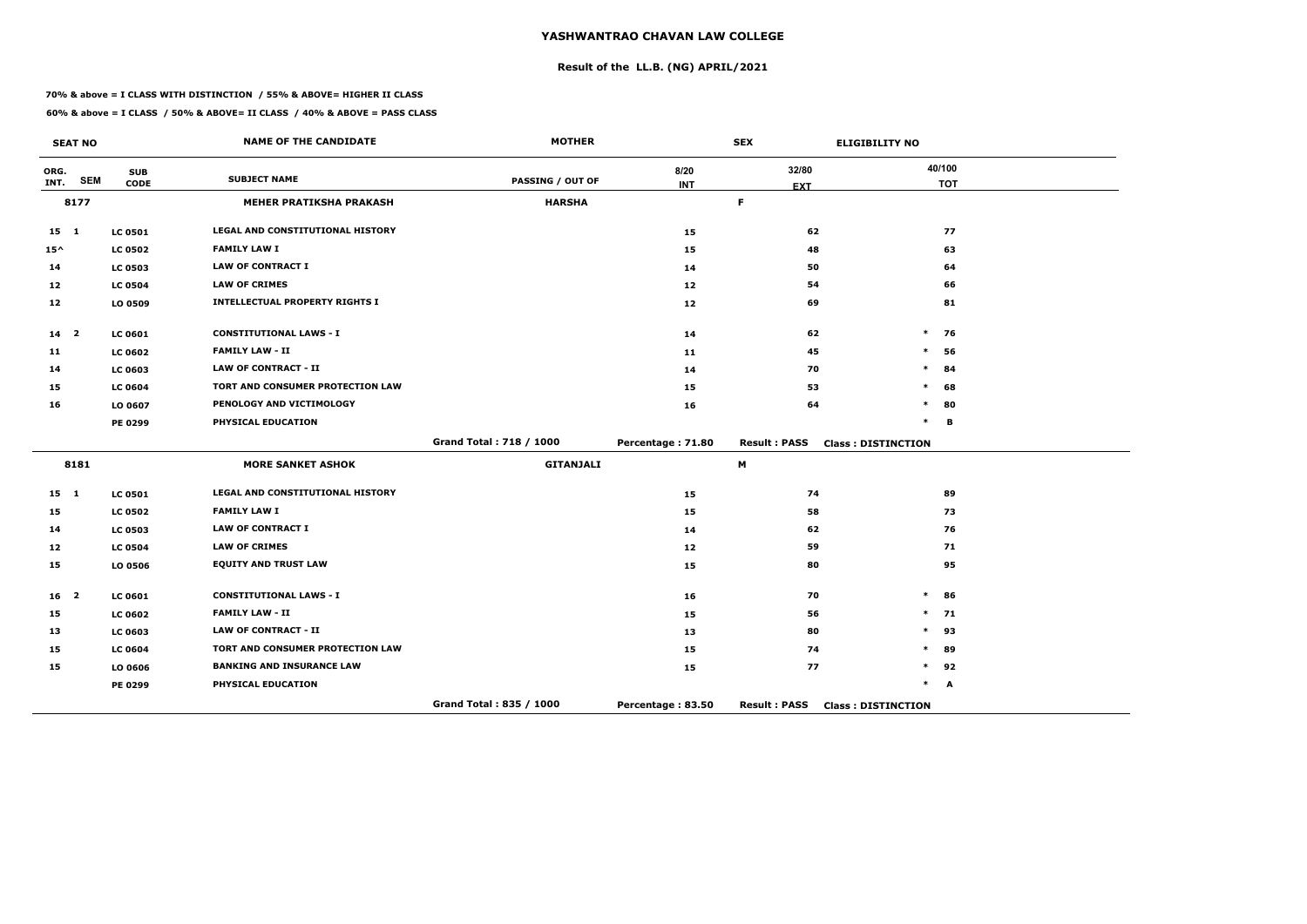**Result of the LL.B. (NG) APRIL/2021**

#### **70% & above = I CLASS WITH DISTINCTION / 55% & ABOVE= HIGHER II CLASS**

|                 | <b>SEAT NO</b>          |                           | <b>NAME OF THE CANDIDATE</b>               | <b>MOTHER</b>           |                             | <b>SEX</b>                                | <b>ELIGIBILITY NO</b>     |                      |  |
|-----------------|-------------------------|---------------------------|--------------------------------------------|-------------------------|-----------------------------|-------------------------------------------|---------------------------|----------------------|--|
| ORG.<br>INT.    | <b>SEM</b>              | <b>SUB</b><br><b>CODE</b> | <b>SUBJECT NAME</b>                        | <b>PASSING / OUT OF</b> | 8/20<br><b>INT</b>          | 32/80<br><b>EXT</b>                       |                           | 40/100<br><b>TOT</b> |  |
|                 | 8192                    |                           | <b>NARWADE DNYANESHWAR UMAKANT</b>         |                         | <b>UJWALA UMAKANT NARWA</b> | M                                         |                           |                      |  |
| $13 \quad 1$    |                         | <b>LC 0501</b>            | LEGAL AND CONSTITUTIONAL HISTORY           |                         | 13                          | 58                                        |                           | 71                   |  |
| 13              |                         | <b>LC 0502</b>            | <b>FAMILY LAW I</b>                        |                         | 13                          | 42                                        |                           | 55                   |  |
| 13              |                         | <b>LC 0503</b>            | <b>LAW OF CONTRACT I</b>                   |                         | 13                          | 54                                        |                           | 67                   |  |
| 11              |                         | <b>LC 0504</b>            | <b>LAW OF CRIMES</b>                       |                         | 11                          | 54                                        |                           | 65                   |  |
| 13              |                         | LO 0506                   | <b>EQUITY AND TRUST LAW</b>                |                         | 13                          | 80                                        |                           | 93                   |  |
| 13 <sub>2</sub> |                         | LC 0601                   | <b>CONSTITUTIONAL LAWS - I</b>             |                         | 13                          | 64                                        |                           | $*$ 77               |  |
| 16              |                         | <b>LC 0602</b>            | <b>FAMILY LAW - II</b>                     |                         | 16                          | 56                                        | $\ast$                    | 72                   |  |
| 13              |                         | <b>LC 0603</b>            | <b>LAW OF CONTRACT - II</b>                |                         | 13                          | 72                                        | $\ast$                    | 85                   |  |
| 13              |                         | <b>LC 0604</b>            | TORT AND CONSUMER PROTECTION LAW           |                         | 13                          | 70                                        | $\ast$                    | 83                   |  |
| 14              |                         | LO 0606                   | <b>BANKING AND INSURANCE LAW</b>           |                         | 14                          | 80                                        | $\ast$                    | 94                   |  |
|                 |                         | PE 0299                   | PHYSICAL EDUCATION                         |                         |                             |                                           | $\ast$                    | В                    |  |
|                 |                         |                           |                                            | Grand Total: 762 / 1000 | Percentage: 76.20           | <b>Result: PASS</b>                       | <b>Class: DISTINCTION</b> |                      |  |
|                 | 8193                    |                           | <b>NATU SHEETAL YUVRAJ</b>                 | <b>RATNAPRABHA</b>      |                             | F                                         |                           |                      |  |
| 8               | $\mathbf{1}$            | <b>LC 0501</b>            | LEGAL AND CONSTITUTIONAL HISTORY           |                         | 08                          | 62                                        | $\ast$                    | 70                   |  |
| 8               |                         | <b>LC 0502</b>            | <b>FAMILY LAW I</b>                        |                         | 08                          | 69                                        |                           | $*$ 77               |  |
| 8               |                         | <b>LC 0503</b>            | <b>LAW OF CONTRACT I</b>                   |                         | 08                          | 56                                        | $\ast$                    | 64                   |  |
| 8               |                         | <b>LC 0504</b>            | <b>LAW OF CRIMES</b>                       |                         | 08                          | 62                                        | $\ast$                    | 70                   |  |
| 3               |                         | LO 0507                   | CRIMINAL PSYCHOLOGY AND CRIMINAL SOCIOLOGY |                         | 03                          | 78                                        | $\ast$                    | 86                   |  |
| 8               | $\overline{\mathbf{2}}$ | <b>LC 0601</b>            | <b>CONSTITUTIONAL LAWS - I</b>             |                         | 08                          | 56                                        | $\ast$                    | 64                   |  |
| 8               |                         | <b>LC 0602</b>            | <b>FAMILY LAW - II</b>                     |                         | 08                          | 48                                        | $\ast$                    | 56                   |  |
| 8               |                         | <b>LC 0603</b>            | <b>LAW OF CONTRACT - II</b>                |                         | 08                          | 75                                        | $\ast$                    | 83                   |  |
| 8               |                         | <b>LC 0604</b>            | TORT AND CONSUMER PROTECTION LAW           |                         | 08                          | 54                                        | ∗                         | 62                   |  |
| 8               |                         | LO 0607                   | PENOLOGY AND VICTIMOLOGY                   |                         | 08                          | 70                                        | $\ast$                    | 78                   |  |
|                 |                         | PE 0299                   | PHYSICAL EDUCATION                         |                         |                             |                                           | $\ast$                    | $F - F$              |  |
|                 |                         |                           |                                            | Grand Total: 710 / 1000 | Percentage: 71.00           | <b>Result: PASS</b><br><b>Class: FAIL</b> |                           |                      |  |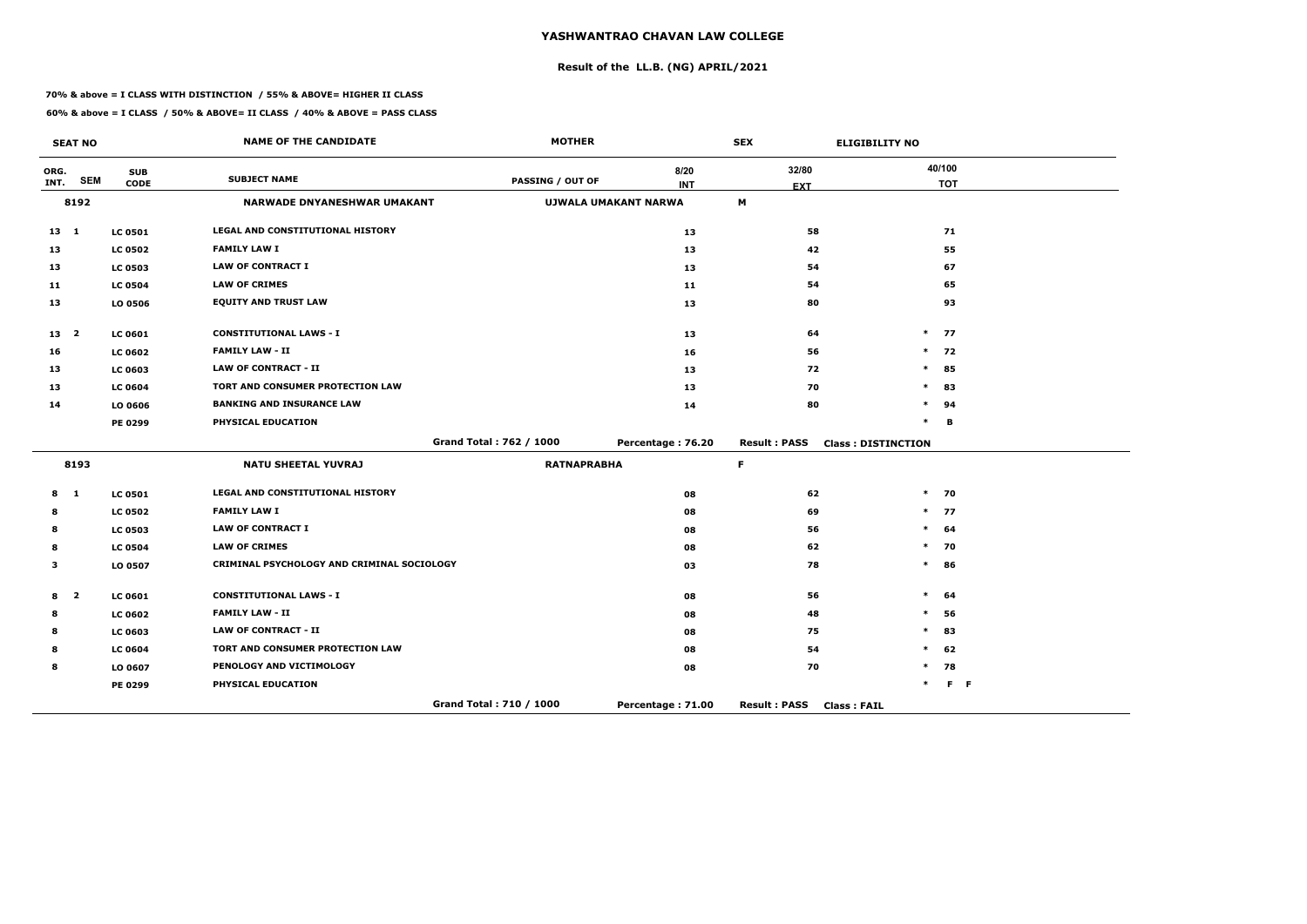# **Result of the LL.B. (NG) APRIL/2021**

#### **70% & above = I CLASS WITH DISTINCTION / 55% & ABOVE= HIGHER II CLASS**

|                 | <b>SEAT NO</b> |                           | <b>NAME OF THE CANDIDATE</b>               | <b>MOTHER</b>           |                   | <b>SEX</b>                                | <b>ELIGIBILITY NO</b>     |            |
|-----------------|----------------|---------------------------|--------------------------------------------|-------------------------|-------------------|-------------------------------------------|---------------------------|------------|
| ORG.<br>INT.    | <b>SEM</b>     | <b>SUB</b><br><b>CODE</b> | <b>SUBJECT NAME</b>                        | <b>PASSING / OUT OF</b> | 8/20              | 32/80                                     | 40/100                    | <b>TOT</b> |
|                 | 8201           |                           | <b>PARAKH PAVAN PRAKASH</b>                | <b>SHAILA</b>           | <b>INT</b>        | <b>EXT</b><br>M                           |                           |            |
|                 |                |                           |                                            |                         |                   |                                           |                           |            |
| $14^{\wedge} 1$ |                | <b>LC 0501</b>            | LEGAL AND CONSTITUTIONAL HISTORY           |                         | 13                | 40                                        |                           | 53         |
| 13              |                | <b>LC 0502</b>            | <b>FAMILY LAW I</b>                        |                         | 13                | 66                                        |                           | 79         |
| 13              |                | <b>LC 0503</b>            | <b>LAW OF CONTRACT I</b>                   |                         | 13                | 53                                        |                           | 66         |
| 8               |                | <b>LC 0504</b>            | <b>LAW OF CRIMES</b>                       |                         | 8                 | 66                                        |                           | 74         |
| 13              |                | LO 0506                   | <b>EQUITY AND TRUST LAW</b>                |                         | 13                | 74                                        |                           | 87         |
| 14 <sub>2</sub> |                | <b>LC 0601</b>            | <b>CONSTITUTIONAL LAWS - I</b>             |                         | 14                | 62                                        | $\ast$                    | 76         |
| $17^$           |                | <b>LC 0602</b>            | <b>FAMILY LAW - II</b>                     |                         | 14                | 42                                        | $\ast$                    | 56         |
| 14              |                | <b>LC 0603</b>            | <b>LAW OF CONTRACT - II</b>                |                         | 14                | 69                                        | $\ast$                    | 83         |
| 15              |                | <b>LC 0604</b>            | <b>TORT AND CONSUMER PROTECTION LAW</b>    |                         | 15                | 51                                        | $\ast$                    | 66         |
| 15              |                | LO 0606                   | <b>BANKING AND INSURANCE LAW</b>           |                         | 15                | 74                                        | $\ast$                    | 89         |
|                 |                | PE 0299                   | PHYSICAL EDUCATION                         |                         |                   |                                           | $\ast$                    | B          |
|                 |                |                           |                                            | Grand Total: 729 / 1000 | Percentage: 72.90 | <b>Result: PASS</b>                       | <b>Class: DISTINCTION</b> |            |
|                 | 8204           |                           | <b>PASALKAR SUKESH SHANKARRAO</b>          | <b>SUSHILA</b>          |                   | M                                         |                           |            |
| 14 1            |                | <b>LC 0501</b>            | LEGAL AND CONSTITUTIONAL HISTORY           |                         | 14                | 66                                        |                           | 80         |
| 15              |                | <b>LC 0502</b>            | <b>FAMILY LAW I</b>                        |                         | 15                | 50                                        |                           | 65         |
| $15^{\wedge}$   |                | <b>LC 0503</b>            | <b>LAW OF CONTRACT I</b>                   |                         | 15                | 48                                        |                           | 63         |
| $16^{\wedge}$   |                | <b>LC 0504</b>            | <b>LAW OF CRIMES</b>                       |                         | 16                | 51                                        |                           | 67         |
| $17^{\wedge}$   |                | LO 0507                   | CRIMINAL PSYCHOLOGY AND CRIMINAL SOCIOLOGY |                         | 16                | 53                                        |                           | 69         |
| 14 <sup>2</sup> |                | <b>LC 0601</b>            | <b>CONSTITUTIONAL LAWS - I</b>             |                         | 14                | 48                                        | $\ast$                    | 62         |
| $14^{\wedge}$   |                | <b>LC 0602</b>            | <b>FAMILY LAW - II</b>                     |                         | 14                | 42                                        | $\ast$                    | 56         |
| 15              |                | <b>LC 0603</b>            | <b>LAW OF CONTRACT - II</b>                |                         | 15                | 80                                        | $\ast$                    | 95         |
| 15              |                | <b>LC 0604</b>            | TORT AND CONSUMER PROTECTION LAW           |                         | 15                | 61                                        | $\ast$                    | 76         |
| $16^{\wedge}$   |                | LO 0607                   | PENOLOGY AND VICTIMOLOGY                   |                         | 16                | 51                                        | $\ast$                    | 67         |
|                 |                | PE 0299                   | PHYSICAL EDUCATION                         |                         |                   |                                           | $\ast$                    | $F - F$    |
|                 |                |                           |                                            | Grand Total: 700 / 1000 | Percentage: 70.00 | <b>Result: PASS</b><br><b>Class: FAIL</b> |                           |            |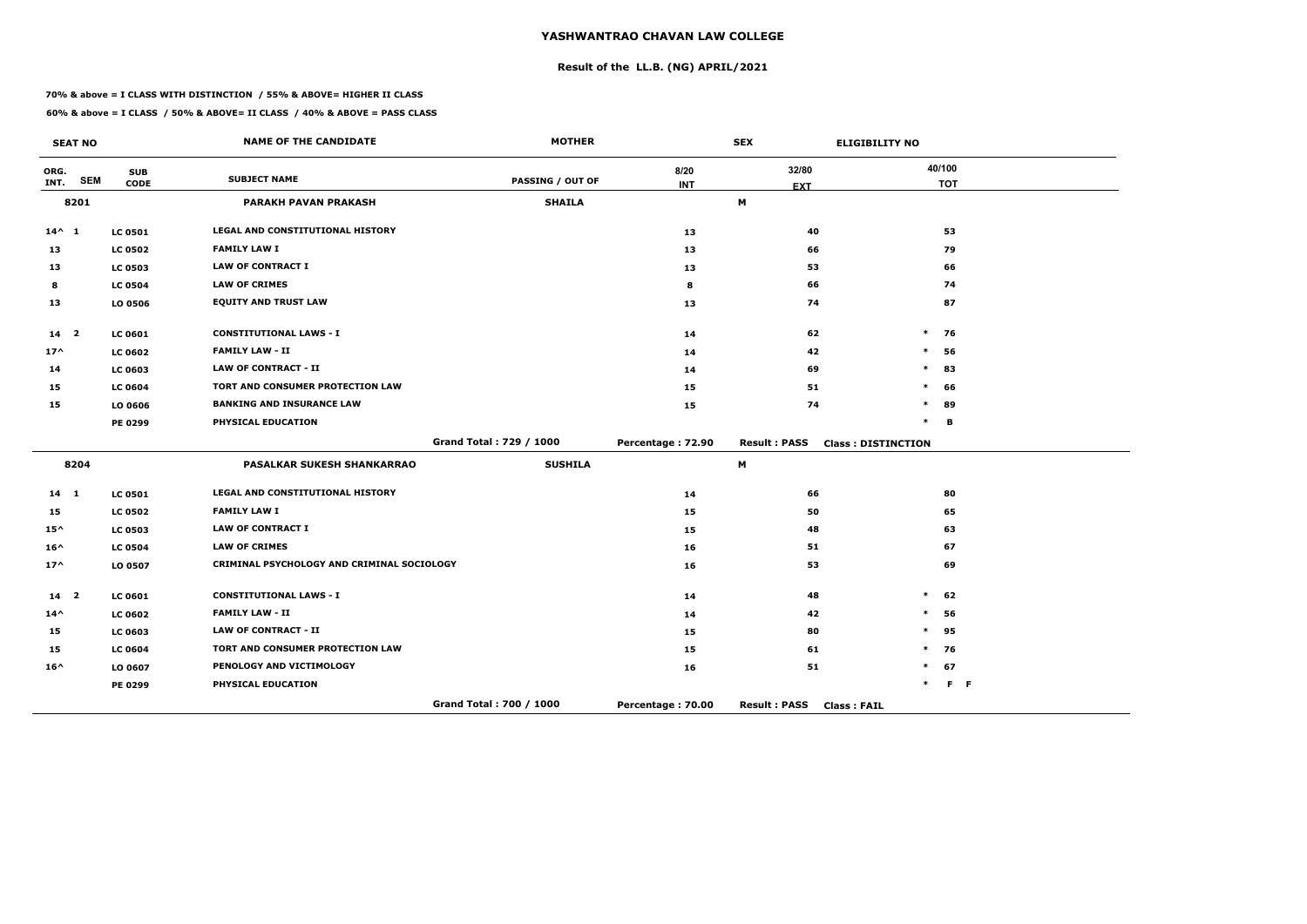# **Result of the LL.B. (NG) APRIL/2021**

#### **70% & above = I CLASS WITH DISTINCTION / 55% & ABOVE= HIGHER II CLASS**

|                 | <b>SEAT NO</b> |                           | <b>NAME OF THE CANDIDATE</b>               | <b>MOTHER</b>           |                    | <b>SEX</b>          | <b>ELIGIBILITY NO</b>     |
|-----------------|----------------|---------------------------|--------------------------------------------|-------------------------|--------------------|---------------------|---------------------------|
| ORG.<br>INT.    | <b>SEM</b>     | <b>SUB</b><br><b>CODE</b> | <b>SUBJECT NAME</b>                        | PASSING / OUT OF        | 8/20<br><b>INT</b> | 32/80               | 40/100<br><b>TOT</b>      |
|                 | 8206           |                           | <b>PATIL AJIT GAJANAN</b>                  | <b>JAYASHREE PATIL</b>  |                    | <b>EXT</b><br>M     |                           |
|                 |                |                           |                                            |                         |                    |                     |                           |
| $15 \quad 1$    |                | <b>LC 0501</b>            | <b>LEGAL AND CONSTITUTIONAL HISTORY</b>    |                         | 15                 | 80                  | 95                        |
| 14              |                | <b>LC 0502</b>            | <b>FAMILY LAW I</b>                        |                         | 14                 | 62                  | 76                        |
| 15              |                | <b>LC 0503</b>            | <b>LAW OF CONTRACT I</b>                   |                         | 15                 | 80                  | 95                        |
| 13              |                | <b>LC 0504</b>            | <b>LAW OF CRIMES</b>                       |                         | 13                 | 80                  | 93                        |
| 16              |                | LO 0507                   | CRIMINAL PSYCHOLOGY AND CRIMINAL SOCIOLOGY |                         | 16                 | 78                  | 94                        |
| 17 <sup>2</sup> |                | <b>LC 0601</b>            | <b>CONSTITUTIONAL LAWS - I</b>             |                         | 17                 | 75                  | $\ast$<br>92              |
| 18              |                | <b>LC 0602</b>            | <b>FAMILY LAW - II</b>                     |                         | 18                 | 80                  | $\ast$<br>98              |
| 15              |                | <b>LC 0603</b>            | <b>LAW OF CONTRACT - II</b>                |                         | 15                 | 80                  | $\ast$<br>95              |
| 15              |                | <b>LC 0604</b>            | TORT AND CONSUMER PROTECTION LAW           |                         | 15                 | 80                  | $\ast$<br>95              |
| 17              |                | LO 0607                   | PENOLOGY AND VICTIMOLOGY                   |                         | 17                 | 80                  | 97<br>$\ast$              |
|                 |                | PE 0299                   | PHYSICAL EDUCATION                         |                         |                    |                     | $\ast$<br>B               |
|                 |                |                           |                                            | Grand Total: 930 / 1000 | Percentage: 93.00  | <b>Result: PASS</b> | <b>Class: DISTINCTION</b> |
|                 | 8210           |                           | PATIL VISHAKHA DIPAK                       | <b>NEETA</b>            |                    | $\mathsf F$         |                           |
| $16$ 1          |                | <b>LC 0501</b>            | LEGAL AND CONSTITUTIONAL HISTORY           |                         | 16                 | 62                  | 78                        |
| 13              |                | <b>LC 0502</b>            | <b>FAMILY LAW I</b>                        |                         | 13                 | 67                  | 80                        |
| 13              |                | <b>LC 0503</b>            | <b>LAW OF CONTRACT I</b>                   |                         | 13                 | 59                  | 72                        |
| 12              |                | <b>LC 0504</b>            | <b>LAW OF CRIMES</b>                       |                         | 12                 | 64                  | 76                        |
| 15              |                | LO 0507                   | CRIMINAL PSYCHOLOGY AND CRIMINAL SOCIOLOGY |                         | 15                 | 69                  | 84                        |
| 14 <sup>2</sup> |                | <b>LC 0601</b>            | <b>CONSTITUTIONAL LAWS - I</b>             |                         | 14                 | 53                  | $\ast$<br>67              |
| 13              |                | <b>LC 0602</b>            | <b>FAMILY LAW - II</b>                     |                         | 13                 | 64                  | 77<br>$\ast$              |
| 15              |                | <b>LC 0603</b>            | <b>LAW OF CONTRACT - II</b>                |                         | 15                 | 80                  | $\ast$<br>95              |
| 16              |                | <b>LC 0604</b>            | TORT AND CONSUMER PROTECTION LAW           |                         | 16                 | 72                  | $\ast$<br>88              |
| 16              |                | LO 0607                   | PENOLOGY AND VICTIMOLOGY                   |                         | 16                 | 64                  | 80<br>$\ast$              |
|                 |                | PE 0299                   | PHYSICAL EDUCATION                         |                         |                    |                     | $\ast$<br>B               |
|                 |                |                           |                                            | Grand Total: 797 / 1000 | Percentage: 79.70  | <b>Result: PASS</b> | <b>Class: DISTINCTION</b> |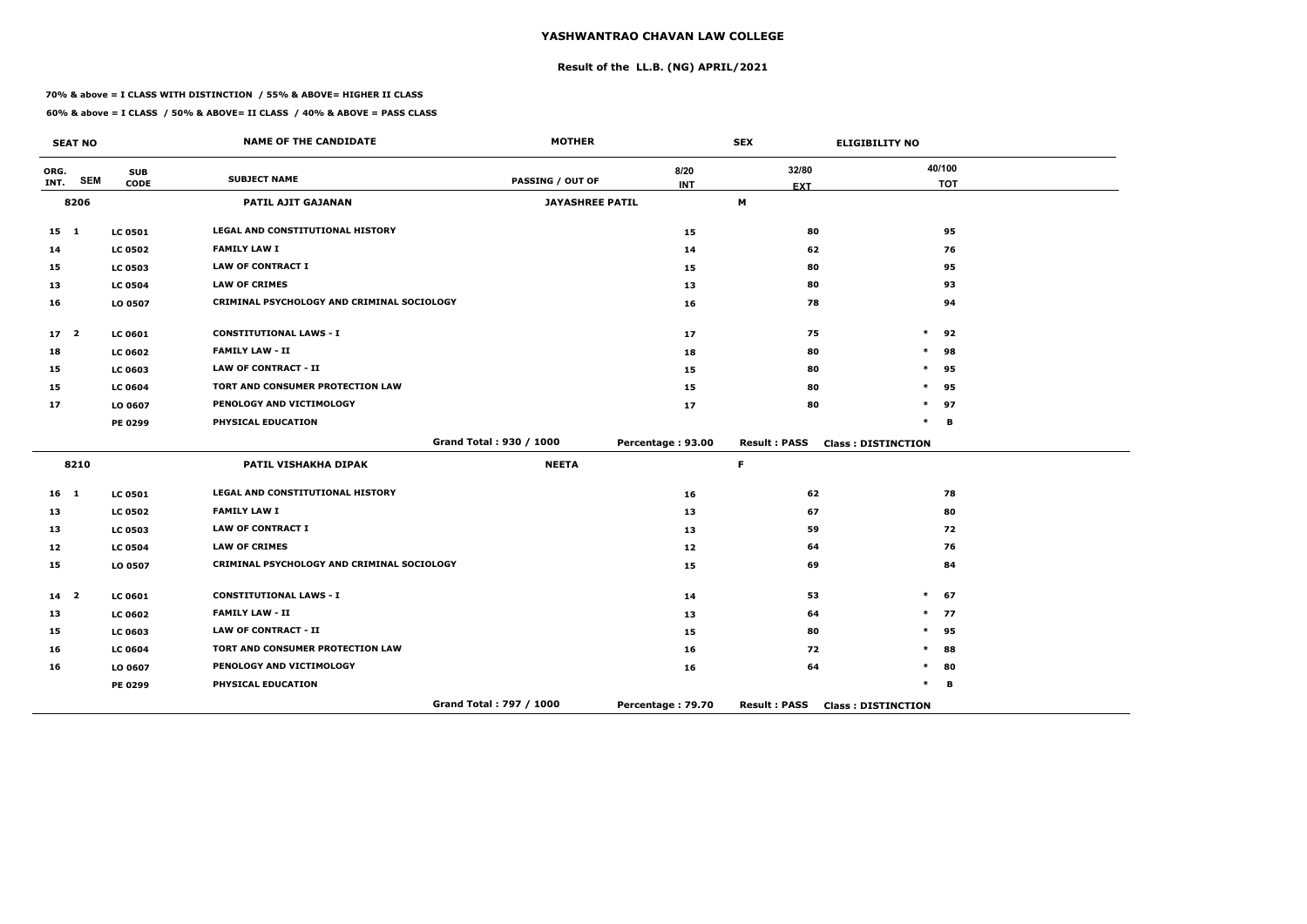# **Result of the LL.B. (NG) APRIL/2021**

#### **70% & above = I CLASS WITH DISTINCTION / 55% & ABOVE= HIGHER II CLASS**

|                 | <b>SEAT NO</b> |                           | <b>NAME OF THE CANDIDATE</b>            | <b>MOTHER</b>           |                   | <b>SEX</b>          | <b>ELIGIBILITY NO</b>     |
|-----------------|----------------|---------------------------|-----------------------------------------|-------------------------|-------------------|---------------------|---------------------------|
| ORG.<br>INT.    | <b>SEM</b>     | <b>SUB</b><br><b>CODE</b> | <b>SUBJECT NAME</b>                     | <b>PASSING / OUT OF</b> | 8/20              | 32/80               | 40/100<br><b>TOT</b>      |
|                 | 8213           |                           | PATIL SANJAY SHAHAJIRAO                 | <b>SUMITRA</b>          | <b>INT</b>        | <b>EXT</b><br>M     |                           |
|                 |                |                           |                                         |                         |                   |                     |                           |
| 9               | $\mathbf{1}$   | <b>LC 0501</b>            | LEGAL AND CONSTITUTIONAL HISTORY        |                         | 9                 | 59                  | 68                        |
| 12              |                | <b>LC 0502</b>            | <b>FAMILY LAW I</b>                     |                         | 12                | 38                  | 50                        |
| 11              |                | <b>LC 0503</b>            | <b>LAW OF CONTRACT I</b>                |                         | 11                | 51                  | 62                        |
| 8               |                | <b>LC 0504</b>            | <b>LAW OF CRIMES</b>                    |                         | 8                 | 37                  | 45                        |
| 11              |                | LO 0506                   | <b>EQUITY AND TRUST LAW</b>             |                         | 11                | 51                  | 62                        |
| 12 <sub>2</sub> |                | <b>LC 0601</b>            | <b>CONSTITUTIONAL LAWS - I</b>          |                         | 12                | 61                  | $\ast$<br>73              |
| 9               |                | <b>LC 0602</b>            | <b>FAMILY LAW - II</b>                  |                         | 09                | 54                  | $\ast$<br>63              |
| 12              |                | <b>LC 0603</b>            | <b>LAW OF CONTRACT - II</b>             |                         | 12                | 56                  | $\ast$<br>68              |
| 12              |                | <b>LC 0604</b>            | TORT AND CONSUMER PROTECTION LAW        |                         | 12                | 54                  | 66<br>$\ast$              |
| 8               |                | LO 0606                   | <b>BANKING AND INSURANCE LAW</b>        |                         | 08                | 66                  | $\ast$<br>74              |
|                 |                | PE 0299                   | PHYSICAL EDUCATION                      |                         |                   |                     | $\ast$<br>В               |
|                 |                |                           |                                         | Grand Total: 634 / 1000 | Percentage: 63.40 | <b>Result: PASS</b> | <b>Class: FIRST CLASS</b> |
|                 | 8227           |                           | PAYGUDE PRAJWAL PRAMOD                  | <b>VRUSHALI</b>         |                   | M                   |                           |
| 13 1            |                | <b>LC 0501</b>            | LEGAL AND CONSTITUTIONAL HISTORY        |                         | 13                | 61                  | 74                        |
| $14^{\wedge}$   |                | <b>LC 0502</b>            | <b>FAMILY LAW I</b>                     |                         | 14                | 43                  | 57                        |
| 15              |                | <b>LC 0503</b>            | <b>LAW OF CONTRACT I</b>                |                         | 15                | 61                  | 76                        |
| 12              |                | <b>LC 0504</b>            | <b>LAW OF CRIMES</b>                    |                         | 12                | 64                  | 76                        |
| 12              |                | LO 0509                   | <b>INTELLECTUAL PROPERTY RIGHTS I</b>   |                         | 12                | 72                  | 84                        |
| 14 <sup>2</sup> |                | <b>LC 0601</b>            | <b>CONSTITUTIONAL LAWS - I</b>          |                         | 14                | 74                  | $\ast$<br>88              |
| 10              |                | <b>LC 0602</b>            | <b>FAMILY LAW - II</b>                  |                         | 10                | 59                  | $\ast$<br>69              |
| 14              |                | <b>LC 0603</b>            | <b>LAW OF CONTRACT - II</b>             |                         | 14                | 72                  | $\ast$<br>86              |
| 14              |                | <b>LC 0604</b>            | TORT AND CONSUMER PROTECTION LAW        |                         | 14                | 51                  | $\ast$<br>65              |
| 11              |                | LO 0609                   | <b>INTELLECTUAL PROPERTY RIGHTS -II</b> |                         | 11                | 66                  | $\ast$<br>77              |
|                 |                | PE 0299                   | PHYSICAL EDUCATION                      |                         |                   |                     | $\ast$<br>B               |
|                 |                |                           |                                         | Grand Total: 754 / 1000 | Percentage: 75.40 | <b>Result: PASS</b> | <b>Class: DISTINCTION</b> |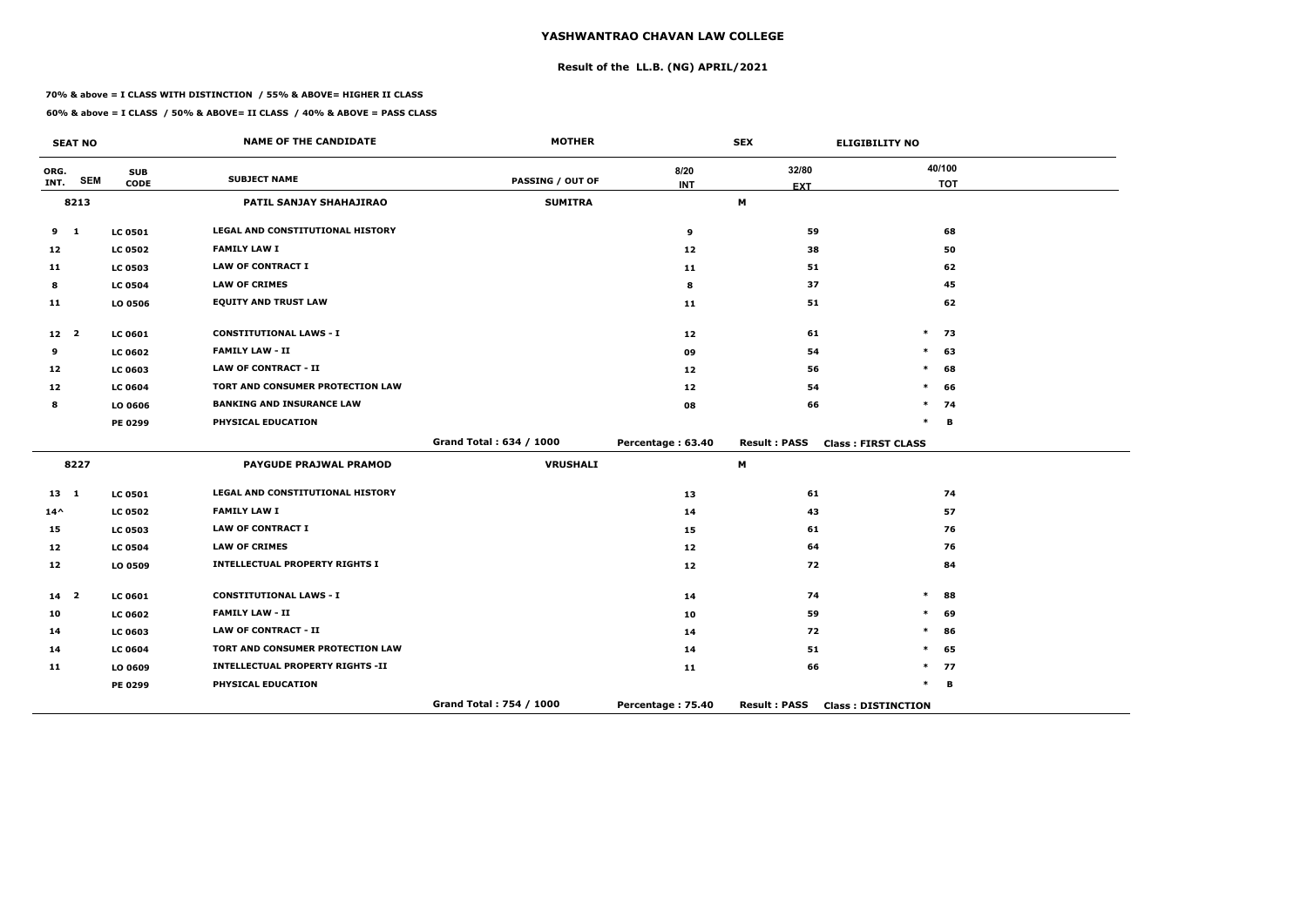# **Result of the LL.B. (NG) APRIL/2021**

#### **70% & above = I CLASS WITH DISTINCTION / 55% & ABOVE= HIGHER II CLASS**

**60% & above = I CLASS / 50% & ABOVE= II CLASS / 40% & ABOVE = PASS CLASS**

|                   | <b>SEAT NO</b> |                           | <b>NAME OF THE CANDIDATE</b>            | <b>MOTHER</b>           |                    | <b>SEX</b>          | <b>ELIGIBILITY NO</b>     |
|-------------------|----------------|---------------------------|-----------------------------------------|-------------------------|--------------------|---------------------|---------------------------|
| ORG.<br>INT.      | <b>SEM</b>     | <b>SUB</b><br><b>CODE</b> | <b>SUBJECT NAME</b>                     | <b>PASSING / OUT OF</b> | 8/20<br><b>INT</b> | 32/80<br><b>EXT</b> | 40/100<br><b>TOT</b>      |
|                   | 8230           |                           | PHAPALE MRUNALI DATTATRAY               | <b>KAMAL</b>            |                    | F.                  |                           |
| $15 \quad 1$      |                | <b>LC 0501</b>            | <b>LEGAL AND CONSTITUTIONAL HISTORY</b> |                         | 15                 | 72                  | 87                        |
| 14                |                | <b>LC 0502</b>            | <b>FAMILY LAW I</b>                     |                         | 14                 | 80                  | 94                        |
| 14                |                | <b>LC 0503</b>            | <b>LAW OF CONTRACT I</b>                |                         | 14                 | 77                  | 91                        |
| $12 \overline{ }$ |                | <b>LC 0504</b>            | <b>LAW OF CRIMES</b>                    |                         | 12                 | 78                  | 90                        |
| 9                 |                | LO 0509                   | <b>INTELLECTUAL PROPERTY RIGHTS I</b>   |                         | 9                  | 80                  | 89                        |
| 16 <sub>2</sub>   |                | <b>LC 0601</b>            | <b>CONSTITUTIONAL LAWS - I</b>          |                         | 16                 | 78                  | $\ast$<br>94              |
| 12                |                | <b>LC 0602</b>            | <b>FAMILY LAW - II</b>                  |                         | 12                 | 77                  | 89<br>$\ast$              |
| 14                |                | LC 0603                   | <b>LAW OF CONTRACT - II</b>             |                         | 14                 | 80                  | $\ast$<br>94              |
| 15                |                | <b>LC 0604</b>            | TORT AND CONSUMER PROTECTION LAW        |                         | 15                 | 78                  | 93<br>$\ast$              |
| 17                |                | LO 0609                   | <b>INTELLECTUAL PROPERTY RIGHTS -II</b> |                         | 17                 | 78                  | $\ast$<br>95              |
|                   |                | <b>PE 0299</b>            | PHYSICAL EDUCATION                      |                         |                    |                     | $\ast$<br>B               |
|                   |                |                           |                                         | Grand Total: 916 / 1000 | Percentage: 91.60  | <b>Result: PASS</b> | <b>Class: DISTINCTION</b> |
|                   | 8232           |                           | PHULE SHRADDHA NANDKUMAR                | <b>MEDHA</b>            |                    | F.                  |                           |
| $15 \quad 1$      |                | <b>LC 0501</b>            | <b>LEGAL AND CONSTITUTIONAL HISTORY</b> |                         | 15                 | 59                  | 74                        |
| 14                |                | <b>LC 0502</b>            | <b>FAMILY LAW I</b>                     |                         | 14                 | 70                  | 84                        |
| 16                |                | <b>LC 0503</b>            | <b>LAW OF CONTRACT I</b>                |                         | 16                 | 69                  | 85                        |
| 12                |                | <b>LC 0504</b>            | <b>LAW OF CRIMES</b>                    |                         | 12                 | 54                  | 66                        |
| 12                |                | LO 0509                   | <b>INTELLECTUAL PROPERTY RIGHTS I</b>   |                         | 12                 | 78                  | 90                        |
| $18^{\wedge}$ 2   |                | LC 0601                   | <b>CONSTITUTIONAL LAWS - I</b>          |                         | 18                 | 59                  | $\ast$<br>77              |
| $16^{\wedge}$     |                | <b>LC 0602</b>            | <b>FAMILY LAW - II</b>                  |                         | 16                 | 51                  | 67<br>$\ast$              |
| 15                |                | LC 0603                   | <b>LAW OF CONTRACT - II</b>             |                         | 15                 | 80                  | $\ast$<br>95              |
| 16                |                | <b>LC 0604</b>            | TORT AND CONSUMER PROTECTION LAW        |                         | 16                 | 58                  | 74<br>$\ast$              |
| 16                |                | LO 0609                   | <b>INTELLECTUAL PROPERTY RIGHTS -II</b> |                         | 16                 | 78                  | 94<br>*                   |
|                   |                | <b>PE 0299</b>            | PHYSICAL EDUCATION                      |                         |                    |                     | $\ast$<br>B               |
|                   |                |                           |                                         | Grand Total: 806 / 1000 | Percentage: 80.60  | <b>Result: PASS</b> | <b>Class: DISTINCTION</b> |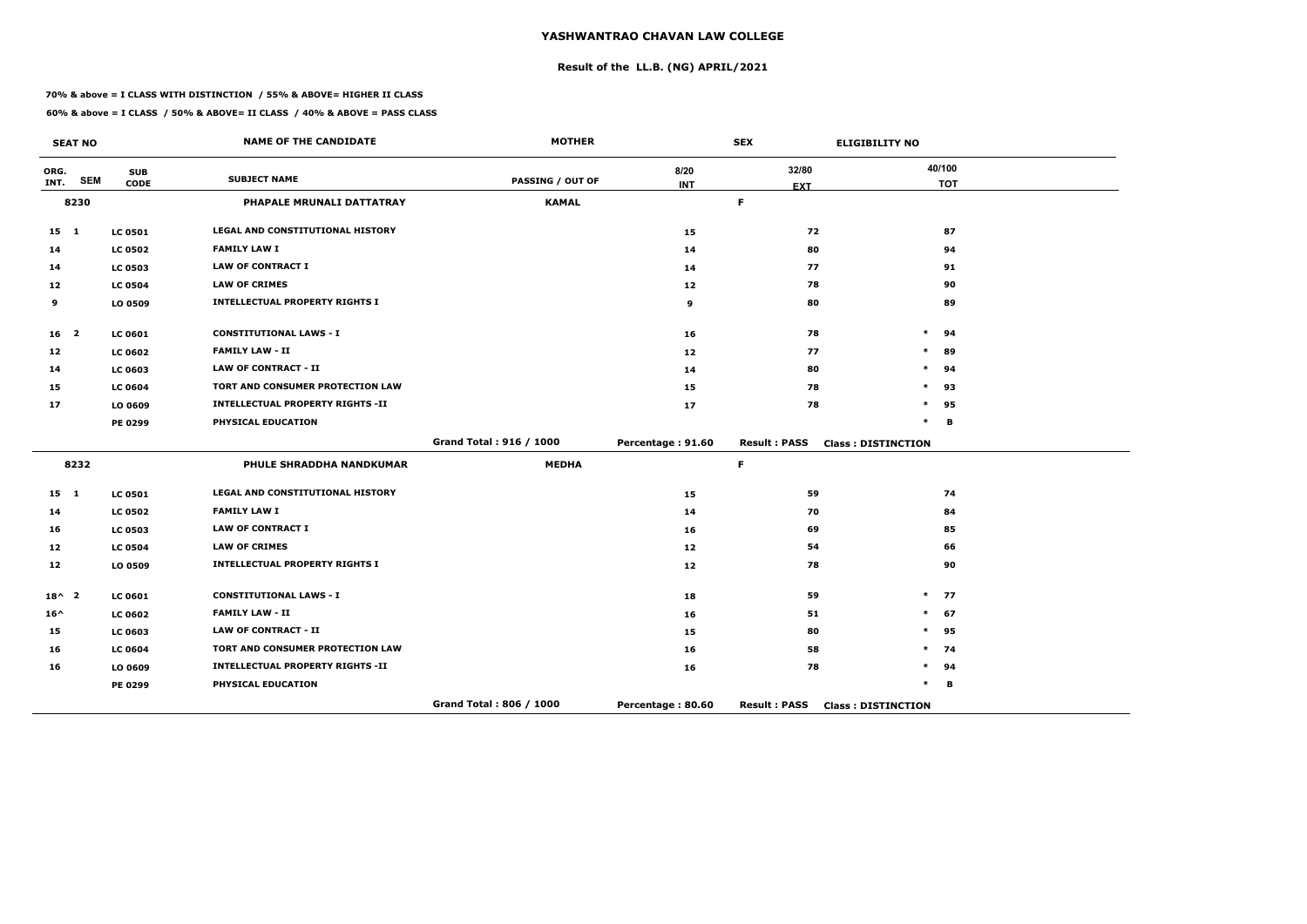# **Result of the LL.B. (NG) APRIL/2021**

#### **70% & above = I CLASS WITH DISTINCTION / 55% & ABOVE= HIGHER II CLASS**

|                 | <b>SEAT NO</b> |                           | <b>NAME OF THE CANDIDATE</b>            | <b>MOTHER</b>           |                               | <b>SEX</b>                | <b>ELIGIBILITY NO</b>     |
|-----------------|----------------|---------------------------|-----------------------------------------|-------------------------|-------------------------------|---------------------------|---------------------------|
| ORG.<br>INT.    | <b>SEM</b>     | <b>SUB</b><br><b>CODE</b> | <b>SUBJECT NAME</b>                     | <b>PASSING / OUT OF</b> | 8/20                          | 32/80                     | 40/100<br><b>TOT</b>      |
|                 | 8236           |                           | <b>POTPHODE MUKTA SUHAS</b>             | <b>SNEHA</b>            | <b>INT</b>                    | <b>EXT</b><br>$\mathsf F$ |                           |
|                 |                |                           |                                         |                         |                               |                           |                           |
| $15$ 1          |                | <b>LC 0501</b>            | LEGAL AND CONSTITUTIONAL HISTORY        |                         | 15                            | 62                        | 77                        |
| 14              |                | <b>LC 0502</b>            | <b>FAMILY LAW I</b>                     |                         | 14                            | 69                        | 83                        |
| 15              |                | <b>LC 0503</b>            | <b>LAW OF CONTRACT I</b>                |                         | 15                            | 80                        | 95                        |
| 12              |                | <b>LC 0504</b>            | <b>LAW OF CRIMES</b>                    |                         | 12                            | 80                        | 92                        |
| 13              |                | LO 0509                   | <b>INTELLECTUAL PROPERTY RIGHTS I</b>   |                         | 13                            | 80                        | 93                        |
| 14 <sub>2</sub> |                | LC 0601                   | <b>CONSTITUTIONAL LAWS - I</b>          |                         | 14                            | 74                        | $\ast$<br>88              |
| 14              |                | <b>LC 0602</b>            | <b>FAMILY LAW - II</b>                  |                         | 14                            | 70                        | $\ast$<br>84              |
| 13              |                | LC 0603                   | <b>LAW OF CONTRACT - II</b>             |                         | 13                            | 80                        | $\ast$<br>93              |
| 15              |                | <b>LC 0604</b>            | TORT AND CONSUMER PROTECTION LAW        |                         | 15                            | 78                        | 93<br>$\ast$              |
| 14              |                | LO 0609                   | <b>INTELLECTUAL PROPERTY RIGHTS -II</b> |                         | 14                            | 80                        | $\ast$<br>94              |
|                 |                | PE 0299                   | PHYSICAL EDUCATION                      |                         |                               |                           | $\ast$<br>B               |
|                 |                |                           |                                         | Grand Total: 892 / 1000 | Percentage: 89.20             | <b>Result: PASS</b>       | <b>Class: DISTINCTION</b> |
|                 | 8243           |                           | <b>RAJHANS SUKRIT ANIKET</b>            |                         | <b>MANJIRI ANIKET RAJHANS</b> | M                         |                           |
| $12 \quad 1$    |                | <b>LC 0501</b>            | <b>LEGAL AND CONSTITUTIONAL HISTORY</b> |                         | 12                            | 67                        | 79                        |
| 12              |                | <b>LC 0502</b>            | <b>FAMILY LAW I</b>                     |                         | 12                            | 38                        | 50                        |
| 13              |                | <b>LC 0503</b>            | <b>LAW OF CONTRACT I</b>                |                         | 13                            | 70                        | 83                        |
| 10              |                | <b>LC 0504</b>            | <b>LAW OF CRIMES</b>                    |                         | 10                            | 70                        | 80                        |
| 11              |                | LO 0509                   | <b>INTELLECTUAL PROPERTY RIGHTS I</b>   |                         | 11                            | 70                        | 81                        |
| 14 <sup>2</sup> |                | LC 0601                   | <b>CONSTITUTIONAL LAWS - I</b>          |                         | 14                            | 69                        | $\ast$<br>83              |
| 16              |                | <b>LC 0602</b>            | <b>FAMILY LAW - II</b>                  |                         | 16                            | 64                        | 80<br>$\ast$              |
| 14              |                | LC 0603                   | <b>LAW OF CONTRACT - II</b>             |                         | 14                            | 80                        | 94<br>$\ast$              |
| 15              |                | <b>LC 0604</b>            | TORT AND CONSUMER PROTECTION LAW        |                         | 15                            | 67                        | $\ast$<br>82              |
| 12              |                | LO 0609                   | <b>INTELLECTUAL PROPERTY RIGHTS -II</b> |                         | 12                            | 70                        | 82<br>$\ast$              |
|                 |                | PE 0299                   | PHYSICAL EDUCATION                      |                         |                               |                           | $\ast$<br>B               |
|                 |                |                           |                                         | Grand Total: 794 / 1000 | Percentage: 79.40             | <b>Result: PASS</b>       | <b>Class: DISTINCTION</b> |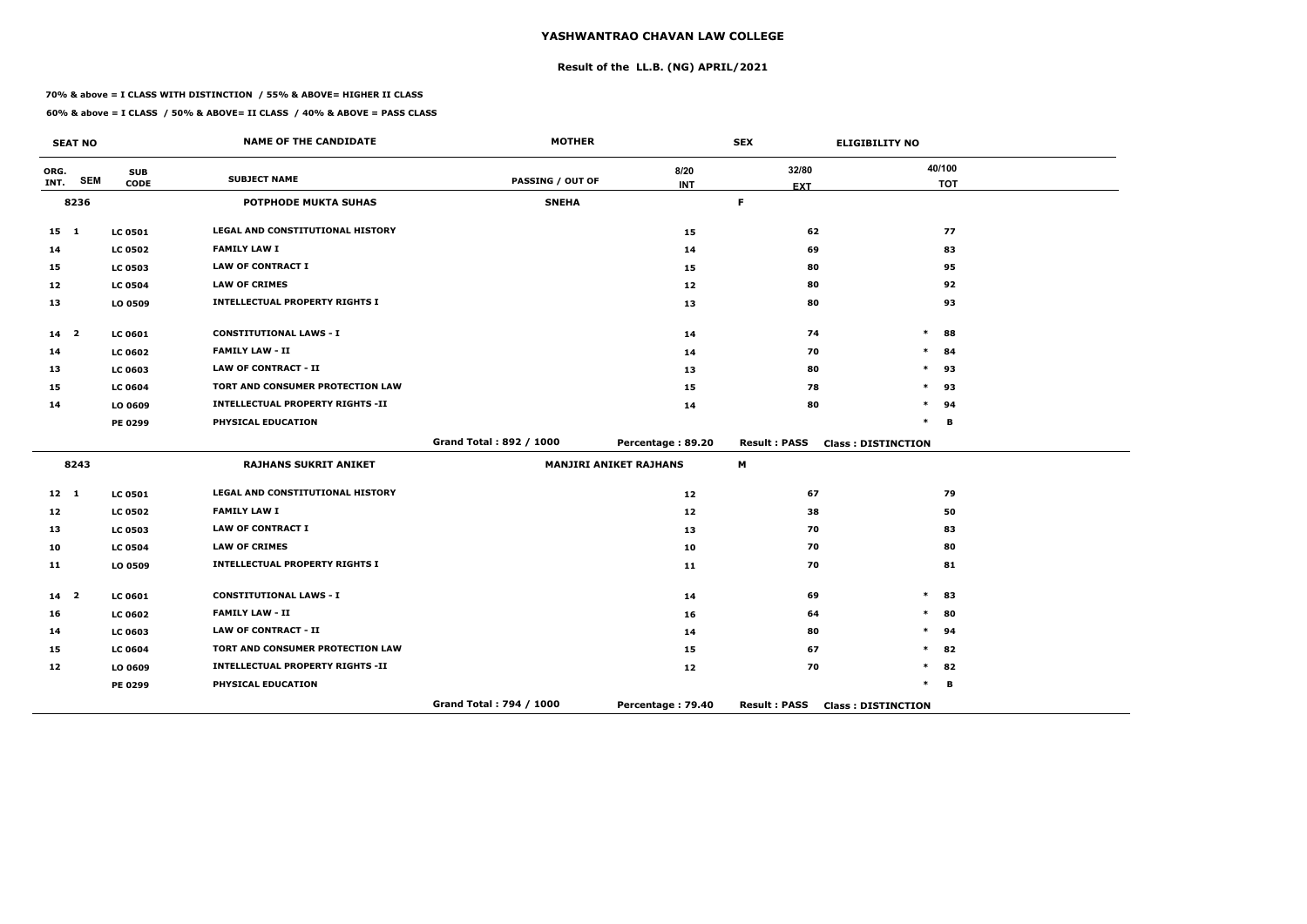# **Result of the LL.B. (NG) APRIL/2021**

#### **70% & above = I CLASS WITH DISTINCTION / 55% & ABOVE= HIGHER II CLASS**

**60% & above = I CLASS / 50% & ABOVE= II CLASS / 40% & ABOVE = PASS CLASS**

|                 | <b>SEAT NO</b> |                | <b>NAME OF THE CANDIDATE</b>               | <b>MOTHER</b>           |                   | <b>SEX</b>          | <b>ELIGIBILITY NO</b>     |
|-----------------|----------------|----------------|--------------------------------------------|-------------------------|-------------------|---------------------|---------------------------|
| ORG.            | <b>SEM</b>     | <b>SUB</b>     | <b>SUBJECT NAME</b>                        | <b>PASSING / OUT OF</b> | 8/20              | 32/80               | 40/100                    |
| INT.            |                | <b>CODE</b>    |                                            |                         | <b>INT</b>        | <b>EXT</b>          | <b>TOT</b>                |
|                 | 8250           |                | ROKADE AJINKYA DILIP                       | <b>ASHA</b>             |                   | M                   |                           |
| $14 \quad 1$    |                | <b>LC 0501</b> | LEGAL AND CONSTITUTIONAL HISTORY           |                         | 14                | 70                  | 84                        |
| 13              |                | <b>LC 0502</b> | <b>FAMILY LAW I</b>                        |                         | 13                | 69                  | 82                        |
| 15              |                | <b>LC 0503</b> | <b>LAW OF CONTRACT I</b>                   |                         | 15                | 54                  | 69                        |
| 12              |                | <b>LC 0504</b> | <b>LAW OF CRIMES</b>                       |                         | 12                | 77                  | 89                        |
| 8               |                | LO 0509        | <b>INTELLECTUAL PROPERTY RIGHTS I</b>      |                         | 8                 | 77                  | 85                        |
| 13 <sub>2</sub> |                | <b>LC 0601</b> | <b>CONSTITUTIONAL LAWS - I</b>             |                         | 13                | 67                  | 80<br>$\ast$              |
| 13              |                | <b>LC 0602</b> | <b>FAMILY LAW - II</b>                     |                         | 13                | 66                  | $\ast$<br>79              |
| 13              |                | <b>LC 0603</b> | <b>LAW OF CONTRACT - II</b>                |                         | 13                | 80                  | $\ast$<br>93              |
| 14              |                | <b>LC 0604</b> | TORT AND CONSUMER PROTECTION LAW           |                         | 14                | 64                  | 78<br>$\ast$              |
| 13              |                | LO 0609        | <b>INTELLECTUAL PROPERTY RIGHTS -II</b>    |                         | 13                | 74                  | $\ast$<br>87              |
|                 |                | PE 0299        | PHYSICAL EDUCATION                         |                         |                   |                     | $\ast$<br>B               |
|                 |                |                |                                            | Grand Total: 826 / 1000 | Percentage: 82.60 | <b>Result: PASS</b> | <b>Class: DISTINCTION</b> |
|                 | 8252           |                | <b>SALVI SIMRAN SHAM</b>                   | <b>SNEHAL</b>           |                   | $\mathsf F$         |                           |
| 16 <sub>1</sub> |                | <b>LC 0501</b> | LEGAL AND CONSTITUTIONAL HISTORY           |                         | 16                | 80                  | 96                        |
| 13              |                | <b>LC 0502</b> | <b>FAMILY LAW I</b>                        |                         | 13                | 62                  | 75                        |
| 15              |                | <b>LC 0503</b> | <b>LAW OF CONTRACT I</b>                   |                         | 15                | 78                  | 93                        |
| 12              |                | <b>LC 0504</b> | <b>LAW OF CRIMES</b>                       |                         | 12                | 77                  | 89                        |
| 14              |                | LO 0507        | CRIMINAL PSYCHOLOGY AND CRIMINAL SOCIOLOGY |                         | 14                | 56                  | 70                        |
| 16 <sup>2</sup> |                | <b>LC 0601</b> | <b>CONSTITUTIONAL LAWS - I</b>             |                         | 16                | 56                  | $\ast$<br>72              |
| 13              |                | <b>LC 0602</b> | <b>FAMILY LAW - II</b>                     |                         | 13                | 74                  | $\ast$<br>87              |
| 14              |                | LC 0603        | <b>LAW OF CONTRACT - II</b>                |                         | 14                | 80                  | 94<br>*                   |
| 14              |                | <b>LC 0604</b> | TORT AND CONSUMER PROTECTION LAW           |                         | 14                | 80                  | 94<br>$\ast$              |
| 15              |                | LO 0606        | <b>BANKING AND INSURANCE LAW</b>           |                         | 15                | 78                  | 93<br>$\ast$              |
|                 |                | <b>PE 0299</b> | PHYSICAL EDUCATION                         |                         |                   |                     | *<br>B                    |
|                 |                |                |                                            | Grand Total: 863 / 1000 | Percentage: 86.30 | <b>Result: PASS</b> | <b>Class: DISTINCTION</b> |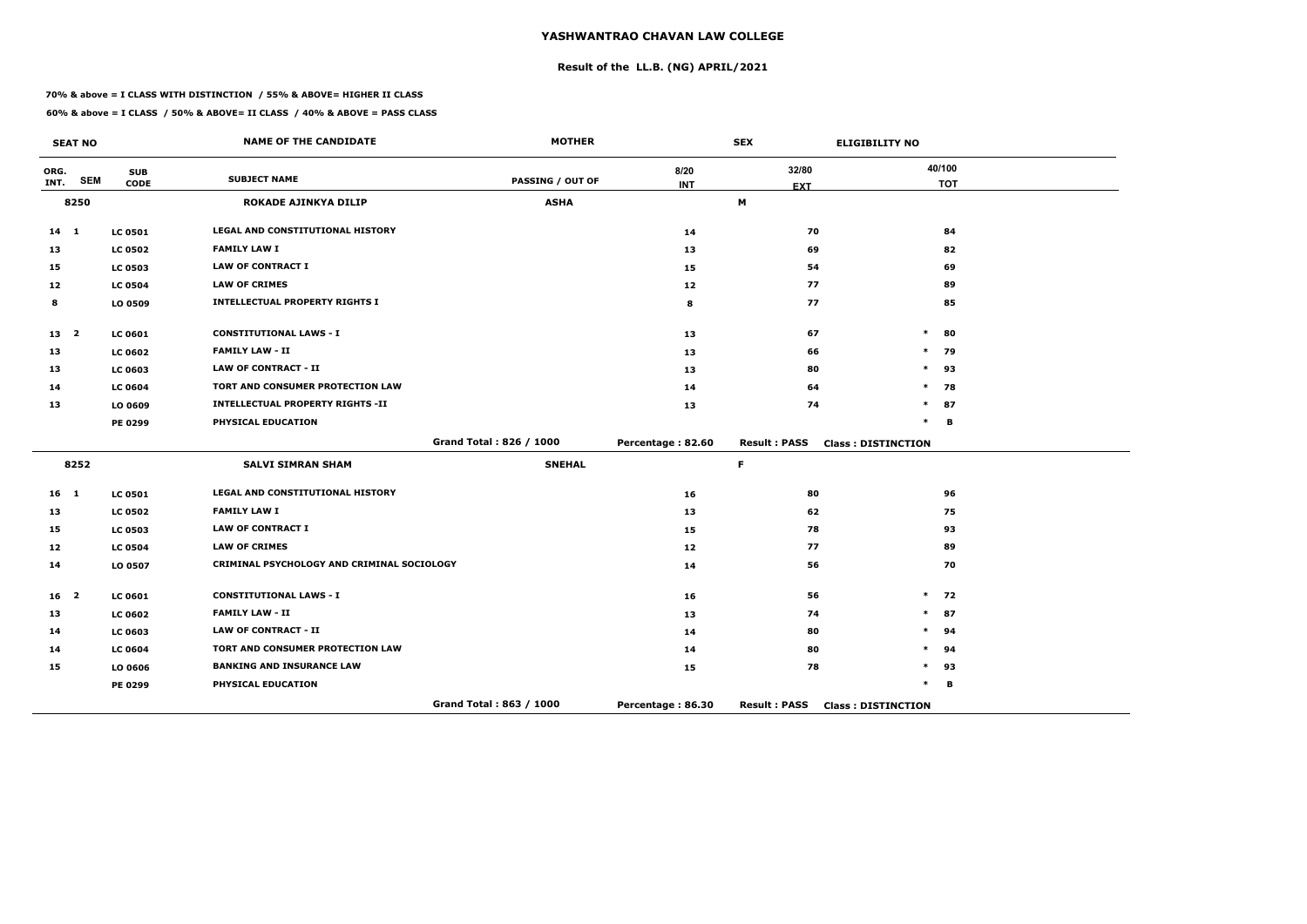# **Result of the LL.B. (NG) APRIL/2021**

#### **70% & above = I CLASS WITH DISTINCTION / 55% & ABOVE= HIGHER II CLASS**

| <b>SEAT NO</b>  |            |                | <b>NAME OF THE CANDIDATE</b>            | <b>MOTHER</b>           |                   | <b>SEX</b>          | <b>ELIGIBILITY NO</b>     |  |
|-----------------|------------|----------------|-----------------------------------------|-------------------------|-------------------|---------------------|---------------------------|--|
| ORG.            |            | <b>SUB</b>     | <b>SUBJECT NAME</b>                     |                         | 8/20              | 32/80               | 40/100                    |  |
| INT.            | <b>SEM</b> | <b>CODE</b>    |                                         | <b>PASSING / OUT OF</b> | <b>INT</b>        | <b>EXT</b>          | <b>TOT</b>                |  |
|                 | 8263       |                | <b>SHAH SWAPNIL MAHAVIR</b>             | <b>DEEPA</b>            |                   | M                   |                           |  |
| $14$ 1          |            | <b>LC 0501</b> | <b>LEGAL AND CONSTITUTIONAL HISTORY</b> |                         | 14                | 61                  | 75                        |  |
| 13              |            | <b>LC 0502</b> | <b>FAMILY LAW I</b>                     |                         | 13                | 75                  | 88                        |  |
| 16              |            | <b>LC 0503</b> | <b>LAW OF CONTRACT I</b>                |                         | 16                | 72                  | 88                        |  |
| 11              |            | <b>LC 0504</b> | <b>LAW OF CRIMES</b>                    |                         | 11                | 64                  | 75                        |  |
| 14              |            | LO 0506        | <b>EQUITY AND TRUST LAW</b>             |                         | 14                | 80                  | 94                        |  |
| 15 <sub>2</sub> |            | <b>LC 0601</b> | <b>CONSTITUTIONAL LAWS - I</b>          |                         | 15                | 70                  | $\ast$<br>85              |  |
| 13              |            | <b>LC 0602</b> | <b>FAMILY LAW - II</b>                  |                         | 13                | 67                  | 80<br>$\ast$              |  |
| 14              |            | <b>LC 0603</b> | <b>LAW OF CONTRACT - II</b>             |                         | 14                | 77                  | $\ast$<br>91              |  |
| 15              |            | <b>LC 0604</b> | TORT AND CONSUMER PROTECTION LAW        |                         | 15                | 74                  | $\ast$<br>89              |  |
| 14              |            | LO 0606        | <b>BANKING AND INSURANCE LAW</b>        |                         | 14                | 80                  | $\ast$<br>94              |  |
|                 |            | <b>PE 0299</b> | PHYSICAL EDUCATION                      |                         |                   |                     | $\ast$<br>в               |  |
|                 |            |                |                                         | Grand Total: 859 / 1000 | Percentage: 85.90 | <b>Result: PASS</b> | <b>Class: DISTINCTION</b> |  |
|                 | 8264       |                | <b>SHAIKH NIDA RAFIK</b>                | <b>NUSRAT SHAIKH</b>    |                   | F.                  |                           |  |
| 14 1            |            | <b>LC 0501</b> | LEGAL AND CONSTITUTIONAL HISTORY        |                         | 14                | 80                  | 94                        |  |
| 13              |            | <b>LC 0502</b> | <b>FAMILY LAW I</b>                     |                         | 13                | 66                  | 79                        |  |
| 15              |            | <b>LC 0503</b> | <b>LAW OF CONTRACT I</b>                |                         | 15                | 54                  | 69                        |  |
| 12              |            | <b>LC 0504</b> | <b>LAW OF CRIMES</b>                    |                         | 12                | 75                  | 87                        |  |
| 12              |            | LO 0509        | <b>INTELLECTUAL PROPERTY RIGHTS I</b>   |                         | 12                | 72                  | 84                        |  |
| 16 <sub>2</sub> |            | <b>LC 0601</b> | <b>CONSTITUTIONAL LAWS - I</b>          |                         | 16                | 69                  | $\ast$<br>85              |  |
| 17              |            | <b>LC 0602</b> | <b>FAMILY LAW - II</b>                  |                         | 17                | 59                  | $\ast$<br>76              |  |
| 13              |            | <b>LC 0603</b> | <b>LAW OF CONTRACT - II</b>             |                         | 13                | 80                  | 93<br>$\ast$              |  |
| 15              |            | <b>LC 0604</b> | TORT AND CONSUMER PROTECTION LAW        |                         | 15                | 75                  | 90<br>$\ast$              |  |
| 15              |            | LO 0609        | <b>INTELLECTUAL PROPERTY RIGHTS -II</b> |                         | 15                | 74                  | $\ast$<br>89              |  |
|                 |            | <b>PE 0299</b> | PHYSICAL EDUCATION                      |                         |                   |                     | $\ast$<br>в               |  |
|                 |            |                |                                         | Grand Total: 846 / 1000 | Percentage: 84.60 | <b>Result: PASS</b> | <b>Class: DISTINCTION</b> |  |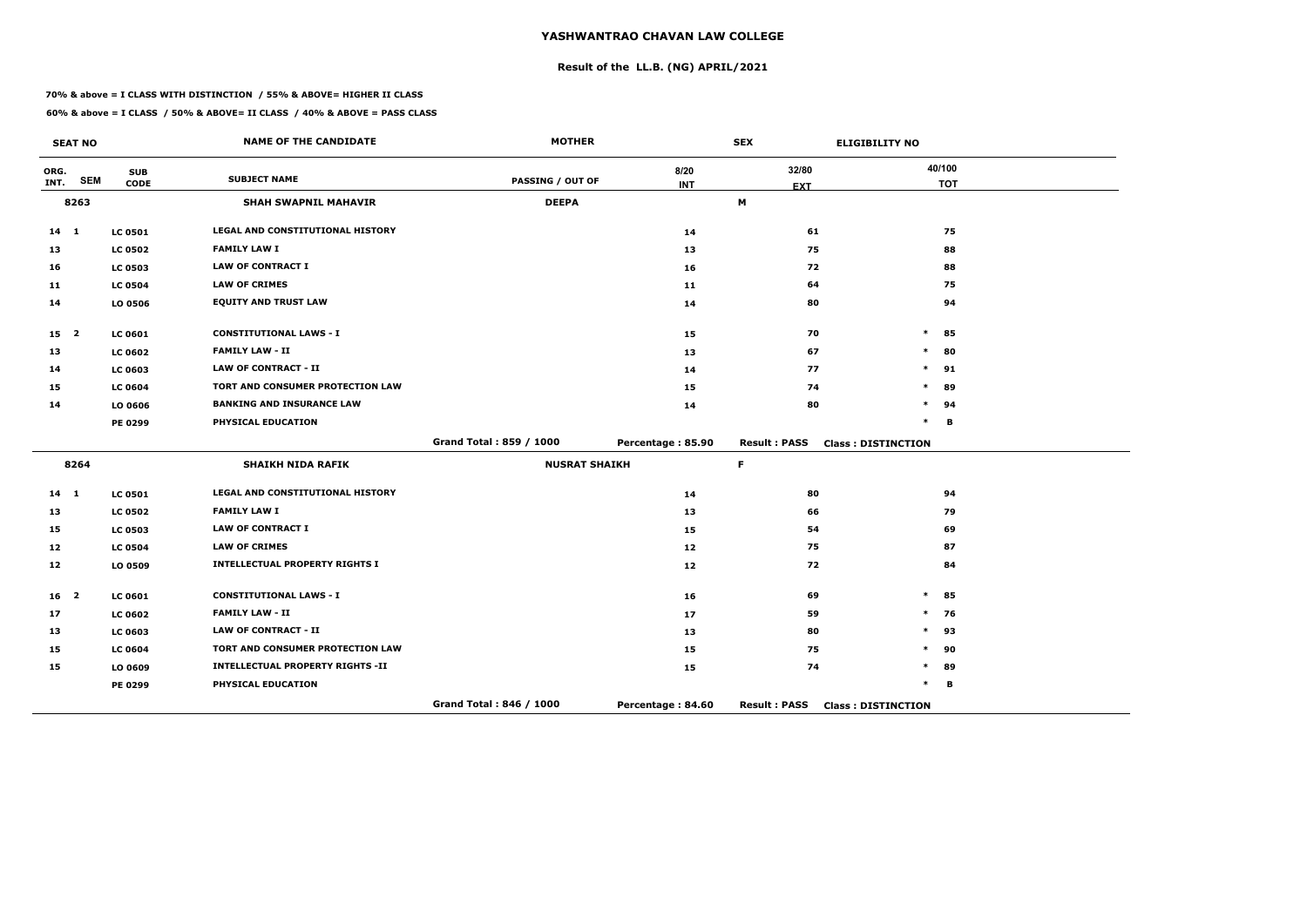# **Result of the LL.B. (NG) APRIL/2021**

#### **70% & above = I CLASS WITH DISTINCTION / 55% & ABOVE= HIGHER II CLASS**

**60% & above = I CLASS / 50% & ABOVE= II CLASS / 40% & ABOVE = PASS CLASS**

|                 | <b>SEAT NO</b>          |                | <b>NAME OF THE CANDIDATE</b>               | <b>MOTHER</b>           |                   | <b>SEX</b>          | <b>ELIGIBILITY NO</b>     |            |
|-----------------|-------------------------|----------------|--------------------------------------------|-------------------------|-------------------|---------------------|---------------------------|------------|
| ORG.            | <b>SEM</b>              | <b>SUB</b>     | <b>SUBJECT NAME</b>                        | <b>PASSING / OUT OF</b> | 8/20              | 32/80               | 40/100                    |            |
| INT.            |                         | <b>CODE</b>    |                                            |                         | <b>INT</b>        | <b>EXT</b>          |                           | <b>TOT</b> |
|                 | 8270                    |                | <b>SHINDE ASHOK DNYANDEO</b>               | <b>LAHANUBAI</b>        |                   | M                   |                           |            |
| $12^{\wedge} 1$ |                         | <b>LC 0501</b> | LEGAL AND CONSTITUTIONAL HISTORY           |                         | 11                | 32                  |                           | 43         |
| 13              |                         | <b>LC 0502</b> | <b>FAMILY LAW I</b>                        |                         | 13                | 58                  |                           | 71         |
| 13              |                         | <b>LC 0503</b> | <b>LAW OF CONTRACT I</b>                   |                         | 13                | 46                  |                           | 59         |
| 11              |                         | <b>LC 0504</b> | <b>LAW OF CRIMES</b>                       |                         | 11                | 62                  |                           | 73         |
| 15              |                         | LO 0507        | CRIMINAL PSYCHOLOGY AND CRIMINAL SOCIOLOGY |                         | 15                | 59                  |                           | 74         |
| 15 <sub>2</sub> |                         | <b>LC 0601</b> | <b>CONSTITUTIONAL LAWS - I</b>             |                         | 15                | 66                  | $\ast$                    | 81         |
| 14              |                         | <b>LC 0602</b> | <b>FAMILY LAW - II</b>                     |                         | 14                | 62                  | $\ast$                    | - 76       |
| 13              |                         | <b>LC 0603</b> | <b>LAW OF CONTRACT - II</b>                |                         | 13                | 80                  | $\ast$                    | 93         |
| 13              |                         | <b>LC 0604</b> | TORT AND CONSUMER PROTECTION LAW           |                         | 13                | 62                  | $\ast$                    | 75         |
| 12              |                         | LO 0607        | PENOLOGY AND VICTIMOLOGY                   |                         | 12                | 58                  | $\ast$                    | 70         |
|                 |                         | PE 0299        | PHYSICAL EDUCATION                         |                         |                   |                     | $\ast$                    | B          |
|                 |                         |                |                                            | Grand Total: 716 / 1000 | Percentage: 71.60 | <b>Result: PASS</b> | <b>Class: DISTINCTION</b> |            |
|                 | 8282                    |                | SURYAWANSHI SHARAD DINKARRAO               | <b>MALATI</b>           |                   | M                   |                           |            |
| 14 1            |                         | <b>LC 0501</b> | LEGAL AND CONSTITUTIONAL HISTORY           |                         | 14                | 58                  |                           | 72         |
| 14              |                         | <b>LC 0502</b> | <b>FAMILY LAW I</b>                        |                         | 14                | 61                  |                           | 75         |
| 15              |                         | <b>LC 0503</b> | <b>LAW OF CONTRACT I</b>                   |                         | 15                | 54                  |                           | 69         |
| 12              |                         | <b>LC 0504</b> | <b>LAW OF CRIMES</b>                       |                         | 12                | 75                  |                           | 87         |
| 14              |                         | LO 0506        | <b>EQUITY AND TRUST LAW</b>                |                         | 14                | 80                  |                           | 94         |
| 14              | $\overline{\mathbf{2}}$ | <b>LC 0601</b> | <b>CONSTITUTIONAL LAWS - I</b>             |                         | 14                | 69                  | $\ast$                    | 83         |
| 15              |                         | <b>LC 0602</b> | <b>FAMILY LAW - II</b>                     |                         | 15                | 51                  | $\ast$                    | 66         |
| 13              |                         | LC 0603        | <b>LAW OF CONTRACT - II</b>                |                         | 13                | 75                  | $\ast$                    | 88         |
| 14              |                         | <b>LC 0604</b> | TORT AND CONSUMER PROTECTION LAW           |                         | 14                | 67                  | $\ast$                    | 81         |
| 13              |                         | LO 0606        | <b>BANKING AND INSURANCE LAW</b>           |                         | 13                | 70                  | $\ast$                    | 83         |
|                 |                         | <b>PE 0299</b> | PHYSICAL EDUCATION                         |                         |                   |                     | *                         | B          |
|                 |                         |                |                                            | Grand Total: 798 / 1000 | Percentage: 79.80 | <b>Result: PASS</b> | <b>Class: DISTINCTION</b> |            |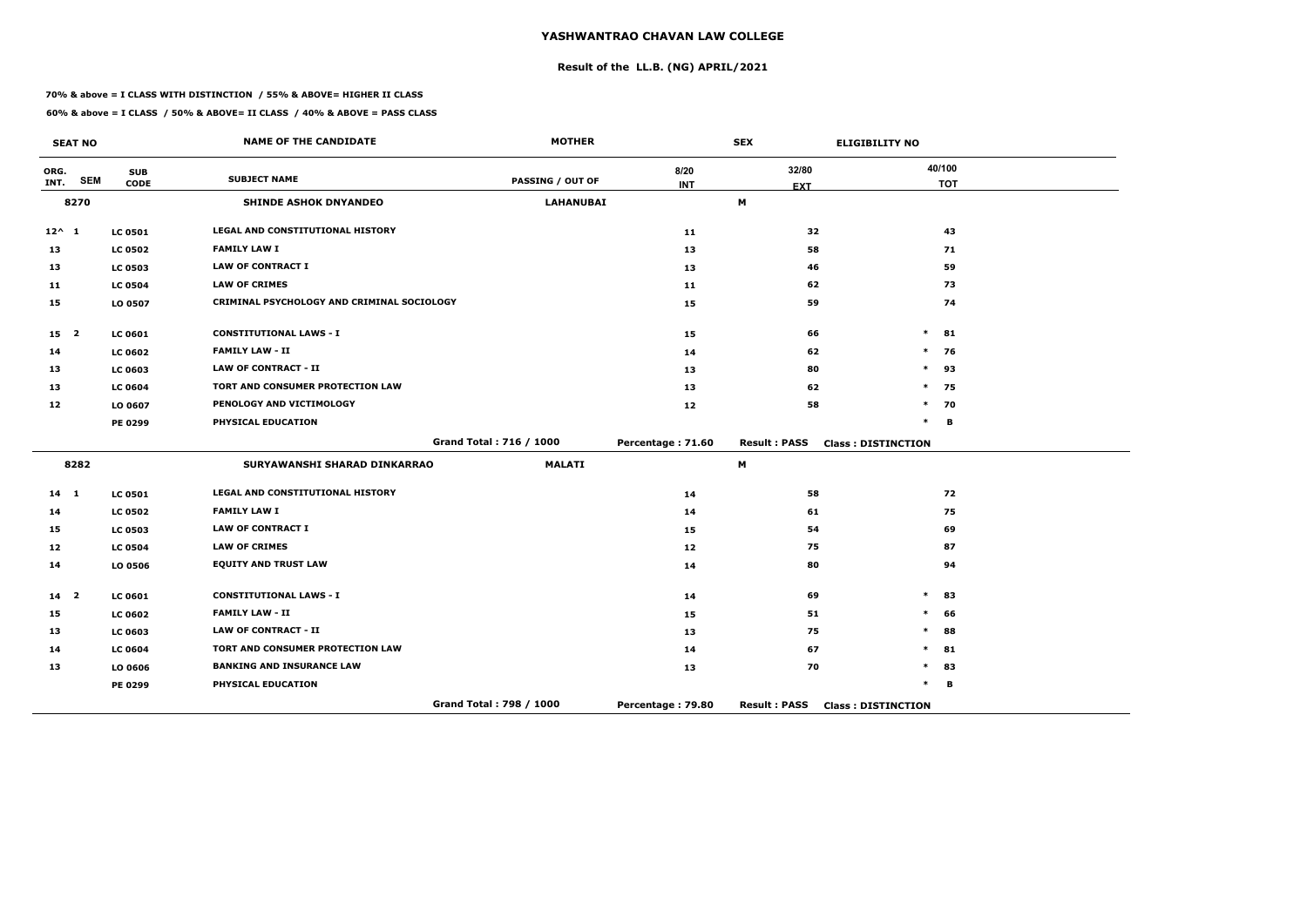# **Result of the LL.B. (NG) APRIL/2021**

#### **70% & above = I CLASS WITH DISTINCTION / 55% & ABOVE= HIGHER II CLASS**

**60% & above = I CLASS / 50% & ABOVE= II CLASS / 40% & ABOVE = PASS CLASS**

|                 | <b>SEAT NO</b>          |                | <b>NAME OF THE CANDIDATE</b>               | <b>MOTHER</b>           |                   | <b>SEX</b>             | <b>ELIGIBILITY NO</b>     |            |
|-----------------|-------------------------|----------------|--------------------------------------------|-------------------------|-------------------|------------------------|---------------------------|------------|
| ORG.            | <b>SEM</b>              | <b>SUB</b>     | <b>SUBJECT NAME</b>                        | <b>PASSING / OUT OF</b> | 8/20              | 32/80                  |                           | 40/100     |
| INT.            |                         | <b>CODE</b>    |                                            |                         | <b>INT</b>        | <b>EXT</b>             |                           | <b>TOT</b> |
|                 | 8286                    |                | <b>TAKAWANE DHIRAJKUMAR SHIVAJI</b>        | <b>SUREKHA</b>          |                   | M                      |                           |            |
| $13 \quad 1$    |                         | <b>LC 0501</b> | <b>LEGAL AND CONSTITUTIONAL HISTORY</b>    |                         | 13                | 67                     |                           | 80         |
| 14              |                         | <b>LC 0502</b> | <b>FAMILY LAW I</b>                        |                         | 14                | 72                     |                           | 86         |
| 13              |                         | <b>LC 0503</b> | <b>LAW OF CONTRACT I</b>                   |                         | 13                | 56                     |                           | 69         |
| 10              |                         | <b>LC 0504</b> | <b>LAW OF CRIMES</b>                       |                         | 10                | 69                     |                           | 79         |
| 11              |                         | LO 0509        | <b>INTELLECTUAL PROPERTY RIGHTS I</b>      |                         | 11                | 74                     |                           | 85         |
| 16 <sub>2</sub> |                         | <b>LC 0601</b> | <b>CONSTITUTIONAL LAWS - I</b>             |                         | 16                | 64                     | $\ast$                    | 80         |
| 16              |                         | <b>LC 0602</b> | <b>FAMILY LAW - II</b>                     |                         | 16                | 59                     | $\ast$                    | 75         |
| 13              |                         | LC 0603        | <b>LAW OF CONTRACT - II</b>                |                         | 13                | 77                     | $\ast$                    | 90         |
| 15              |                         | <b>LC 0604</b> | TORT AND CONSUMER PROTECTION LAW           |                         | 15                | 66                     | $\ast$                    | 81         |
| 15              |                         | LO 0609        | <b>INTELLECTUAL PROPERTY RIGHTS -II</b>    |                         | 15                | 74                     | $\ast$                    | 89         |
|                 |                         | <b>PE 0299</b> | PHYSICAL EDUCATION                         |                         |                   |                        | $\ast$                    | B          |
|                 |                         |                |                                            | Grand Total: 814 / 1000 | Percentage: 81.40 | <b>Result: PASS</b>    | <b>Class: DISTINCTION</b> |            |
|                 | 8288                    |                | <b>TAPARE PRADEEP MOHAN</b>                | <b>ROHINI</b>           |                   | M                      |                           |            |
| $14 \quad 1$    |                         | <b>LC 0501</b> | LEGAL AND CONSTITUTIONAL HISTORY           |                         | 14                | 69                     |                           | 83         |
| 14              |                         | <b>LC 0502</b> | <b>FAMILY LAW I</b>                        |                         | 14                | 50                     |                           | 64         |
| 12              |                         | <b>LC 0503</b> | <b>LAW OF CONTRACT I</b>                   |                         | 12                | 62                     |                           | 74         |
| 12              |                         | <b>LC 0504</b> | <b>LAW OF CRIMES</b>                       |                         | 12                | 46                     |                           | 58         |
| 15              |                         | LO 0507        | CRIMINAL PSYCHOLOGY AND CRIMINAL SOCIOLOGY |                         | 15                | 61                     |                           | 76         |
| 14              | $\overline{\mathbf{2}}$ | <b>LC 0601</b> | <b>CONSTITUTIONAL LAWS - I</b>             |                         | 14                | AB                     | $\ast$                    | 14 F       |
| 13              |                         | <b>LC 0602</b> | <b>FAMILY LAW - II</b>                     |                         | 13                | 45                     | *                         | 58         |
| 14              |                         | LC 0603        | <b>LAW OF CONTRACT - II</b>                |                         | 14                | 75                     | $\ast$                    | 89         |
| 13              |                         | <b>LC 0604</b> | TORT AND CONSUMER PROTECTION LAW           |                         | 13                | 58                     | $\ast$                    | 71         |
| 16              |                         | LO 0607        | PENOLOGY AND VICTIMOLOGY                   |                         | 16                | 66                     | $\ast$                    | 82         |
|                 |                         | <b>PE 0299</b> | PHYSICAL EDUCATION                         |                         |                   |                        | $\ast$                    | В          |
|                 |                         |                |                                            | Grand Total: 669 / 1000 | Percentage : -    | Result: FATKT Class: - |                           |            |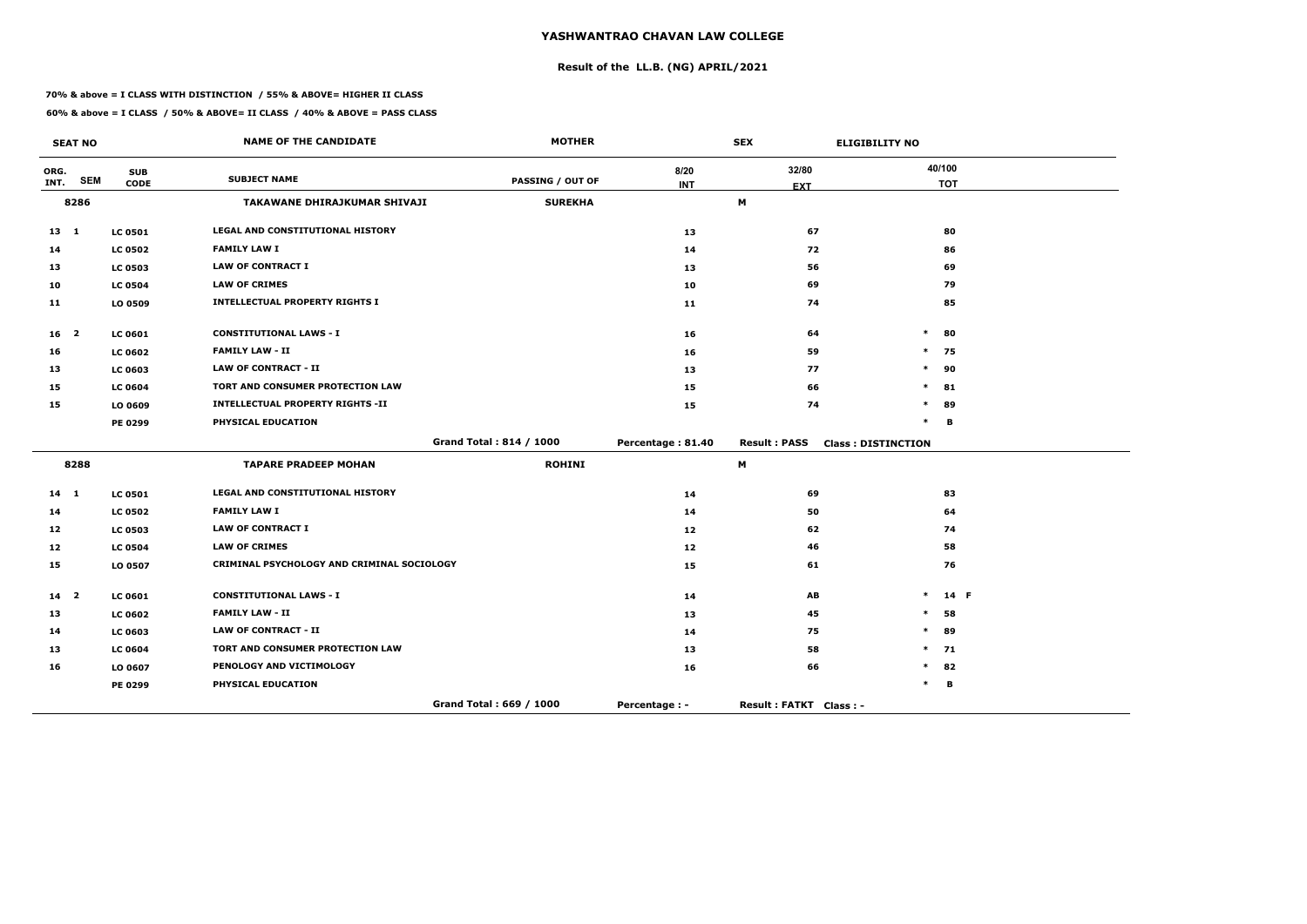# **Result of the LL.B. (NG) APRIL/2021**

#### **70% & above = I CLASS WITH DISTINCTION / 55% & ABOVE= HIGHER II CLASS**

| <b>SEAT NO</b>  |            |                | <b>NAME OF THE CANDIDATE</b>            | <b>MOTHER</b>           |                   | <b>SEX</b>          | <b>ELIGIBILITY NO</b>     |  |  |
|-----------------|------------|----------------|-----------------------------------------|-------------------------|-------------------|---------------------|---------------------------|--|--|
| ORG.            | <b>SEM</b> | <b>SUB</b>     | <b>SUBJECT NAME</b>                     | <b>PASSING / OUT OF</b> | 8/20              | 32/80               | 40/100                    |  |  |
| INT.            |            | <b>CODE</b>    |                                         |                         | <b>INT</b>        | <b>EXT</b>          | <b>TOT</b>                |  |  |
|                 | 8289       |                | <b>TEMKAR PRABHAKAR JAGANNATH</b>       | <b>JANKABAI</b>         |                   | M                   |                           |  |  |
| $14$ 1          |            | <b>LC 0501</b> | <b>LEGAL AND CONSTITUTIONAL HISTORY</b> |                         | 14                | 74                  | 88                        |  |  |
| 15              |            | <b>LC 0502</b> | <b>FAMILY LAW I</b>                     |                         | 15                | 56                  | 71                        |  |  |
| 13              |            | <b>LC 0503</b> | <b>LAW OF CONTRACT I</b>                |                         | 13                | 48                  | 61                        |  |  |
| 14              |            | <b>LC 0504</b> | <b>LAW OF CRIMES</b>                    |                         | 14                | 66                  | 80                        |  |  |
| 13              |            | <b>LO 0506</b> | <b>EQUITY AND TRUST LAW</b>             |                         | 13                | 72                  | 85                        |  |  |
| 13 <sub>2</sub> |            | <b>LC 0601</b> | <b>CONSTITUTIONAL LAWS - I</b>          |                         | 13                | 61                  | $\ast$<br>74              |  |  |
| 16              |            | <b>LC 0602</b> | <b>FAMILY LAW - II</b>                  |                         | 16                | 77                  | 93<br>$\ast$              |  |  |
| 13              |            | <b>LC 0603</b> | <b>LAW OF CONTRACT - II</b>             |                         | 13                | 80                  | $\ast$<br>93              |  |  |
| 15              |            | <b>LC 0604</b> | TORT AND CONSUMER PROTECTION LAW        |                         | 15                | 70                  | $\ast$<br>85              |  |  |
| 15              |            | LO 0606        | <b>BANKING AND INSURANCE LAW</b>        |                         | 15                | 72                  | 87<br>$\ast$              |  |  |
|                 |            | <b>PE 0299</b> | PHYSICAL EDUCATION                      |                         |                   |                     | $\ast$<br>B               |  |  |
|                 |            |                |                                         | Grand Total: 817 / 1000 | Percentage: 81.70 | <b>Result: PASS</b> | <b>Class: DISTINCTION</b> |  |  |
|                 | 8292       |                | <b>THORAT AKSHAY ANKUSH</b>             | <b>MANGAL</b>           |                   | M                   |                           |  |  |
| $14 \quad 1$    |            | <b>LC 0501</b> | <b>LEGAL AND CONSTITUTIONAL HISTORY</b> |                         | 14                | 53                  | 67                        |  |  |
| $13^{\wedge}$   |            | <b>LC 0502</b> | <b>FAMILY LAW I</b>                     |                         | $12$              | 35                  | 47                        |  |  |
| 13              |            | <b>LC 0503</b> | <b>LAW OF CONTRACT I</b>                |                         | 13                | 54                  | 67                        |  |  |
| $15^{\wedge}$   |            | <b>LC 0504</b> | <b>LAW OF CRIMES</b>                    |                         | 15                | 48                  | 63                        |  |  |
| 11              |            | LO 0509        | <b>INTELLECTUAL PROPERTY RIGHTS I</b>   |                         | 11                | 69                  | 80                        |  |  |
| 15 <sub>2</sub> |            | LC 0601        | <b>CONSTITUTIONAL LAWS - I</b>          |                         | 15                | 56                  | $\ast$<br>71              |  |  |
| $15^{\wedge}$   |            | <b>LC 0602</b> | <b>FAMILY LAW - II</b>                  |                         | 15                | 46                  | 61<br>$\ast$              |  |  |
| 14              |            | <b>LC 0603</b> | <b>LAW OF CONTRACT - II</b>             |                         | 14                | 56                  | 70<br>$\ast$              |  |  |
| 14              |            | <b>LC 0604</b> | TORT AND CONSUMER PROTECTION LAW        |                         | 14                | 62                  | $\ast$<br>76              |  |  |
| 16              |            | LO 0607        | PENOLOGY AND VICTIMOLOGY                |                         | 16                | 58                  | $\ast$<br>74              |  |  |
|                 |            | <b>PE 0299</b> | PHYSICAL EDUCATION                      |                         |                   |                     | $\ast$<br>В               |  |  |
|                 |            |                |                                         | Grand Total: 677 / 1000 | Percentage: 67.70 | <b>Result: PASS</b> | <b>Class: DISTINCTION</b> |  |  |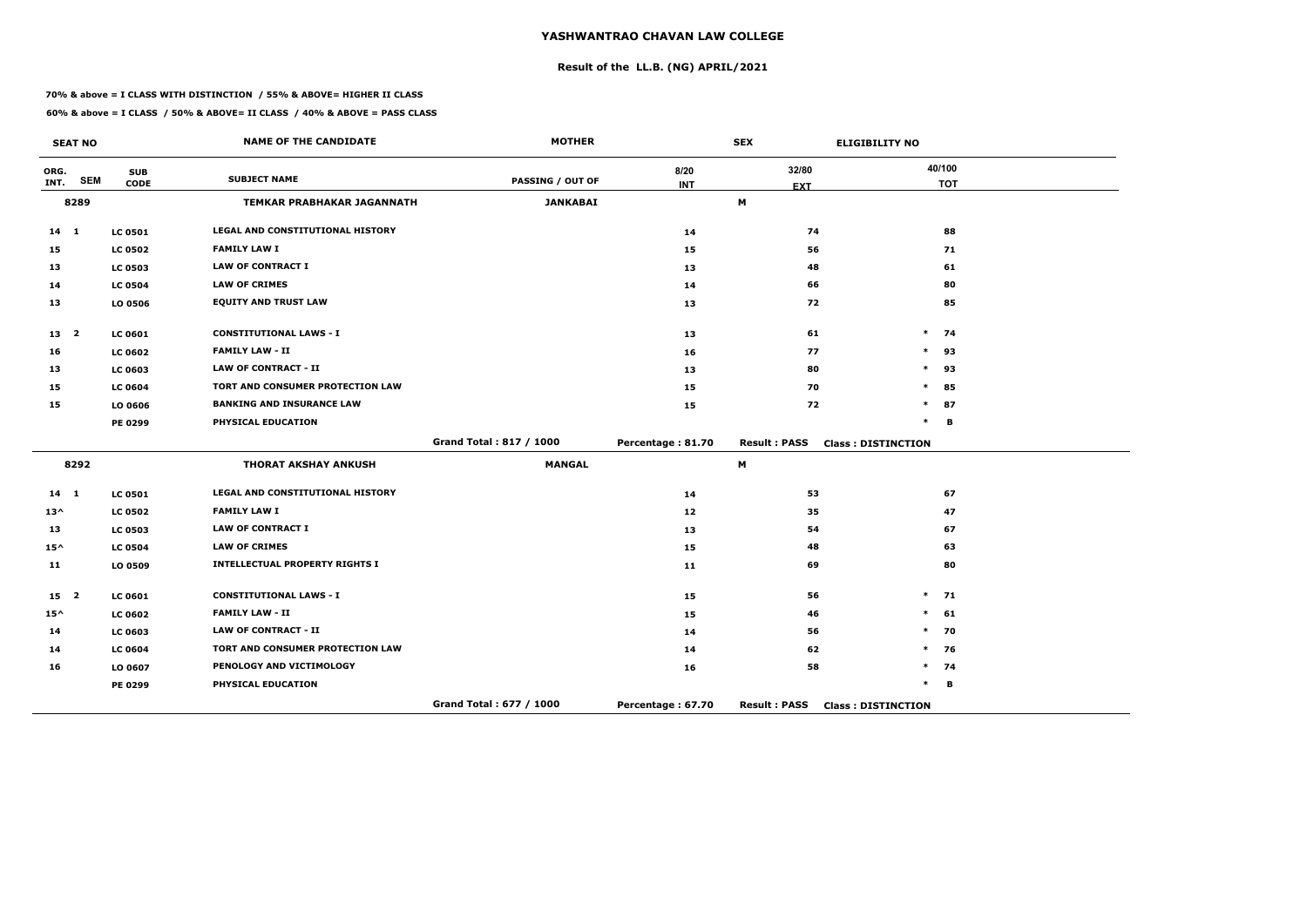# **Result of the LL.B. (NG) APRIL/2021**

#### **70% & above = I CLASS WITH DISTINCTION / 55% & ABOVE= HIGHER II CLASS**

|                 | <b>SEAT NO</b> |                           | <b>NAME OF THE CANDIDATE</b>               | <b>MOTHER</b>           |                    | <b>SEX</b>          | <b>ELIGIBILITY NO</b>     |
|-----------------|----------------|---------------------------|--------------------------------------------|-------------------------|--------------------|---------------------|---------------------------|
| ORG.<br>INT.    | <b>SEM</b>     | <b>SUB</b><br><b>CODE</b> | <b>SUBJECT NAME</b>                        | PASSING / OUT OF        | 8/20<br><b>INT</b> | 32/80<br><b>EXT</b> | 40/100<br><b>TOT</b>      |
|                 | 8304           |                           | <b>VAZ DARYL ANDREWS</b>                   | <b>SAGAYARANI</b>       |                    | M                   |                           |
| $14 \quad 1$    |                | <b>LC 0501</b>            | LEGAL AND CONSTITUTIONAL HISTORY           |                         | 14                 | 62                  | 76                        |
| 13              |                | <b>LC 0502</b>            | <b>FAMILY LAW I</b>                        |                         | 13                 | 64                  | 77                        |
| $15^{\wedge}$   |                | <b>LC 0503</b>            | <b>LAW OF CONTRACT I</b>                   |                         | 12                 | 37                  | 49                        |
| 12              |                | <b>LC 0504</b>            | <b>LAW OF CRIMES</b>                       |                         | 12                 | 56                  | 68                        |
| 15              |                | LO 0507                   | CRIMINAL PSYCHOLOGY AND CRIMINAL SOCIOLOGY |                         | 15                 | 61                  | 76                        |
| 15 <sub>2</sub> |                | <b>LC 0601</b>            | <b>CONSTITUTIONAL LAWS - I</b>             |                         | 15                 | 56                  | $\ast$<br>71              |
| 10              |                | <b>LC 0602</b>            | <b>FAMILY LAW - II</b>                     |                         | 10                 | 59                  | $\ast$<br>69              |
| 12              |                | <b>LC 0603</b>            | <b>LAW OF CONTRACT - II</b>                |                         | 12                 | 80                  | $\ast$<br>92              |
| 14              |                | <b>LC 0604</b>            | TORT AND CONSUMER PROTECTION LAW           |                         | 14                 | 45                  | 59<br>*                   |
| 15              |                | LO 0607                   | PENOLOGY AND VICTIMOLOGY                   |                         | 15                 | 66                  | $\ast$<br>81              |
|                 |                | PE 0299                   | PHYSICAL EDUCATION                         |                         |                    |                     | $\ast$<br>B               |
|                 |                |                           |                                            | Grand Total: 720 / 1000 | Percentage: 72.00  | <b>Result: PASS</b> | <b>Class: DISTINCTION</b> |
|                 | 8305           |                           | <b>VEER YOOGITA KUNDALIK</b>               | <b>ASHA</b>             |                    | F.                  |                           |
| 14 1            |                | <b>LC 0501</b>            | LEGAL AND CONSTITUTIONAL HISTORY           |                         | 14                 | 56                  | 70                        |
| 13              |                | <b>LC 0502</b>            | <b>FAMILY LAW I</b>                        |                         | 13                 | 56                  | 69                        |
| 12              |                | <b>LC 0503</b>            | <b>LAW OF CONTRACT I</b>                   |                         | 12                 | 45                  | 57                        |
| 12              |                | <b>LC 0504</b>            | <b>LAW OF CRIMES</b>                       |                         | 12                 | 67                  | 79                        |
| 17              |                | LO 0507                   | CRIMINAL PSYCHOLOGY AND CRIMINAL SOCIOLOGY |                         | 17                 | 72                  | 89                        |
| $14 2$          |                | LC 0601                   | <b>CONSTITUTIONAL LAWS - I</b>             |                         | 14                 | 61                  | $\ast$<br>75              |
| 15              |                | <b>LC 0602</b>            | <b>FAMILY LAW - II</b>                     |                         | 15                 | 50                  | $\ast$<br>65              |
| 14              |                | <b>LC 0603</b>            | <b>LAW OF CONTRACT - II</b>                |                         | 14                 | 66                  | $\ast$<br>80              |
| 14              |                | <b>LC 0604</b>            | <b>TORT AND CONSUMER PROTECTION LAW</b>    |                         | 14                 | 53                  | 67<br>$\ast$              |
| $16^{\wedge}$   |                | LO 0607                   | PENOLOGY AND VICTIMOLOGY                   |                         | 16                 | 51                  | *<br>67                   |
|                 |                | PE 0299                   | PHYSICAL EDUCATION                         |                         |                    |                     | $\ast$<br>B               |
|                 |                |                           |                                            | Grand Total: 718 / 1000 | Percentage: 71.80  | <b>Result: PASS</b> | <b>Class: DISTINCTION</b> |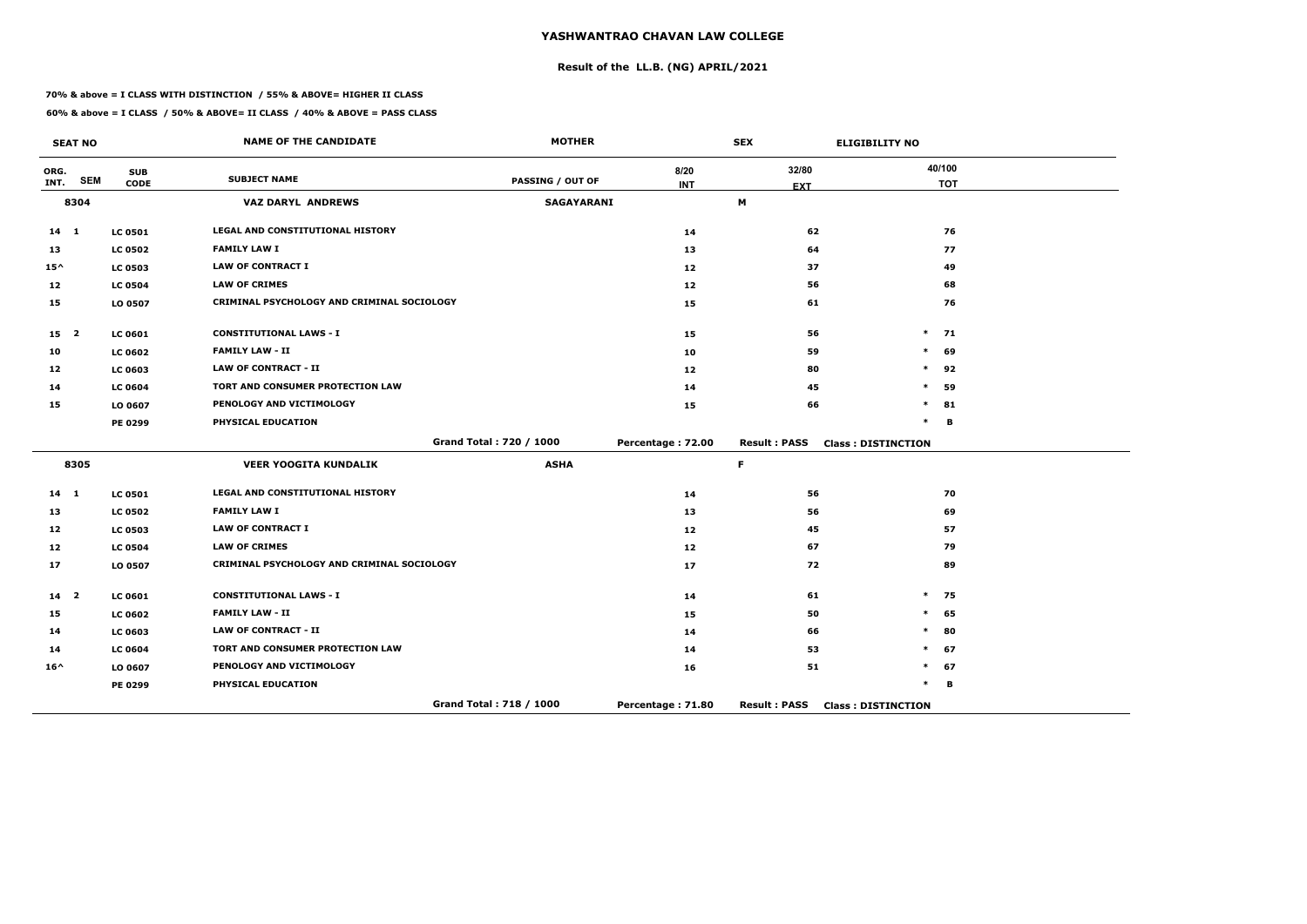# **Result of the LL.B. (NG) APRIL/2021**

#### **70% & above = I CLASS WITH DISTINCTION / 55% & ABOVE= HIGHER II CLASS**

| <b>SEAT NO</b>  |            |                | <b>NAME OF THE CANDIDATE</b>            | <b>MOTHER</b>           |                   | <b>SEX</b>          | <b>ELIGIBILITY NO</b>     |  |
|-----------------|------------|----------------|-----------------------------------------|-------------------------|-------------------|---------------------|---------------------------|--|
| ORG.            | <b>SEM</b> | <b>SUB</b>     | <b>SUBJECT NAME</b>                     | <b>PASSING / OUT OF</b> | 8/20              | 32/80               | 40/100                    |  |
| INT.            |            | <b>CODE</b>    |                                         |                         | <b>INT</b>        | <b>EXT</b>          | <b>TOT</b>                |  |
|                 | 8312       |                | <b>WALANJKAR SANKET ASHOK</b>           | <b>SUNANDA</b>          |                   | М                   |                           |  |
| 10 <sub>1</sub> |            | <b>LC 0501</b> | <b>LEGAL AND CONSTITUTIONAL HISTORY</b> |                         | 10                | 32                  | 42                        |  |
| $13^{\wedge}$   |            | <b>LC 0502</b> | <b>FAMILY LAW I</b>                     |                         | 12                | 34                  | 46                        |  |
| $15^{\wedge}$   |            | <b>LC 0503</b> | <b>LAW OF CONTRACT I</b>                |                         | 13                | 40                  | 53                        |  |
| 11              |            | <b>LC 0504</b> | <b>LAW OF CRIMES</b>                    |                         | 11                | 42                  | 53                        |  |
| 12              |            | LO 0506        | <b>EQUITY AND TRUST LAW</b>             |                         | 12                | 64                  | 76                        |  |
| 13 2            |            | <b>LC 0601</b> | <b>CONSTITUTIONAL LAWS - I</b>          |                         | 13                | 61                  | $\ast$<br>74              |  |
| 10              |            | <b>LC 0602</b> | <b>FAMILY LAW - II</b>                  |                         | 10                | 54                  | 64<br>$\ast$              |  |
| 13              |            | <b>LC 0603</b> | <b>LAW OF CONTRACT - II</b>             |                         | 13                | 64                  | $\ast$<br>77              |  |
| 13              |            | <b>LC 0604</b> | TORT AND CONSUMER PROTECTION LAW        |                         | 13                | 59                  | 72<br>$\ast$              |  |
| 13              |            | LO 0606        | <b>BANKING AND INSURANCE LAW</b>        |                         | 13                | 72                  | $\ast$<br>85              |  |
|                 |            | PE 0299        | PHYSICAL EDUCATION                      |                         |                   |                     | $\ast$<br>B               |  |
|                 |            |                |                                         | Grand Total: 642 / 1000 | Percentage: 64.20 | <b>Result: PASS</b> | <b>Class: DISTINCTION</b> |  |
|                 | 8314       |                | <b>WANKHEDE AKASH KARTIK</b>            | <b>SANGHAMITRA</b>      |                   | M                   |                           |  |
| 10 1            |            | <b>LC 0501</b> | LEGAL AND CONSTITUTIONAL HISTORY        |                         | 10                | 45                  | 55                        |  |
| $13^{\wedge}$   |            | <b>LC 0502</b> | <b>FAMILY LAW I</b>                     |                         | 12                | 34                  | 46                        |  |
| 13              |            | <b>LC 0503</b> | <b>LAW OF CONTRACT I</b>                |                         | 13                | 62                  | $\pmb{\ast}$<br>75        |  |
| 11              |            | <b>LC 0504</b> | <b>LAW OF CRIMES</b>                    |                         | 11                | 38                  | 49                        |  |
| 13              |            | LO 0506        | <b>EQUITY AND TRUST LAW</b>             |                         | 13                | 66                  | 79                        |  |
| 12 <sup>2</sup> |            | LC 0601        | <b>CONSTITUTIONAL LAWS - I</b>          |                         | 12                | 56                  | $\ast$<br>68              |  |
| 11              |            | <b>LC 0602</b> | <b>FAMILY LAW - II</b>                  |                         | 11                | 50                  | 61<br>$\ast$              |  |
| 12              |            | <b>LC 0603</b> | <b>LAW OF CONTRACT - II</b>             |                         | 12                | 62                  | 74<br>$\ast$              |  |
| $14^{\wedge}$   |            | <b>LC 0604</b> | <b>TORT AND CONSUMER PROTECTION LAW</b> |                         | 13                | 40                  | 53<br>$\ast$              |  |
| 14              |            | LO 0606        | <b>BANKING AND INSURANCE LAW</b>        |                         | 14                | 61                  | 75<br>$\ast$              |  |
|                 |            | PE 0299        | PHYSICAL EDUCATION                      |                         |                   |                     | $\ast$<br>$\mathbf c$     |  |
|                 |            |                |                                         | Grand Total: 638 / 1000 | Percentage: 63.80 | <b>Result: PASS</b> | <b>Class: FIRST CLASS</b> |  |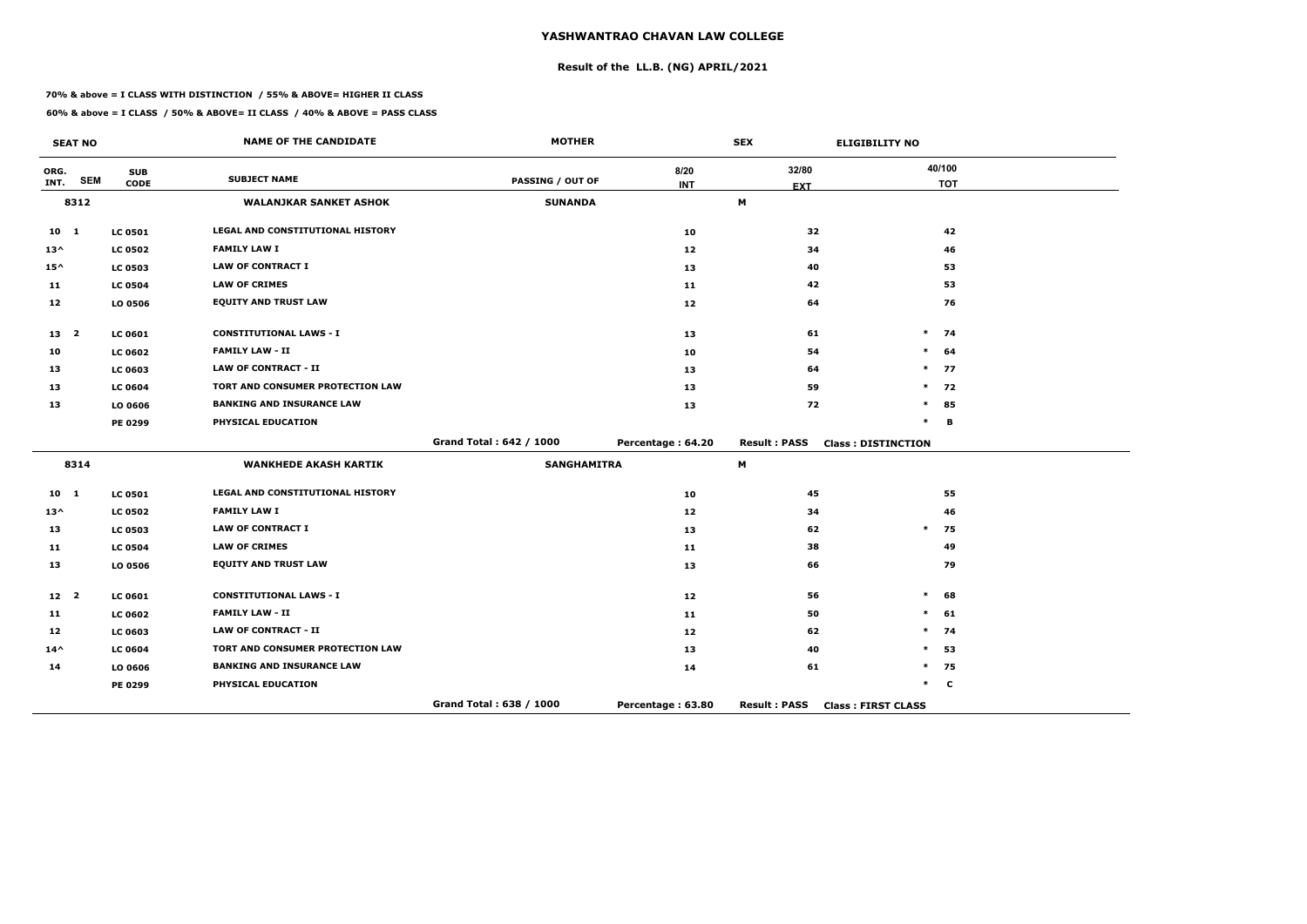# **Result of the LL.B. (NG) APRIL/2021**

#### **70% & above = I CLASS WITH DISTINCTION / 55% & ABOVE= HIGHER II CLASS**

| <b>SEAT NO</b>  |            |                | <b>NAME OF THE CANDIDATE</b>            | <b>MOTHER</b>            |                      | <b>SEX</b>                       | <b>ELIGIBILITY NO</b>     |         |  |
|-----------------|------------|----------------|-----------------------------------------|--------------------------|----------------------|----------------------------------|---------------------------|---------|--|
| ORG.            | <b>SEM</b> | <b>SUB</b>     | <b>SUBJECT NAME</b>                     |                          | 8/20                 | 32/80                            | 40/100                    |         |  |
| INT.            |            | <b>CODE</b>    |                                         | <b>PASSING / OUT OF</b>  | <b>INT</b>           | <b>EXT</b>                       | <b>TOT</b>                |         |  |
|                 | 8316       |                | YADAV VIRAJ DEEPAK                      | <b>USHA</b>              |                      | M                                |                           |         |  |
| $13 \quad 1$    |            | <b>LC 0501</b> | LEGAL AND CONSTITUTIONAL HISTORY        |                          | 13                   | 59                               | 72                        |         |  |
| 14              |            | <b>LC 0502</b> | <b>FAMILY LAW I</b>                     |                          | 14                   | 46                               | 60                        |         |  |
| 14              |            | <b>LC 0503</b> | <b>LAW OF CONTRACT I</b>                |                          | 14                   | 58                               | 72                        |         |  |
| 11              |            | <b>LC 0504</b> | <b>LAW OF CRIMES</b>                    |                          | 11                   | 54                               | 65                        |         |  |
| 13              |            | LO 0509        | <b>INTELLECTUAL PROPERTY RIGHTS I</b>   |                          | 13                   | 78                               | 91                        |         |  |
| 16 <sub>2</sub> |            | <b>LC 0601</b> | <b>CONSTITUTIONAL LAWS - I</b>          |                          | 16                   | 61                               | $*$ 77                    |         |  |
| 14              |            | <b>LC 0602</b> | <b>FAMILY LAW - II</b>                  |                          | 14                   | 62                               | $*$ 76                    |         |  |
| 13              |            | <b>LC 0603</b> | <b>LAW OF CONTRACT - II</b>             |                          | 13                   | 75                               | $\ast$<br>88              |         |  |
| 14              |            | <b>LC 0604</b> | TORT AND CONSUMER PROTECTION LAW        |                          | 14                   | 58                               | 72<br>$\ast$              |         |  |
| 14              |            | LO 0609        | <b>INTELLECTUAL PROPERTY RIGHTS -II</b> |                          | 14                   | 72                               | $\ast$<br>86              |         |  |
|                 |            | PE 0299        | PHYSICAL EDUCATION                      |                          |                      |                                  | $\ast$<br>B               |         |  |
|                 |            |                |                                         | Grand Total: 759 / 1000  | Percentage: 75.90    | <b>Result: PASS</b>              | <b>Class: DISTINCTION</b> |         |  |
|                 | 8318       |                | YEOLEKAR SUMEDH NANDKISHOR              | <b>SANGEETA YEOLEKAR</b> |                      | M                                |                           |         |  |
| $14 \quad 1$    |            | <b>LC 0501</b> | <b>LEGAL AND CONSTITUTIONAL HISTORY</b> |                          | 14                   | 59                               | 73                        |         |  |
| 13              |            | <b>LC 0502</b> | <b>FAMILY LAW I</b>                     |                          | 13                   | AB                               | $\ast$                    | 13 F    |  |
| 14              |            | <b>LC 0503</b> | <b>LAW OF CONTRACT I</b>                |                          | 14                   | 56                               | 70                        |         |  |
| 11              |            | <b>LC 0504</b> | <b>LAW OF CRIMES</b>                    |                          | 11                   | 56                               | 67                        |         |  |
| AB              |            | LO 0506        | <b>EQUITY AND TRUST LAW</b>             |                          | AB                   | 80                               | $\ast$                    | 80 F    |  |
| AB <sub>2</sub> |            | <b>LC 0601</b> | <b>CONSTITUTIONAL LAWS - I</b>          |                          | AB                   | AB                               | $\ast$                    | 0 F     |  |
| AB              |            | <b>LC 0602</b> | <b>FAMILY LAW - II</b>                  |                          | AB                   | 59                               | $\ast$                    | 59 F    |  |
| AB              |            | <b>LC 0603</b> | <b>LAW OF CONTRACT - II</b>             |                          | AB                   | 80                               | $\ast$                    | 80 F    |  |
| AB              |            | <b>LC 0604</b> | TORT AND CONSUMER PROTECTION LAW        |                          | AB                   | 61                               | $\ast$                    | 61 F    |  |
| AB              |            | LO 0605        | <b>MEDIA AND LAW</b>                    |                          | AB                   | 74                               | $\ast$                    | 74 F    |  |
|                 |            | PE 0299        | PHYSICAL EDUCATION                      |                          |                      |                                  | $\ast$                    | $F - F$ |  |
|                 |            |                |                                         | Grand Total: 577 / 1000  | <b>Percentage: -</b> | <b>Result: FAIL</b><br>Class : - |                           |         |  |